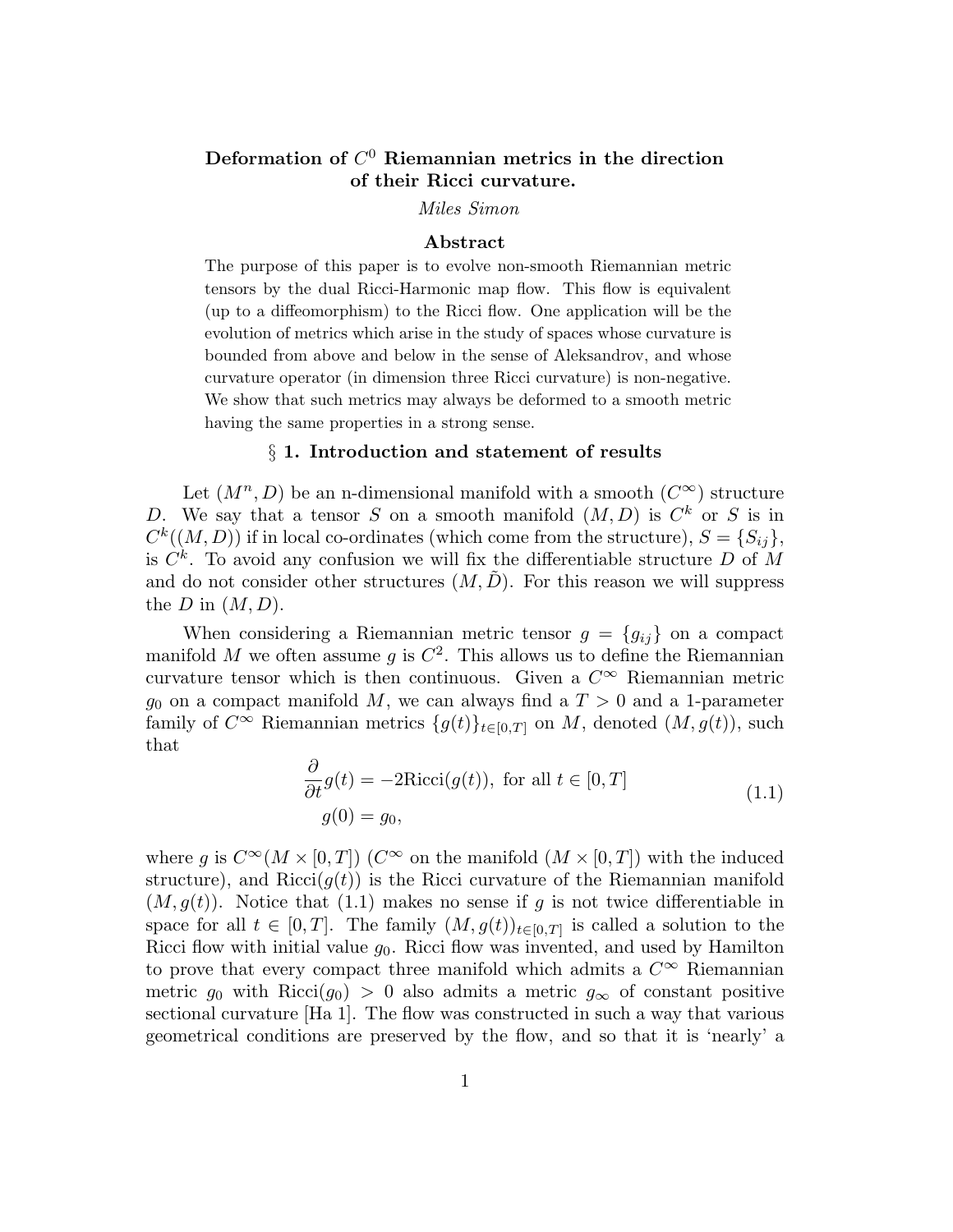gradient flow for the Yamabe quotient

$$
E(g) = \frac{\int_M \mathcal{R}(g) \nu o l_g}{\left(\int_M \nu o l_g\right)^{\frac{(n-2)}{n}}},
$$

where  $R(g)$  is the scalar curvature of  $(M,g)$  and  $vol<sub>q</sub>$  is the volume form with respect to q on  $M$ . Many metric tensors on manifolds arise from Riemannian metric tensors which are not smooth. For example the geometric object obtained by cupping a two dimensional cylinder off with two hemispheres ([Pe] example 1.8) is a nice geometrical object sitting in  $\mathbb{R}^3$ . As a manifold it is simply topologically  $S^2$ , and we give this  $S^2$  the standard differentiable structure. It inherits a natural Riemannian metric g from the ambient space  $\mathbb{R}^3$  (along the joins we define g by continuity). This metric g on  $S^2$  is  $C^{1,1}$  with respect to the standard differentiable structure of  $S^2$ , but *not*  $C^2$ . The curvature is defined away from the join and is bounded from above and below, but has a discontinuity at the join. This manifold with metric tensor is a well known example of a 'metric space with curvature bounded from above and below' studied initially by Aleksandrov [Al] in connection with his investigation of the intrinsic geometry of convex surfaces, and later for it's own sake by Aleksandrov and his followers (see [BN] for an overview of the theory and a good bibliography). Here the curvature bound from below is zero.

If we take two copies of a two dimensional truncated cone imbedded in  $\mathbb{R}^3$  and join them at their boundary we obtain a nice geometrical object (as a manifold it is topologically equivalent to the infinite cylinder  $\mathbf{R} \times S^1$ ). The metric g inherited from the ambient space  $\mathbb{R}^3$  may be defined on the join by continuity and is then  $C^{0,1}$  (Lipschitz continuous), but not  $C^1$ . Note that if we approximate this metric g by a family of metrics  $\{\hat{g}\}_{{\alpha \in \{1,2,\ldots\}}}$  with  $\hat{g} \to g$  as  $\alpha \to \infty$  in the  $C^0$  norm, then  $\sup_{x \in M} |\text{Riem}(\overset{\circ}{g})| \to \infty$  as  $\alpha \to \infty$ . In this sense g has infinite curvature at the join, and  $(M, g)$  is not a manifold with curvature bounded from above and below.

The third example is the cone. Let us consider the two dimensional cone sitting in  $\mathbb{R}^3$  as a graph over  $\mathbb{R}^2$ . This cone then inherits a metric g from the ambient space  $\mathbb{R}^3$ . Clearly g is  $C^{\infty}$  with respect to the standard co-ordinates in  $\mathbb{R}^2$  away from the point corresponding to the tip of the cone (for simplicity let this point be  $\hat{0} = (0, 0)$ , but g cannot be continuously extended to this point. We see this as follows. The cone C is a graph over  $\mathbb{R}^2$ ,  $C = \{(\tilde{x}, \alpha | \tilde{x}|), \tilde{x} \in \mathbb{R}^2\}$ , where  $\alpha > 0$  is some fixed constant, and hence using the formula for the metric of a graph, we obtain

$$
g_{ij} = \delta_{ij} + \alpha^2 \frac{\partial}{\partial x^i} |\tilde{x}| \frac{\partial}{\partial x^j} |\tilde{x}| = \delta_{ij} + \alpha^2 \frac{x_i x_j}{|x|^2}.
$$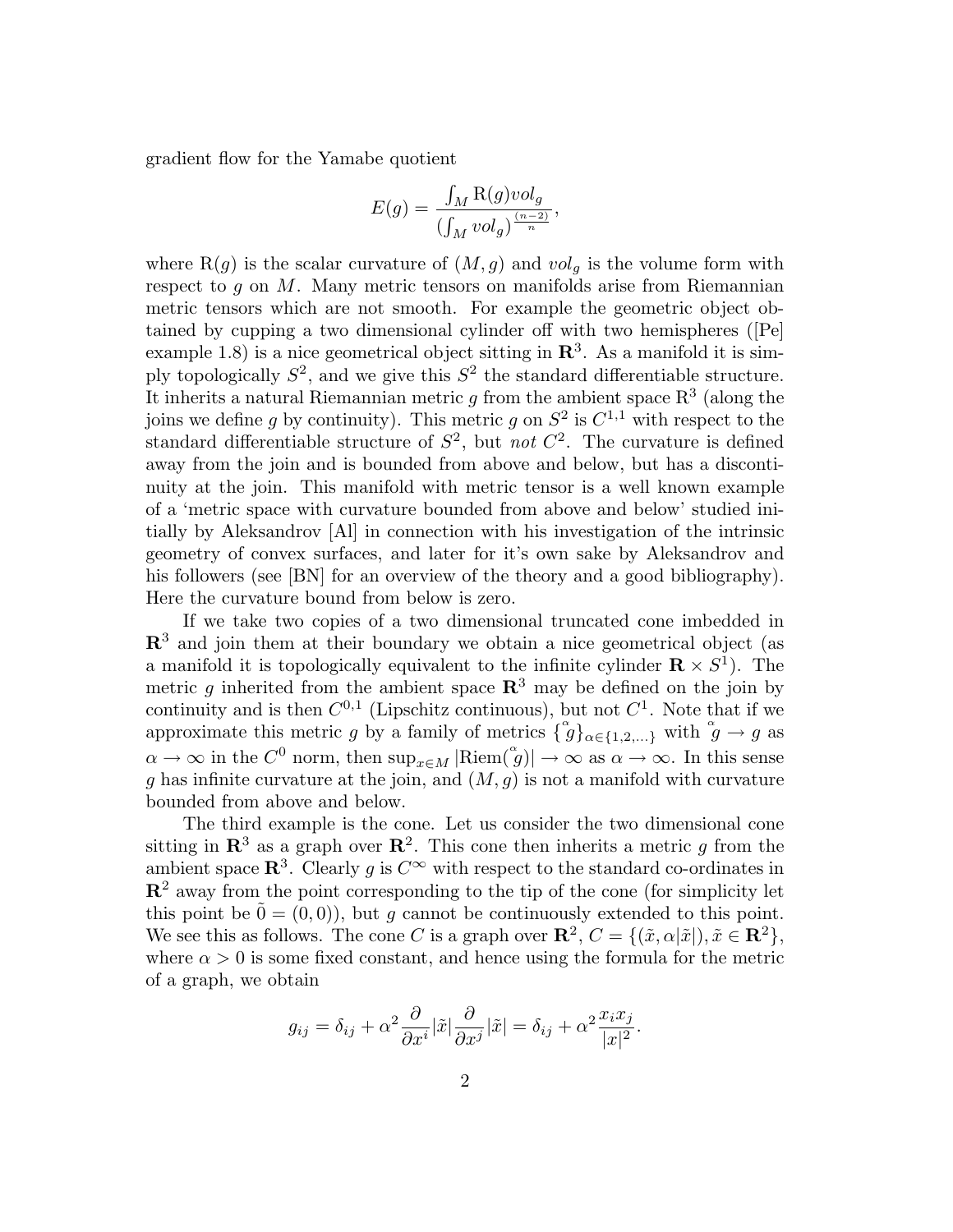Clearly  $\tilde{x}_{\epsilon} = (\epsilon, \epsilon) \rightarrow 0$  as  $\epsilon \rightarrow 0$  and  $\lim_{\epsilon \rightarrow 0} g_{12}(\tilde{x}_{\epsilon}) = \frac{\alpha^2}{2}$  $\frac{\tilde{x}^2}{2}$ . Also  $\tilde{y}_{\epsilon} = (\epsilon, -\epsilon) \rightarrow 0$ as  $\epsilon \to 0$ , but  $\lim_{\epsilon \to 0} g_{12}(\tilde{y}_\epsilon) = -\frac{\alpha^2}{2}$  $\frac{\alpha^2}{2}$ . Hence there is no way to continuously extend  $g$  to the point  $\ddot{0}$ . Note however that

$$
\delta_{ij} \le g_{ij} \le (1+\alpha^2)\delta_{ij}
$$
, for all  $x \in M - (\tilde{0})$ ,

in the sense of tensors. Later we shall see that metrics which fulfill such estimates, with  $0 < \alpha^2 \leq \epsilon(n)$  small, can nevertheless be flown.

We would like to have a way of evolving  $C^0$  metrics  $g_0$  by something like Ricci flow, so that for all times t bigger than zero, the solution  $g(t)$  is smooth, and as time approaches zero from above, the metric  $g(t)$  approaches  $g_0$  uniformly on all compact subsets of  $M$ . The flow should also preserve various curvature conditions.

**Non-regular Example** . Let  $M = S^1 \times N$ , where N is a compact manifold which admits a positive Einstein metric  $\gamma$ ,  $g_0$  be the warped product metric on M given by  $g_0(x,q) = h_0(x) \oplus \gamma(q)$ , where  $h_0$  is a Riemannian metric on  $S^1$ . Then the Ricci flow has the solution  $g(x,q,t) = h_0(x) \oplus (1 - 2kt)\gamma(q)$ , which has for all times  $t \geq 0$  the same regularity as the regularity of  $h_0$ .

This means clearly that we cannot hope that the Ricci flow will 'smooth metrics out' on M with respect to the fixed differentiable structure.

It is well known that if a metric is a  $C^2$  Einstein metric then one may introduce Harmonic co-ordinates for which the metric is  $C^{\infty}$  ([DK]). Such coordinates are only  $C^{2,\alpha}$  compatible with our fixed structure D on M, and so not admissible as smooth  $(C^{\infty})$  co-ordinates for  $(M, D)$ . We note that in example one, if we introduce Harmonic co-ordinates (change the structure) the metric will never be  $C^2$  (otherwise we could apply the result of  $[DK]$  mentioned above, and introduce Harmonic co-ordinates which make the metric  $C^{\infty}$  which contradicts the fact that the scalar curvature has a discontinuity at the join).

In this paper we shall consider the dual Ricci-Harmonic Map flow (see section 6. [Ha 3]). This leads to a more general version of the Ricci DeTurck flow, considered initially by DeTurck in [DeT]. In the paper [Bem] the authors use Ricci flow to smooth out  $C^2$  metrics by introducing harmonic co-ordinates at appropriately chosen times.

We give here a short introduction to the the dual Ricci-Harmonic and the Ricci DeTurck flow.

Let  $q(t)$ ,  $t \in [0, T]$  be an arbitrary one parameter family of smooth metrics, and  $\phi_t : M \to M$  an arbitrary one parameter family of smooth diffeomorphisms. Then the metric  $\hat{g}(t)$  defined by  $\hat{g}(t) = \phi_t^* g(t)$  satisfies

$$
\frac{\partial}{\partial t}\hat{g}_{ij}(t) = (\phi_t^* \frac{\partial}{\partial t}g(t))_{ij} + {}^t \hat{\nabla}_i \hat{V}_j + {}^t \hat{\nabla}_j \hat{V}_i,
$$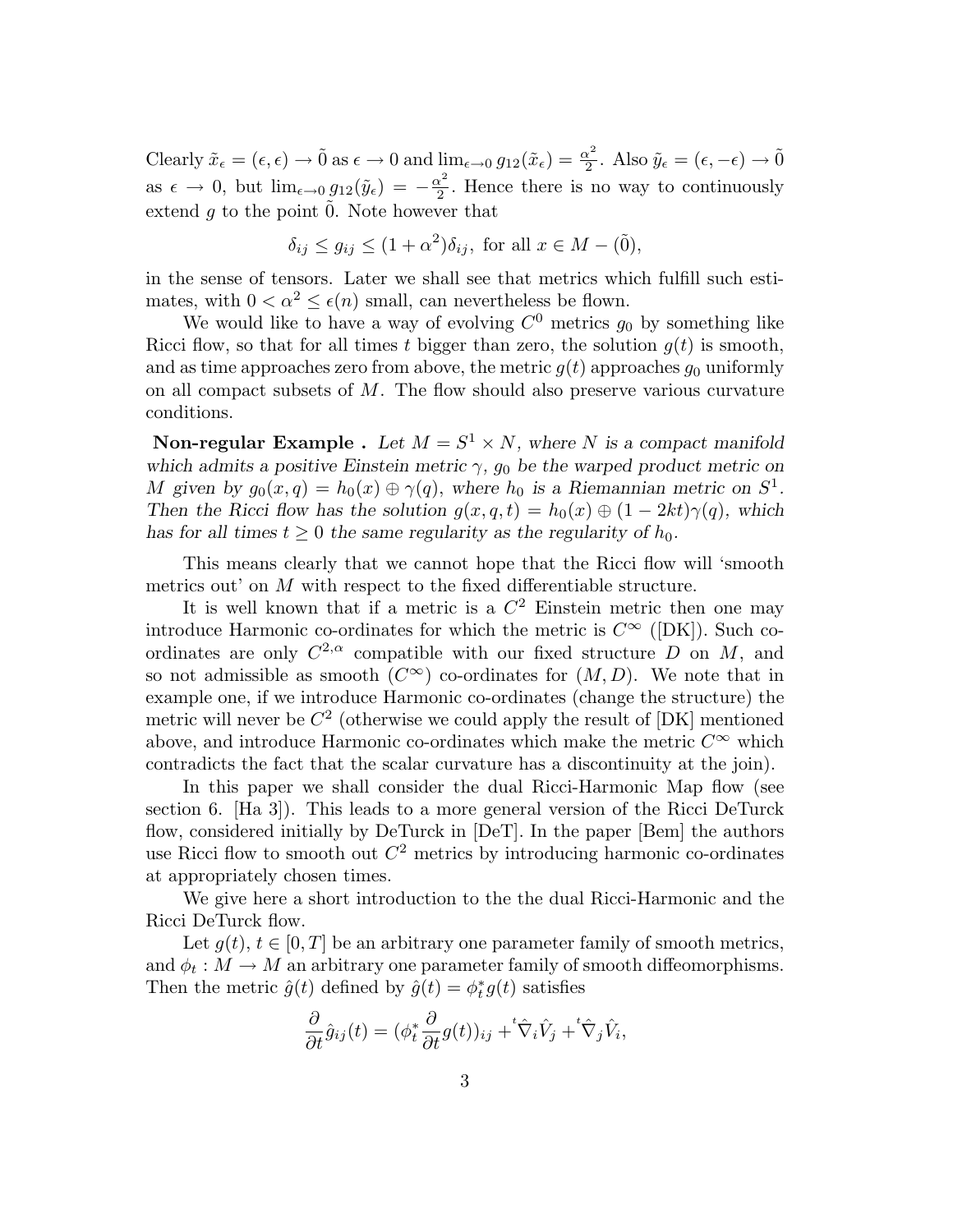where  $(\hat{V})_i = (\phi_t^* V)_i$ ,  $V_\alpha(p) = (\frac{\partial}{\partial t} \phi_t(p))^{\beta} g_{\beta\alpha}$ , and  ${}^t \hat{\nabla}$  is the co-variant derivative with respect to the metric  $\hat{g}$  (see [Si], proposition 1.4). In particular if  $g(t)$ ,  $t \in [0, T]$  is a solution to Ricci flow, then

$$
\frac{\partial}{\partial t}\hat{g}_{ij}(t) = -2\text{Ricci}(\hat{g}(t)) + {}^{t}\hat{\nabla}_{i}\hat{V}_{j} + {}^{t}\hat{\nabla}_{j}\hat{V}_{i},
$$
\nwhere  $(\hat{V})_{j}(p, t) = \frac{\partial}{\partial x^{\alpha}}\phi^{i}(p, t)V^{\alpha}((\phi_{t}(p), t)\hat{g}_{ij},)$   
\nand  $\frac{\partial}{\partial t}(\phi_{t}(p)) = V(\phi_{t}(p), t).$  (1.2)

We have now the freedom to choose the diffeomorphism  $\phi$ . If  $g_0$  is already Einstein, then the solution to the Ricci flow  $g(t)$  is given by  $g(t) = (1-2kt)g_0$ , is also Einstein and has the same regularity as  $g_0$ . Hence  $\hat{g}(t) = \phi_t^* g(t)$  is also Einstein. We want to choose  $\phi_t$  so that  $\hat{g}(t)$  will be regular for  $t > 0$ . As mentioned before, in harmonic co-ordinates an Einstein metric is regular. To this end we let  $\phi = f^{-1} : (M \times [0,T]) \to (M \times [0,T])$ , where f is the solution to the Harmonic map heat flow equation:

$$
\frac{\partial}{\partial t} f(p, t) = {^{g(t), h}\Delta f}(f(p, t)),
$$
  

$$
f(p, 0) = \text{Id}(p),
$$

where  $h$  is some fixed smooth background metric. For an arbitrary function  $f:(M,g)\to (N,h)$  between two Riemannian manifolds, the Laplacian of f is then a vector field in  $TN$  defined in co-ordinate form by

$$
(s^{n,h}\Delta f^i)(y) = g^{\alpha\beta}(x)\left(\frac{\partial}{\partial x^{\alpha}}\frac{\partial}{\partial x^{\beta}}f^i(x) - \mathring{T}^{\eta}_{\alpha\beta}(x)\frac{\partial}{\partial x^{\eta}}f^i(x)\right) + \mathring{T}^i_{jk}(y)g^{\alpha\beta}(x)\frac{\partial}{\partial x^{\alpha}}f^j(x)\frac{\partial}{\partial x^{\beta}}f^k(x),
$$

where  $f(x) = y$ . Since  $\hat{V}(y, t) = -\frac{\partial}{\partial t}f(x, t) = -\Delta f(y, t)$ , we obtain

$$
\hat{V}(y,t) = \hat{g}^{\beta\delta}(y,t) \left(\int^{\hat{g}(t)} \Gamma^{\alpha}_{\beta\delta} - \Gamma^{\alpha}_{\beta\delta}\right)(y,t),
$$

where  $\hat{g} = f_*g$ , in view of the way Christoffel symbols and tensors change under a co-ordinate transformation. So we see that the system  $(1.2)$  may be written

$$
\frac{\partial}{\partial t}\hat{g}_{ij}(t) = -2\text{Ricci}(\hat{g}(t)) + \mathring{\nabla}_i \hat{V}_j + \mathring{\nabla}_j \hat{V}_i, \text{ where}
$$
\n
$$
\hat{V}(x,t)_i = \hat{g}_{ij}(x,t)\hat{g}^{kl}(x,t)\left(\mathring{\nabla}_k^{\hat{g}(t)} - \mathring{\nabla}_k^j(x,t)\right). \tag{1.3}
$$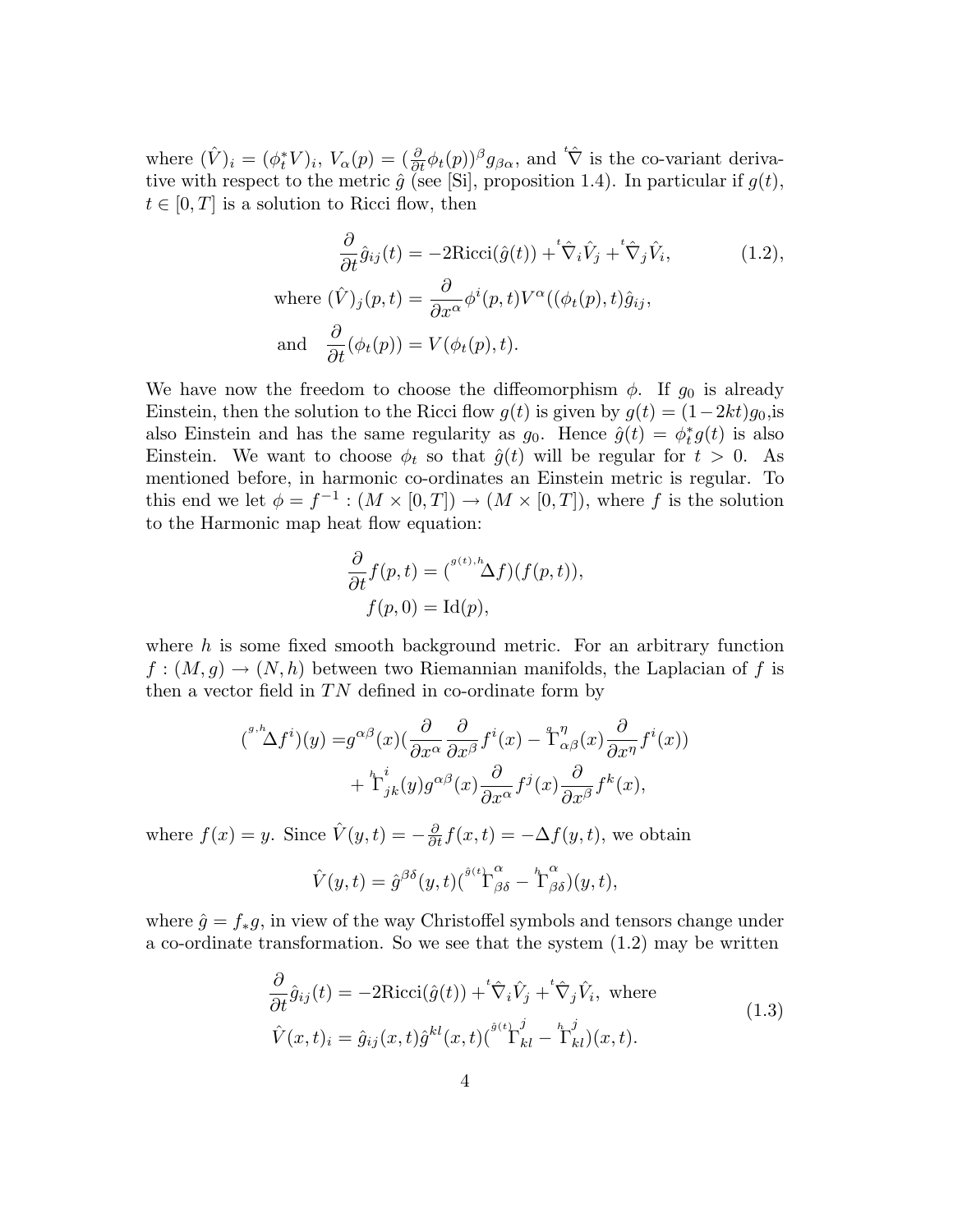The reader is referred to [Ha 3] section 6 for further discussion of the system (1.3) which is called the dual Ricci harmonic map heat flow, or [ES], [St] for further information about harmonic map heat flow. It is shown in [Ha 3] section 6, that the evolution equation (1.3) for  $\hat{g}(t)$  is a strictly parabolic system of equations. In particular if we choose  $h = g_0$ , then the evolution equation for  $\hat{g}(t)$ in (1.3) is the Ricci-DeTurck flow, which was first introduced in [De] to prove the short time existence for Ricci flow on a compact manifold using standard parabolic techniques (short time existence for Ricci flow on a compact manifold was first proved by Hamilton [Ha 1] and relied upon the sophisticated machinery of the Nash-Moser Inverse function Theorem).

The evolution equation for  $\phi_t$  in (1.2) may be written as a first order evolution equation in terms of  $\hat{g}$ . That is,

$$
\frac{\partial}{\partial t} \phi^{\alpha}(p,t) = (\phi_{t*} \hat{V})^{\alpha}(\phi(p,t)) = \frac{\partial}{\partial x^{i}} \phi^{\alpha}(p,t) \hat{g}^{jk} {\hat{V}}^{i}_{jk} - \overset{h}{\Gamma}^{i}_{jk} (p,t),
$$
\n
$$
\phi(p,0) = \text{Id}(p),
$$
\n(1.4)

in view of the derivation of  $\hat{V}$  given above. If we can solve the evolution equation for  $\hat{g}(t), t \in [0, T]$  in(1.3), and the solution  $\hat{g}(t)$  is sufficiently regular, then we may solve (1.4) and then define  $g(t)$  to be  $g(t) = (\phi_t^{-1})^*(\hat{g}(t))$ , which is then a solution to the Ricci flow. We say that  $\hat{g}(t)$  solves the h Ricci flow or h flow of g0. Many geometric quantities that are preserved by Ricci flow will also be preserved by h flow.

In Shi's paper [Sh], the Ricci-DeTurck flow was written term by term to obtain the evolution equation for solutions to (1.3) in co-ordinate form. We present here the evolution equation, in co-ordinate form, for metrics which solve  $(1.3)$  for an arbitrary smooth fixed background metric h. For the rest of the paper we shall be chiefly concerned with solutions of (1.3) and not solutions of Ricci flow. For this reason we will use the notation  $g(t), t \in [0, T]$  to refer to a solution of (1.3). Let  $g(t), t \in [0,T]$  be a solution to (1.3). Then  $g(t), t \in [0,T]$ solves the evolution equation

$$
\frac{\partial}{\partial t}g_{ab} = g^{cd}\tilde{\nabla}_c\tilde{\nabla}_d g_{ab} - g^{cd}g_{ap}\tilde{g}^{pq}\tilde{R}_{bcqd} - g^{cd}g_{bp}\tilde{g}^{pq}\tilde{R}_{acqd} \n+ \frac{1}{2}g^{cd}g^{pq}(\tilde{\nabla}_a g_{pc} \cdot \tilde{\nabla}_b g_{qd} + 2\tilde{\nabla}_c g_{ap} \cdot \tilde{\nabla}_q g_{bd} \n- 2\tilde{\nabla}_c g_{ap} \cdot \tilde{\nabla}_d g_{bq} - 4\tilde{\nabla}_a g_{pc} \cdot \tilde{\nabla}_d g_{bq}), \ng(0) = g_0,
$$
\n(1.5)

where  $\tilde{R}_{abcd} = \text{Riem}(h)_{abcd}$  and  $\tilde{\nabla}$  is the co-variant derivative with respect to h. Note that if h is not twice differentiable, then  $(1.5)$  makes no sense, since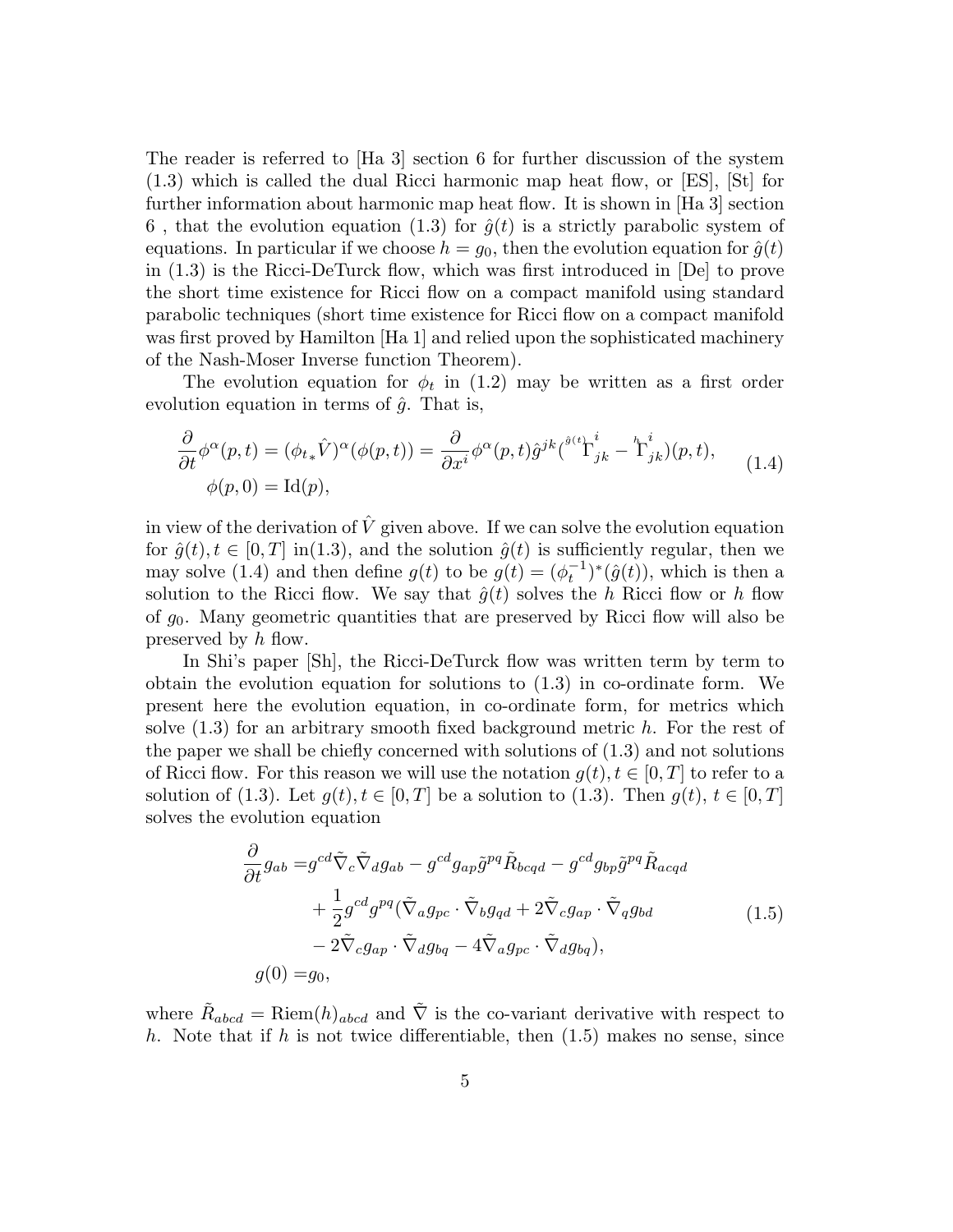then  $\tilde{R}_{abcd} = \text{Riem}(h)_{abcd}$  is not defined. If we choose  $h = g_0$ , that is we wish to examine the Ricci DeTurck flow, and  $g_0$  is not twice differentiable, then we cannot make sense of the above equation. For this reason we will always choose a smooth h not equal to  $g_0$  (but close to  $g_0$  in some to be specified  $C^0$  sense) when examining  $(1.5)$ .

The first part of this paper is concerned with finding a sensible solution to the h flow for initial data  $g_0$  which is non-smooth. Theorem 1.1 (below) is the target theorem of this section.

**Definition 1.1** . Let M be a complete manifold and g a  $C^0$  metric, and  $1 \leq \delta \leq \infty$  a given constant. A metric h is said to be a  $\delta$  fair background metric for q, or 'δ fair to q', if h is  $C^{\infty}$  and there exists a constant  $k_0$  with

$$
\sup_{x \in M} {}^{h}|\text{Riem}(h)(x)| = k_0 < \infty,\tag{1.6}
$$

and

$$
\frac{1}{\delta}h(p) \le g(p) \le \delta h(p) \text{ for all } p \in M. \tag{1.7}
$$

**Remark 1.** By the result of Shi [Shi ], if g is Riemannian metric and h a smooth Riemannian metric satisfying  $(1.6)$  and  $(1.7)$  then there exists a smooth metric  $h'$  which is  $2\delta$  fair to g, and

$$
\sup_{x \in M} \sqrt[h]{\nabla^j \text{Riem}(h)(x)} = k_j < \infty,
$$

where  $\sqrt[k]{\nabla}$ is the jth covariant derivative with respect to h. We will assume (without loss of generality) that our h always fulfills such estimates.

**Remark 2.** Let M be a compact manifold, and g a  $C^0$  metric on M for which  $(M, g)$  is complete. Then for every  $0 < \epsilon < 1$  there exists a metric  $h(\epsilon)$ , for which  $h(\epsilon)$  is  $1 + \epsilon$  fair to g.

**Proof** (of Remark 2): We may use de Rham regularisation [deR], or a locally finite partition of unity and Sobolev averaging (see section on mollifiers in [GT]) to obtain a  $C^{\infty}$  metric h which is  $C^0$  as close as we like to g. A bound on the curvature follows from the compactness of M.  $\diamondsuit$ 

**Theorem 1.1.** Let  $g_0$  be a complete metric and h a complete metric on M which is  $1 + \epsilon(n)$  fair to  $g_0, \epsilon(n)$  as in Lemma 2.4. There exists a  $T = T(n, k_0)$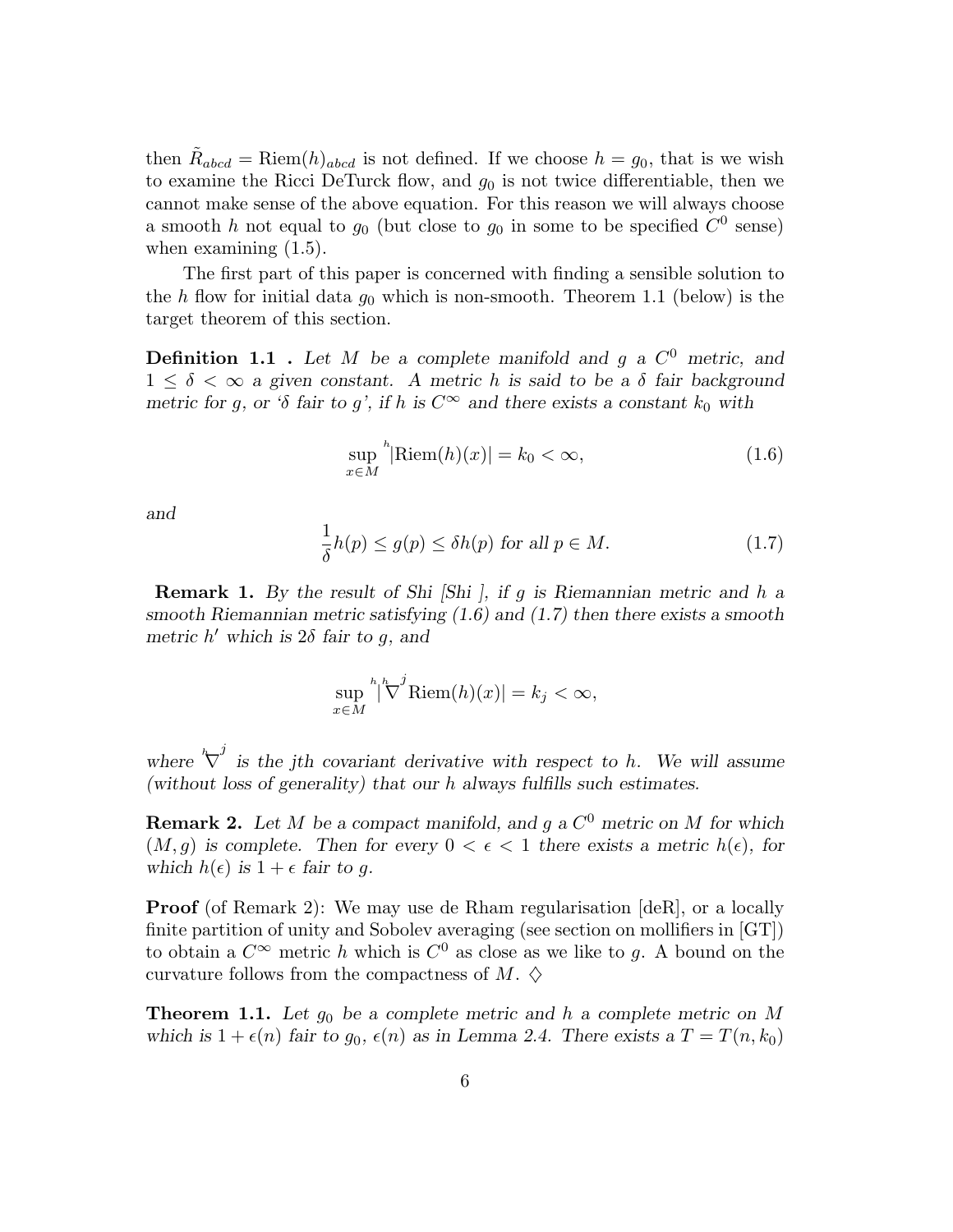and a family of metrics  $q(t), t \in (0,T]$  in  $C^{\infty}(M \times (0,T])$  which solves h flow for  $t \in (0,T], h$  is  $(1+2\epsilon)$  fair to  $q(\cdot,t)$ , for  $t \in (0,T]$  and

$$
\lim_{t \to 0} \sup_{x \in \Omega'} \frac{h}{|g(\cdot, t) - g_0(\cdot)|} = 0,
$$
\n
$$
\sup_{x \in M} |\nabla^i g|^2 \le \frac{c_i(n, k_0, \dots, k_i)}{t^i}, \text{ for all } t \in (0, T], i \in \{1, 2, \dots\},\
$$

where  $\Omega'$  is any open set satisfying  $\Omega' \subset\subset \Omega$ , where  $\Omega$  is any open set on which  $g_0$  is continuous (see Theorem 5.2).

**Remark 3.** As a consequence of Theorem 1.1, we see that if the metric  $g_0$  is continuous except for a set  $I \subseteq M$  of isolated points, then the distance function  $\rho(t): M \times M \to \mathbf{R}$ , defined by  $\rho(t)(x,y) = dist(g(t))(x,y)$  is lipschitz, and smooth almost everywhere, for all  $t > 0$ , and satisfies  $\lim_{t \to 0} \rho(t)(\cdot, \cdot) = \rho(0)(\cdot, \cdot)$ uniformly on any compact subset of  $M - I$ .

**Remark 4.** If M is not compact, g is  $C^0$  on M, and g is a 'metric of curvature bounded from above an below' (see below) outside some compact set  $\overline{\Omega}$ , and satisfies the global bound

$$
\sup_{x \in M - \bar{\Omega}} |\text{Riem}(g)(x)|^2 \le k_0,
$$

for some constant  $k_0 < \infty$ , then for every  $0 < \epsilon < 1$  there exists an  $h(\epsilon)$  so that h is  $1 + \epsilon$  fair to q.

**Proof** (of Remark 4): We mollify q as in the proof of remark two to obtain a metric h which is  $C^0$  as close as we like to g. One needs to check that sup<sub>M</sub> Riem(h) <  $\infty$ . On  $\Omega$  this follows by compactness. Outside of  $\Omega$  this is true because a metric with bounded curvature also has bounded curvature after it is mollified (see Lemma 6.1).

The second section of the paper is concerned with flowing metrics  $g_0$  of bounded curvature from above and below (initially studied by Aleksandrov [Al], see [BN] for a good overview), or locally Lipschitz metrics which satisfy (for example) Ricci( $g_0$ )  $\geq$  0, to obtain a smooth metric g which satisfies Ricci(g)  $\geq$ 0. The main theorem of this section is as follows. Let  $\mathcal{R}(q)$  be the curvature operator of g, and  $G(g) : \Lambda^2(M) \otimes \Lambda^2(M) \to \mathbf{R}$  be the operator defined by

$$
G(g)(\phi, \psi) = \phi^{ij} \psi^{kl} g_{ik} g_{jl}, \qquad (1.8)
$$

where  $\Lambda^2(M)$  is the space of smooth two forms on M.  $\mathcal{I}(g)$  will refer to the Isotropic curvature in the case that  $M^n = M^4$  (see the proof of Theorem 6.7) for an overview of Isotropic curvature, and the discussion before Theorem 6.6 for an overview of the curvature operator).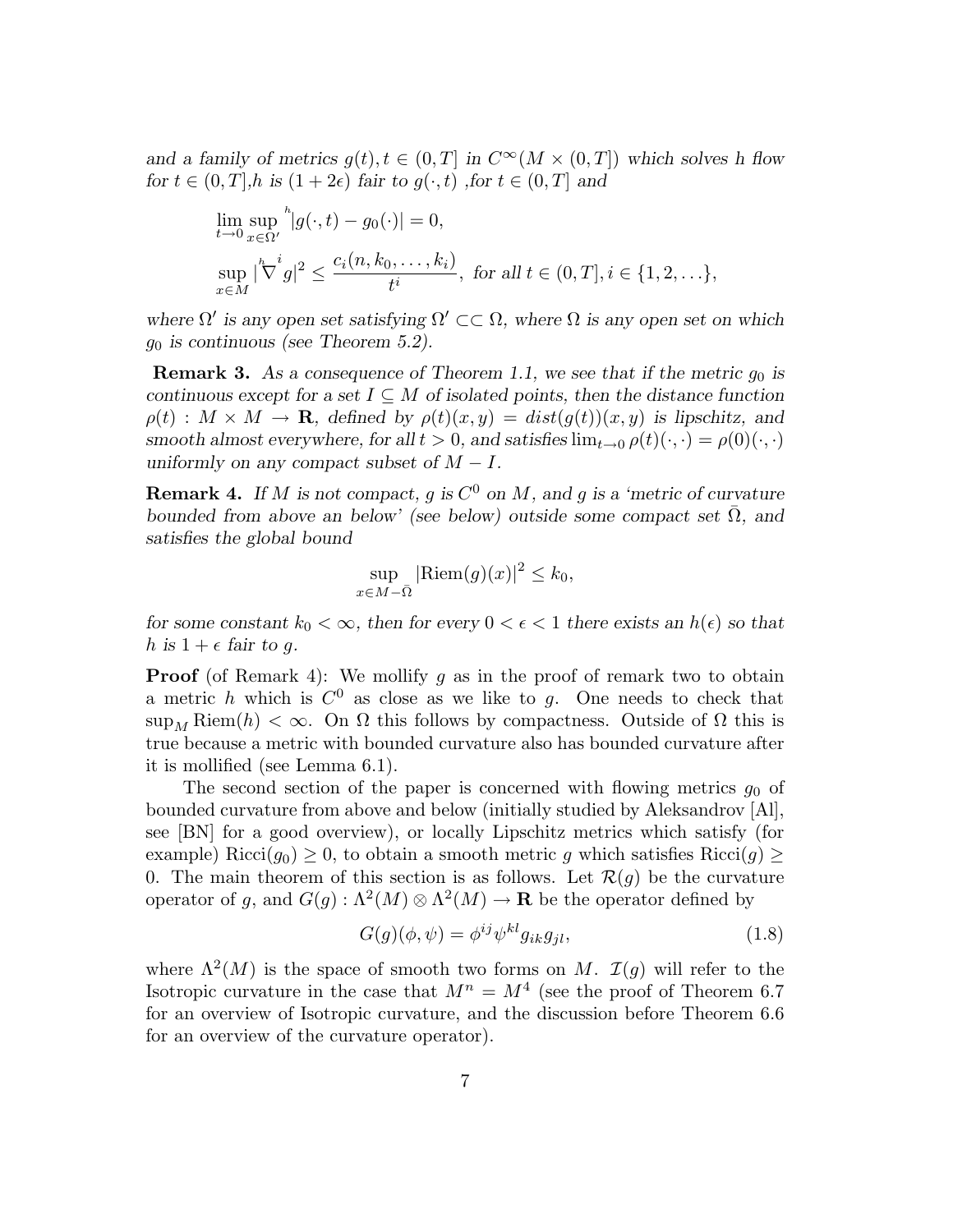**Theorem 1.2.** Let  $\mathcal{M}(n,k_0,d,v)$  be the set of  $(M^n,g)$  such that  $M^n$  is an n-dimensional compact manifold and q is a metric with curvature  $K(M, q)$ bounded from above and below which satisfies

$$
-k_0 \le K(M,g) \le k_0, vol(M,g) \ge v, diam(M,g) \le d.
$$

There exists an  $\epsilon_1(3,k_0,d,v) > 0$ ,  $\epsilon_2(n,k_0,d,v) > 0$ ,  $\epsilon_3(4,k_0,d,v) > 0$  and  $\epsilon_4(n, k_0, d, v) > 0$  with the following properties. If  $(M^3, g)$  is an element of  $\mathcal{M}(3,k_0,d,v)$  and satisfies Ricci(g)  $\geq -\epsilon_1g$ , then there exists a smooth Riemannian metric g' on  $M^3$  where  $(M^3, g')$  has non-negative Ricci-curvature. If  $(M, g)$ is an element of  $\mathcal{M}(n,k_0,d,v)$  and satisfies  $\mathcal{R}(q) \ge -\epsilon_2 G(q)$ , then there exists a smooth Riemannian metric  $g'$  on M where  $(M, g')$  has non-negative curvature operator. If  $(M,g)$  is an element of  $\mathcal{M}(4,k_0,d,v)$  and satisfies  $\mathcal{I}(g) \geq -\epsilon_3$ , then there exists a smooth Riemannian metric  $g'$  on M where  $(M, g')$  has nonnegative Isotropic curvature. If  $(M, g)$  is an element of  $\mathcal{M}(n, k_0, d, v)$  and satisfies  $R(g) \geq -\epsilon_4$ , (scalar curvature), then there exists a smooth Riemannian metric  $g'$  on M where  $(M, g')$  has non-negative scalar curvature (see Theorem 6.8).

Remark 5. In dimension three non-negative curvature operator is equivalent to non-negative sectional curvature. In dimensions bigger than three, nonnegative curvature operator implies non-negative sectional curvature.

Theorem 1.2 is proved by an application of Cheeger's finiteness Theorem and Gromov's compactness Theorem for metrics in  $\mathcal{M}(n,k_0,d,v)$  and a contradiction argument, and an application of the following theorem.

**Theorem 1.3.** Let  $M^n$  be a manifold (compact or not compact) which admits a complete metric  $g_0$  of bounded curvature from above and below. If  $\mathcal{R}(g_0) \geq 0$ then  $M^n$  admits a smooth Riemannian metric g satisfying  $\mathcal{R}(g) \geq 0$ . If  $R(g_0) \geq$ 0 then  $M^n$  admits a smooth Riemannian metric q satisfying  $R(q) \geq 0$ . If  $n = 3$ and  $Ricci(q_0) \geq 0$  then  $M^3$  admits a smooth Riemannian metric g satisfying  $Ricci(g) \geq 0$ . If  $n = 4$  and  $\mathcal{I}(g_0) \geq 0$ , then  $M^4$  admits a smooth Riemannian metric g satisfying  $\mathcal{I}(q) \geq 0$  (see Theorem 6.2, 6.6 and 6.7).

Theorem 1.3 is proved by flowing the metric  $g_0$  with the *hflow* from Theorem 1.1, and showing that the smooth solution  $g(t)$  also satisfies the curvature bounds from below.

We may slightly weaken the hypotheses of theorem 1.3 in the Ricci curvature case. We replace the bound on the curvature from above by a Lipschitz condition.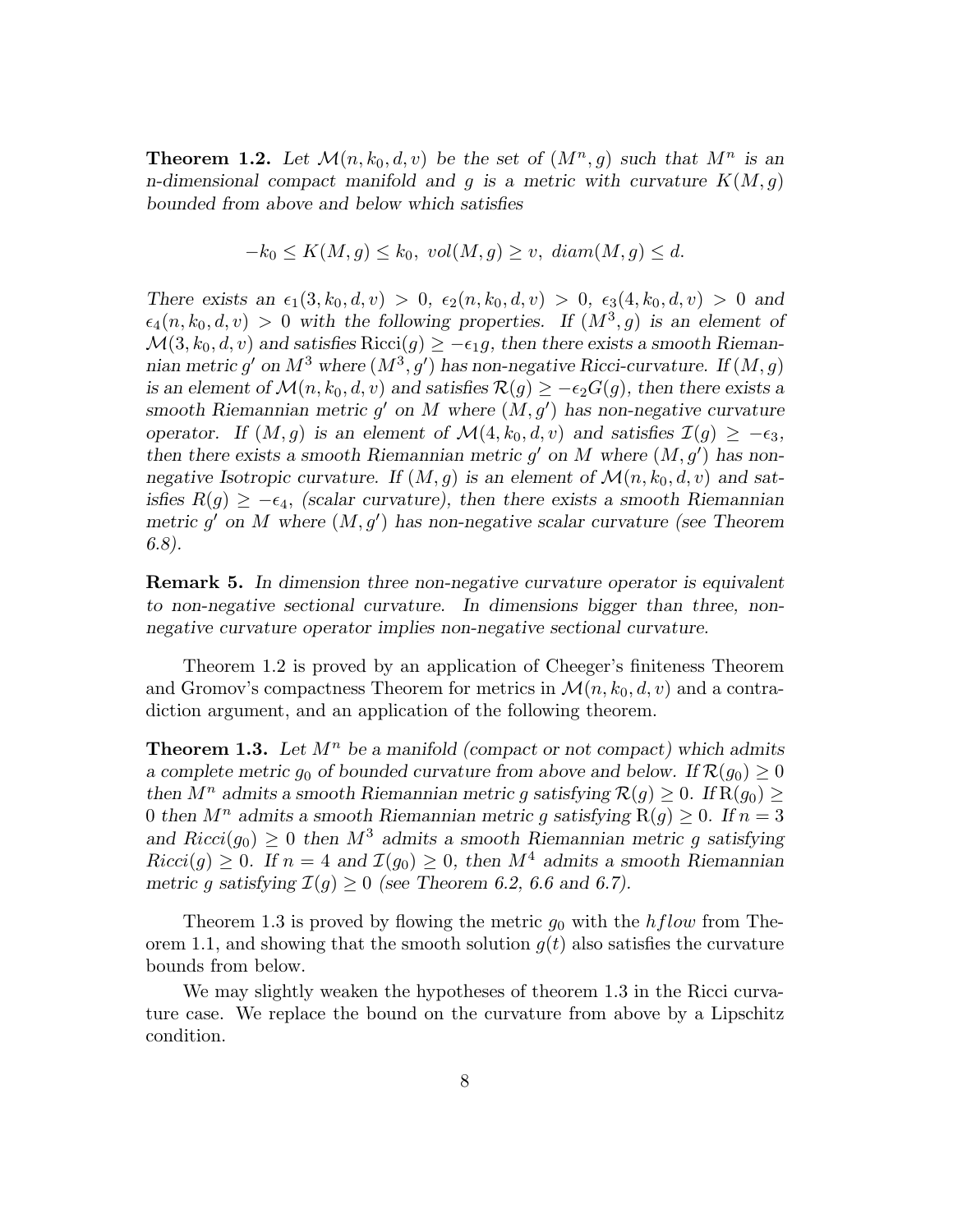**Theorem 1.4.** Let  $M^3$  be a three manifold, and  $g_0$  be a complete locally Lipschitz metric on M which satisfies Ricci( $g_0$ )  $\geq$  0, in the weak sense of definition (6.4). Then the solution  $g(x,t)$ ,  $t \in (0,T]$  to h flow of  $g_0$  exists (for some smooth metric h) and satisfies  $Ricci(g(x,t)) \geq 0$  for all  $t \in (0,T]$  in the usual smooth Riemannian sense (see Theorem 6.5).

## § 2. A priori parabolicity.

Let  $g_0$  be  $C^0$ , and h be  $\delta$  fair to  $g_0$ . We define the function  $\phi_0 : M \to M$ as follows,

$$
\phi_0(p) = g_0^{ij}(p)h_{ij}(p).
$$

We may always choose local co-ordinates around a fixed point  $p$ , so that at  $p$ we have  $h_{ij}(p) = \delta_{ij}$ , and  $g_{ij}(p) = \delta_{ij}\lambda_i(p)$ , and hence

$$
\phi_0(p) = \frac{1}{\lambda_1} + \frac{1}{\lambda_2} + \ldots + \frac{1}{\lambda_n},
$$

and hence,  $\delta$  fairness implies that  $\sup_{p \in M} \phi_0(p) \leq \frac{n}{\delta} < \infty$ . We will use similar techniques to those of Shi [Sh] to obtain a priori estimates for a priori smooth solutions to the hflow with initial  $C^{\infty}$  data  $g_0$ , where h is a metric δ fair to  $g_0$  $(0 < \delta < \infty).$ 

**Lemma 2.1.** Let D be a compact region in M, Let  $g_0$  be a  $C^{\infty}(D)$  metric and h a metric on M which satisfies

$$
g_0 \ge (1 - \delta)h. \tag{2.1}
$$

Let  $g(t), t \in [0,T]$  be a  $C^{\infty}(D \times [0,T])$  solution to the h flow with Dirichlet boundary conditions  $g|_{\partial D}(\cdot,t) = g_0(\cdot), g(0) = g_0$ . For every  $\sigma > 1$  there exists an  $S = S(n, k_0, \delta, \sigma)$  such that

$$
g(t) \ge (1 - \sigma)(1 - \delta)h, \forall t \in [0, S] \cap [0, T].
$$

**Proof**: We define the function  $\phi$  by

$$
\phi(x,t) = g^{j_1 i_1}(x,t) h_{i_1 j_2} g^{j_2 i_2}(x,t) h_{i_2 j_3} \dots g^{j_m i_m}(x,t) h_{i_m j_1},
$$

and note that it satisfies

$$
\sup_{(x,t)\in D\times\{0\}\cup\partial D\times[0,T]} \phi(x,t) = \sup_{x\in D} \phi_0(x) \le \frac{n}{(1-\delta)^m},
$$
\n(2.2)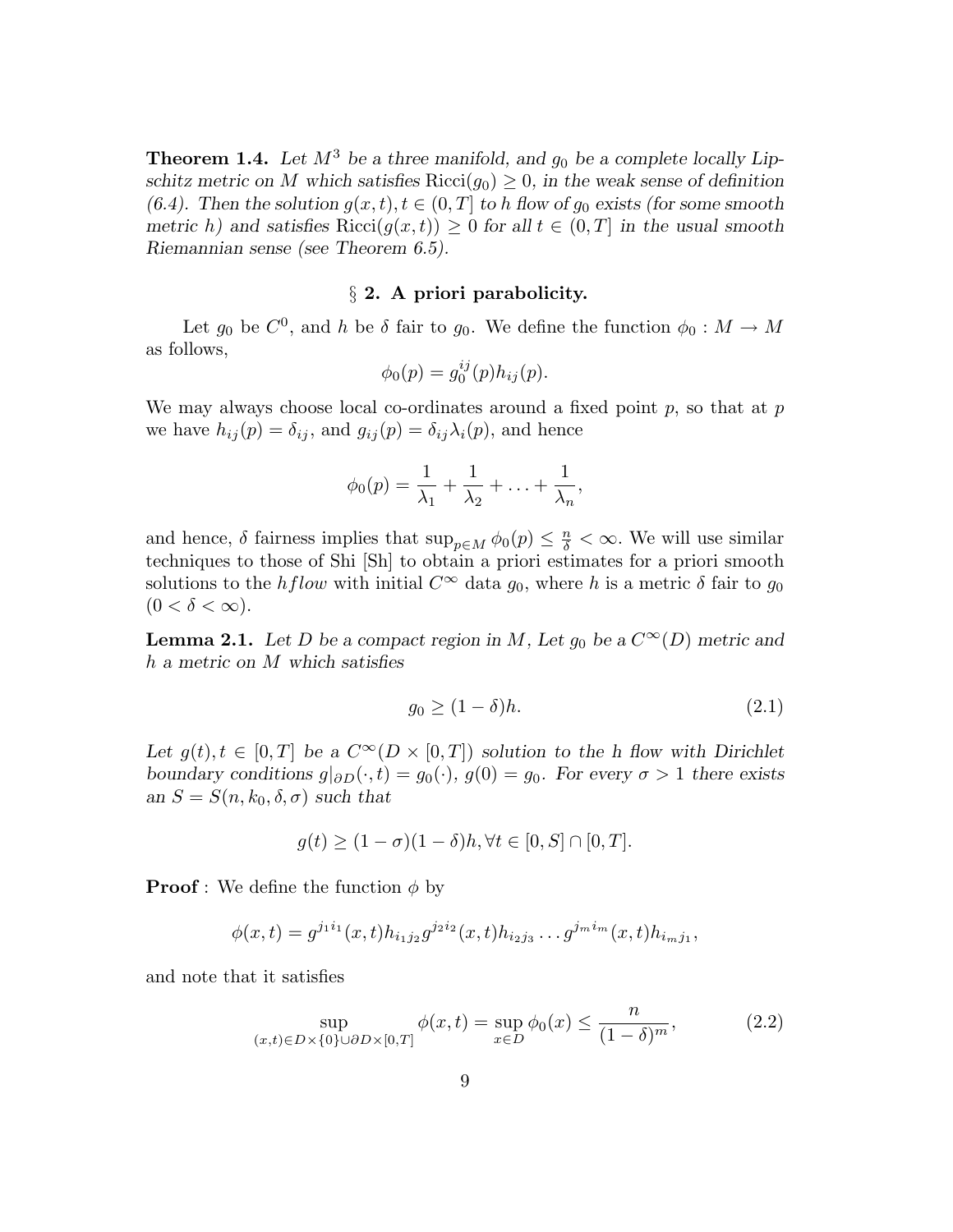due to  $(2.1)$ . Using  $(1.5)$  as in [Sh] Lemma 2.2 we see that

$$
\frac{\partial}{\partial t}\phi \leq g^{ij}\nabla_i\nabla_j\phi + k_0\phi^{1+\frac{1}{m}},
$$

and hence

$$
\frac{\partial}{\partial t}(\phi)^{-\frac{1}{m}} \geq g^{ij}\nabla_i\nabla_j(\phi^{-\frac{1}{m}}) - (m+1)\phi^{\frac{1}{m}}\nabla_i\phi^{-\frac{1}{m}}\nabla_j\phi^{-\frac{1}{m}} - \frac{1}{m}k_0.
$$

This implies

$$
(\phi)^{-\frac{1}{m}} + \frac{1}{m}kt \ge \inf_{(x,t)\in D\times\{0\}\cup\partial D\times[0,T]} (\phi)^{-\frac{1}{m}}
$$

$$
\ge \frac{1}{\sup_{x\in D\times\{0\}} \phi^{\frac{1}{m}}} \ge \frac{(1-\delta)}{n^{\frac{1}{m}}},
$$

in view of (2.2) and the parabolic maximum principle. Rewriting the above inequality, we obtain  $\frac{1}{\phi} \geq$  $\left( \frac{(1-\delta)}{2} \right)$  $\frac{1-\delta}{n^{\frac{1}{m}}} - \frac{1}{m}kt\bigg)^m$ , which implies that

$$
\phi \le \Bigl( \frac{(1-\delta)}{n^{\frac{1}{m}}} - \frac{1}{m}kt \Bigr)^{-m},
$$

which may be rewritten in co-ordinate form as

$$
\frac{1}{\lambda_1^m} + \frac{1}{\lambda_2^m} + \ldots + \frac{1}{\lambda_n^m} \le \left(\frac{(1-\delta)}{n^{\frac{1}{m}}} - \frac{1}{m}kt\right)^{-m}.
$$

Since all the terms on the left hand side of the above equation are positive, we see that  $\left(\frac{1}{\lambda}\right)$  $\lambda_i$  $\binom{m}{m}$ ≤  $\left( \frac{(1-\delta)}{2} \right)$  $\frac{1-\delta}{n^{\frac{1}{m}}} - \frac{1}{m}kt\right)^{-m}$ , for fixed  $i \in \{1, 2, ..., n\}$  which implies that 1

$$
\lambda_i(x,t) \ge \Big(\frac{(1-\delta)}{n^{\frac{1}{m}}} - \frac{1}{m}kt\Big).
$$

This means for any given  $\sigma > 0$ , we may find an  $S = S(k_0, n, \sigma)$ , such that

$$
\lambda_i \ge (1 - \delta)(1 - \sigma), \forall t \in [0, S] \cap [0, T].
$$

 $\diamondsuit$ 

We wish also to obtain bounds from above for  $g$  in terms of  $h$ .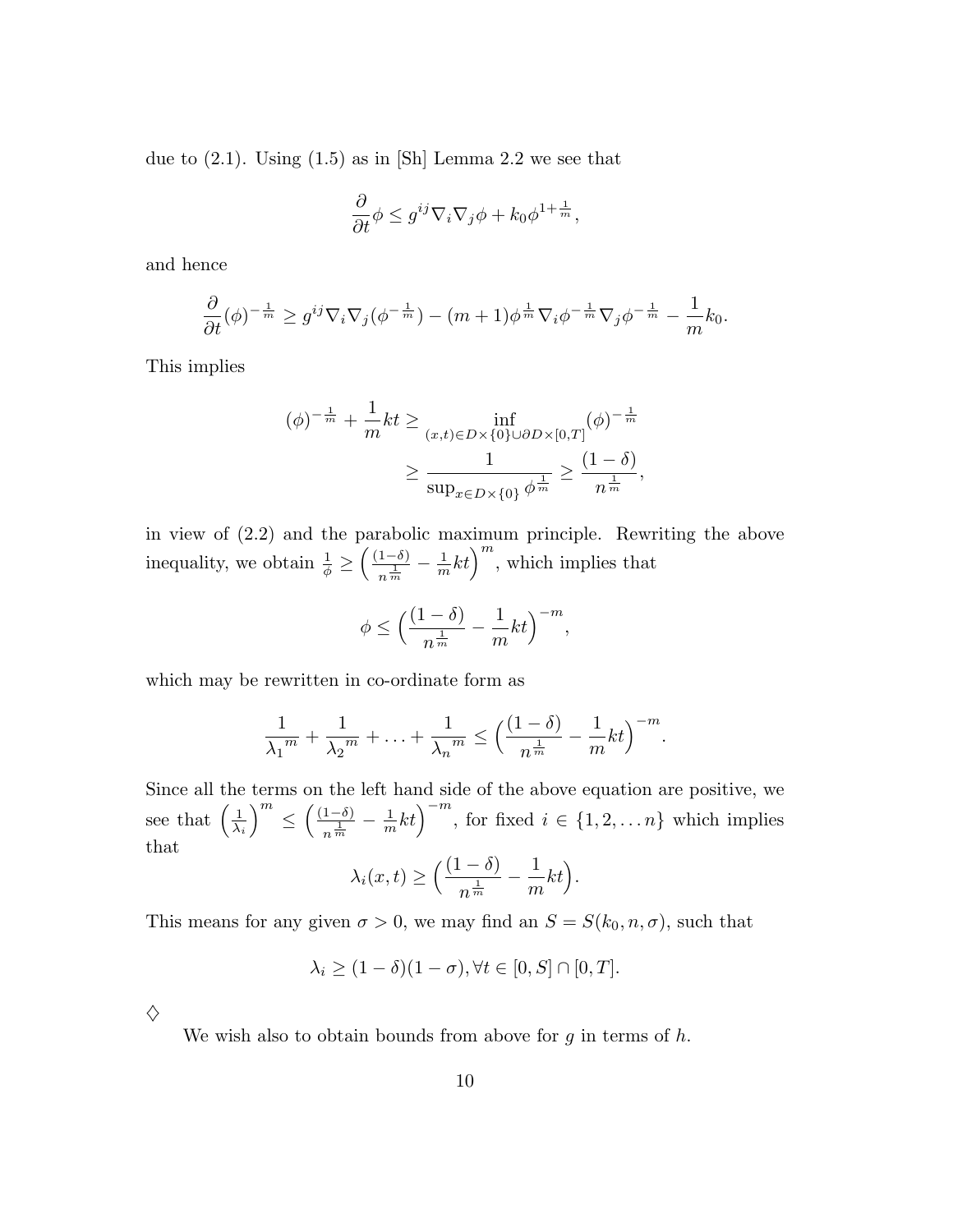**Lemma 2.2.** There exists an  $\tilde{\delta}(n) > 0$  such that the following is true. Let  $M^n$ be an n-dimensional manifold, D be a compact region in M, and  $\delta \leq \tilde{\delta}(n)$  and  $g_0$ be a  $C^{\infty}(D)$  metric and h a metric on M which satisfies  $h \leq g_0 \leq (1+\delta)h$ . Let  $g(t), t \in [0,T]$  be a  $C^{\infty}(D\times[0,T])$  solution to the h flow with Dirichlet boundary conditions  $g|_{\partial D}(\cdot,t) = g_0(\cdot), g(0) = g_0$ . There exists an  $S = S(n,k_0) > 0$  such that

$$
g_{ij} \le (1+2\delta)h_{ij},
$$

for all  $t \in [0, S] \cap [0, T]$ .

**Proof**: Choose  $m(n)$ , and  $\alpha(m)$  so that

$$
m \ge 64n^2 + 1 + 2c(n, h),\tag{2.3}
$$

and large enough so that

$$
(2n)^{\frac{1}{m}} \le (1+\sigma) \tag{2.4},
$$

and choose  $\alpha = \alpha(m) > 0$  so small that

$$
(1 - \alpha)^{m-1} \ge \frac{3}{4}.\tag{2.5}
$$

By the previous theorem, there exists an  $S = S(n, k_0, \alpha) > 0$  such that

$$
g(\cdot, t) \ge h(1 - \alpha) \text{ for all } t \in [0, S] \cap [0, T]. \tag{2.6}
$$

Equation (2.3) implies that

$$
4 - (m - 1)(1 - \alpha)^{m-1} \frac{1}{2(2n)^{1 + \frac{1}{m}}} \le 4 - (1 - \alpha)^{m-1} \frac{64n^2}{8n^2}
$$
  
= 4 - 8(1 - \alpha)^{m-1},

which combined with (2.5) gives

$$
4 - (m - 1)(1 - \alpha)^{m - 1} \frac{1}{2(2n)^{1 + \frac{1}{m}}} \le -2.
$$
 (2.7)

Similar to Shi [Sh], we define

$$
G = h^{i_1 j_1} g_{j_1 i_2} h^{i_2 j_2} g_{j_2 i_3} \dots h^{i_m j_m} g_{j_m i_1},
$$
\n(2.8)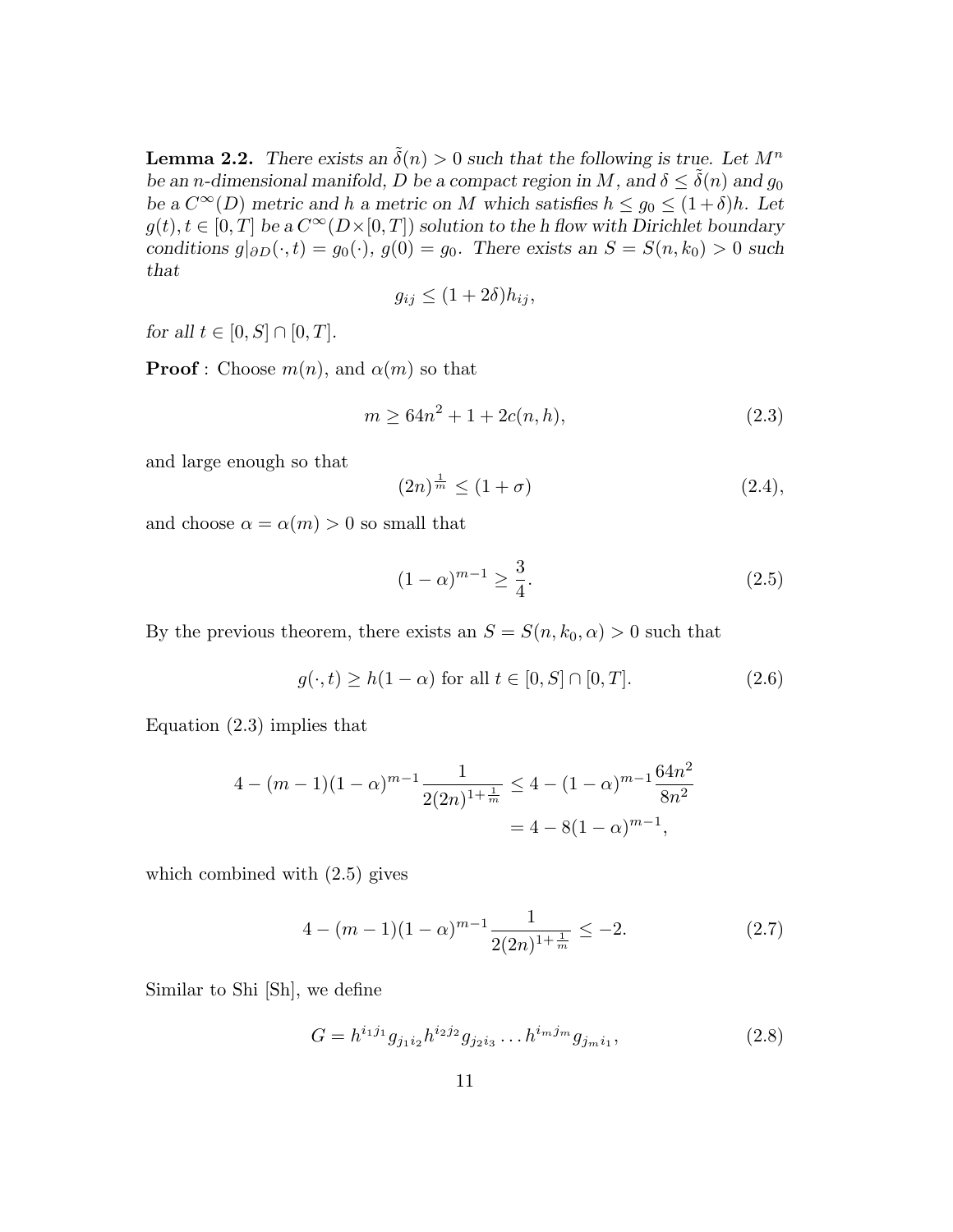and for  $(1+\delta)^m - \left[\frac{1}{2n}\right]$  $\frac{1}{2n}$ ](*G*) > 0, we define  $F = \frac{1}{(1+\delta)^m - 1}$  $\frac{1}{(1+\delta)^m - \left[\frac{1}{2n}\right](G)}$ . See [Sh], Lemma 2.3, equation (79). In our preferred co-ordinate system,

$$
F(x,t) = \frac{1}{(1+\delta)^m - \left[\frac{1}{2n}\right](\lambda_1^m(x,t) + \lambda_2^m(x,t) + \dots \lambda_n^m(x,t))}.
$$
 (2.9)

From (2.8) and the fact that h is  $1 + \delta$  fair to  $g_0$  we see that

$$
(1+\delta)^m - \left[\frac{1}{2n}\right](G(x,0)) \ge (1+\delta)^m - \left[\frac{n}{2n}\right](1+\delta)^m \ge \frac{1}{2}(1+\delta)^m,\tag{2.10}
$$

and hence  $F(x, 0) = \frac{1}{(1+\delta)^m - \left[\frac{1}{2n}\right](G(x,0))} < \infty$ , is well defined at time zero. Since D is compact, and  $g(x,t)$  is a priori smooth, there is some maximal  $T' \in$  $[0, T] \cap [0, S]$ , such that  $F(\cdot, t)$  is well defined (not infinity) for all  $t \in [0, T')$ , and if  $\sup_{D\times[0,T')} F<\infty$ , then  $[0,T']=[0,T]\cap[0,S]$ . Since the function F is well defined on  $[0, T')$ , we see that  $(1 + \delta)^m - \left[\frac{1}{2r}\right]$  $\frac{1}{2n}$ | $(G(x,t)) > 0$  for all  $t \in [0,T'),$ that is  $\sum_i^n \lambda_i^m \leq (2n)(1+\delta)^m$ . If we choose  $\delta = \delta(n)$  sufficiently small, then we may assume that

$$
\sum_{i}^{n} \lambda_i^m \le (4n) \text{ for all } t \in [0, T'). \tag{2.11}
$$

Then we calculate as in Shi (but remove the error stemming from (82), that is he should have there  $-2\frac{\lambda_i}{\lambda_0}$  $\frac{\lambda_i}{\lambda_\alpha} \tilde{R}_{i\alpha i\alpha}$  not  $-2\frac{1}{\lambda_i \lambda_\alpha}$  $\frac{1}{\lambda_i \lambda_\alpha} \tilde{R}_{i\alpha i\alpha}$ . Once corrected one calculates as he does and no problem occurs) up to equation (89) on page 241, that

$$
\frac{\partial}{\partial t} F \le g^{\alpha\beta} \tilde{\nabla}_{\alpha} \tilde{\nabla}_{\beta} F + F^2 \frac{m}{(1-\alpha)} \Big( 4 - (m-1)(1-\alpha)^{m-1} \frac{1}{(1+\delta)(2n)^{1+\frac{1}{m}}} \Big) \Big|^k \nabla g \Big|^2
$$

$$
+ \frac{mn^2 k_0}{(1-\alpha)} F^2 \ \forall t \in [0, T'),
$$

where here we have used  $(2.3),(2.6)$  and  $(2.11)$  to arrive at this evolution equation in the same way Shi does. Substituting  $(1 + \delta) < 2$  and then  $(2.5)$  into the above we get

$$
\frac{\partial}{\partial t}F \le g^{\alpha\beta}\tilde{\nabla}_{\alpha}\tilde{\nabla}_{\beta}F + \frac{mn^2k_0}{(1-\alpha)}F^2, \ \forall t \in [0, T').
$$

From the parabolic maximum principle, and equation(2.10) we obtain

$$
F(\cdot, t) \le a(t) \le \frac{a_0}{s(t)},\tag{2.12}
$$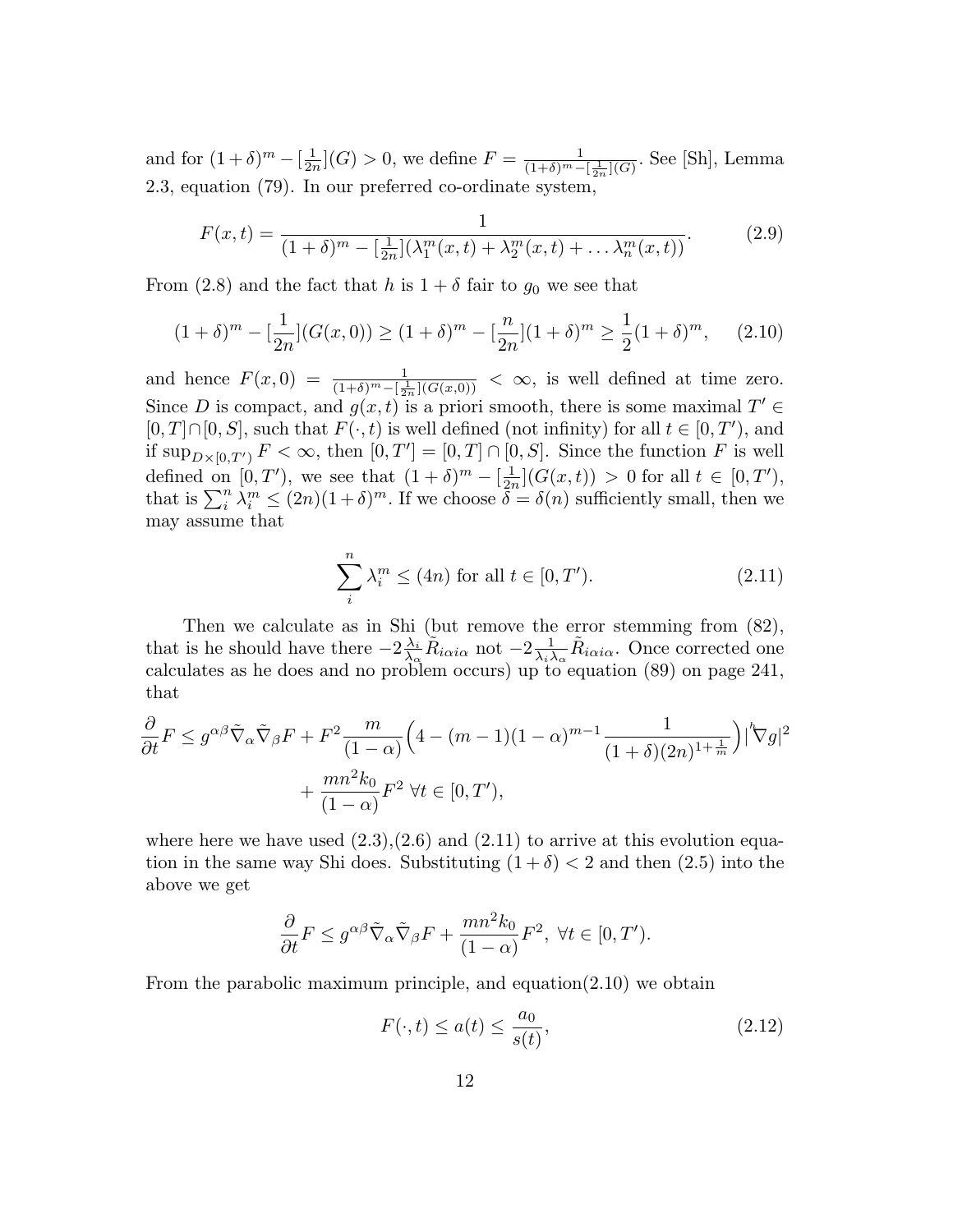where  $a(t) = \sup_{(x,t) \in D \times [0,T']} F(x,t), a_0 = a(0), s(t) = 1 - a_0b_0t,$  and  $b_0 =$  $mn^2k_0$  $\frac{mn\kappa_0}{(1-\alpha)}$ . Substituting (2.9) into (2.12) we see that

$$
(1 + \delta)^m - \frac{1}{2n}G \ge \frac{s(t)}{a_0} \ge s(t) \frac{(1 + \delta)^m}{2} \forall t \in [0, T'),
$$

in view of (2.10). Rewriting this equation we get

$$
G \le 2n(1+\delta)^m(1-\frac{s(t)}{2}) = 2n(1+\delta)^m(\frac{1}{2}+a_0b_0t), \forall t \in [0, T'), \qquad (2.13)
$$

in view of the definition of  $s(t)$ . Without loss of generality, we assume that  $S \leq$ 1  $\frac{1}{4a_0b_0}$ , which implies that  $a_0b_0t \leq \frac{1}{4}$  $\frac{1}{4}$  for all  $t \in [0, T')$ , which when substituted into (2.13) implies that

$$
\lambda_1^m(x,t) + \lambda_2^m(x,t) + \ldots + \lambda_n^m \le \frac{3n}{2} (1+\delta)^m, \forall t \in [0,T')
$$
 (2.14).

Equation (2.14) then implies that

$$
(1+\delta)^m - \left[\frac{1}{2n}\right](G) \ge \frac{1}{4}(1+\delta)^m > 0 \forall t \in [0, T'),
$$

and hence  $T' = \min(S, T)$ . From equation (2.14) we see, for fixed  $i \in \{1, \ldots n\}$ , that

$$
\lambda_i(x,t) \leq \left(\frac{3n}{2}\right)^{\frac{1}{m}}(1+\delta)
$$
 for all  $t \in [0, S] \cap [0, T]$ .

Substituting (2.4) into this inequality gives us  $\lambda_i(x,t) \leq (1+\delta)(1+\sigma)$  as required.  $\diamondsuit$ 

**Theorem 2.3.** Let D be a compact region in M, and  $g_0$  be a  $C^{\infty}(D)$  metric and h a metric on M which satisfies  $\frac{1}{\delta_1} h \leq g_0 \leq \delta_2 h$ , where  $1 + (1/2)\tilde{\delta}(n) \geq \delta_i \geq$ 1 for  $i \in \{1,2\}$ . Let  $g(t), t \in [0,T]$  be a  $C^{\infty}(D\times[0,T])$  smooth solution to h flow satisfying the Dirichlet boundary conditions  $g|_{\partial D}(\cdot,t) = g_0(\cdot), g(\cdot,0) = g_0(\cdot)$ . Then there exists an  $S = S(n, k_0) > 0$  such that

$$
\frac{1}{2\delta_1}h_{ij} \le g_{ij} \le 2\delta_2
$$

for all  $t \in [0, S] \cap [0, T]$ .

**Proof**: The proof relies on some simple scaling arguments. First note that if  $g(\cdot,t)$  is a solution to *hflow*, then so is  $cg(\cdot,\frac{1}{c})$  $(\frac{1}{c}t)$ , with initial data  $cg(\cdot, 0)$ . Let  $\tilde{g}(\cdot,t)=\delta_1 g(\cdot,\frac{1}{\delta_1}$  $\frac{1}{\delta_1}t$ ). Then  $\tilde{g}_0(\cdot) = \tilde{g}(\cdot, 0) = \delta_1 g_0(\cdot)$  satisfies  $h \leq \tilde{g}(\cdot, 0) \leq \delta_1 \delta_2 h$ . From the previous two lemmas, we may find an  $S = S(n, k_0)$  so that  $h_{ij} \frac{1}{2} \leq$  $\tilde{g}_{ij} \leq 2\delta_1 \delta_2 h_{ij}$ , for all  $t \in [0, S] \cap [0, T]$ . Multiplying the above equation by  $\frac{1}{\delta_1}$ , we obtain the result.  $\diamondsuit$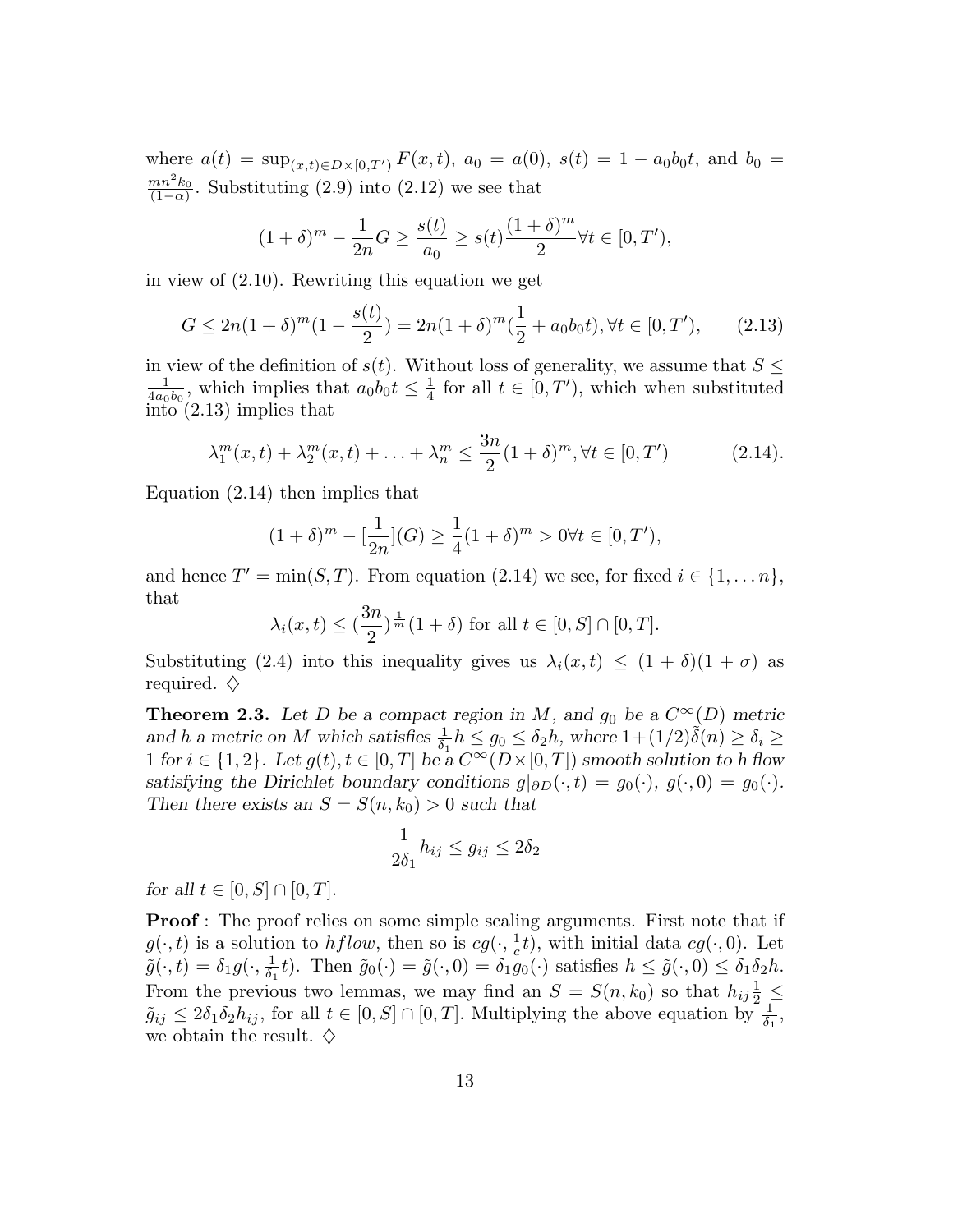**Lemma 2.4** . Let  $q(t), t \in [0, S]$  be a  $C^{\infty}(D \times [0, S])$  solution to the h flow, for some h which is  $1 + \epsilon(n)$  fair to  $q(t)$ , for all  $t \in [0, S]$  ( $\epsilon(n)$ ) to be specified in the proof below) with Dirichlet boundary conditions  $g(\cdot,t)|_{\partial D} = h(\cdot)|_{\partial D}$ ,  $g(\cdot, 0) = g_0(\cdot)$ . Then

$$
\sup_{x \in D} |\nabla g(x, t)|^2 \le c(n, h, \delta, D, \sup_D |\nabla g_0|^2) \text{ for all } t \in [0, S].
$$

Proof :

Let

$$
\phi(x,t) = g_{j_1 i_1}(x,t) h^{i_1 j_2} g_{j_2 i_2}(x,t) h^{i_2 j_3} \dots g_{j_m i_m}(x,t) h^{i_m j_1}.
$$
\n(2.15)

We may always choose co-ordinates at a point so that  $h_{ij}(p,t) = \delta_{ij}$ ,  $g_{ij}(p,t) =$  $\lambda_i \delta_{ij}$ , and then  $\phi(p,t) = (\lambda_1)^m + \ldots + (\lambda_n)^m$ . Notice that since  $(1 - \epsilon)h(x) \le$  $g(x,t) \leq (1+\epsilon)h$ , we get

$$
1 - \epsilon \le \lambda_i \le (1 + \epsilon) \tag{2.16}
$$

in our preferred co-ordinate system. We will calculate the evolution equation for the function  $\psi = (\phi(x, t) + a(n))|\nabla g(x, t)|^2$ . Calculating as in Shi, and using the fact that  $\hat{h}$  is a priori  $(1+\epsilon)$  fair to  $\hat{g}(x,t)$ , we see, as in Shi([Sh], § 4, page 250, estimate (33)) that the function  $\psi$  satisfies

$$
\frac{\partial}{\partial t}\psi \leq g^{\alpha\beta}\tilde{\nabla}_{\alpha}\tilde{\nabla}_{\beta}\psi - \frac{1}{2}\psi^2 + c_0(n,k_0,k_1),
$$

as long as  $\epsilon(n) > 0$  is chosen small enough (as is the case in [Sh], § 4, (33)). For now we only need the fact that this implies that

$$
\frac{\partial}{\partial t}(\psi - c_0 t) \leq g^{\alpha \beta} \tilde{\nabla}_{\alpha} \tilde{\nabla}_{\beta} (\psi - c_0 t),
$$

although the term  $-\frac{1}{2}$  $\frac{1}{2}\psi^2$  shall be important later. From the maximum principle we obtain that

$$
\sup_{D\times[0,S]}(\psi - c_0t) \le \sup_{\partial D\times[0,S]\cup D\times0}\psi.
$$
\n(2.17)

Applying Lemma 3.1, VI, § 3 [LSU] to the evolution equation (1.5) for  $g-h$ , we get  $\sup_{\partial D \times [0,S]} |\nabla g| \le c(n, \delta, \partial D)$ , in view of the apriori parabolicity (Theorem 2.3). Upon substituting this inequality into (2.17) we obtain the result.  $\diamond$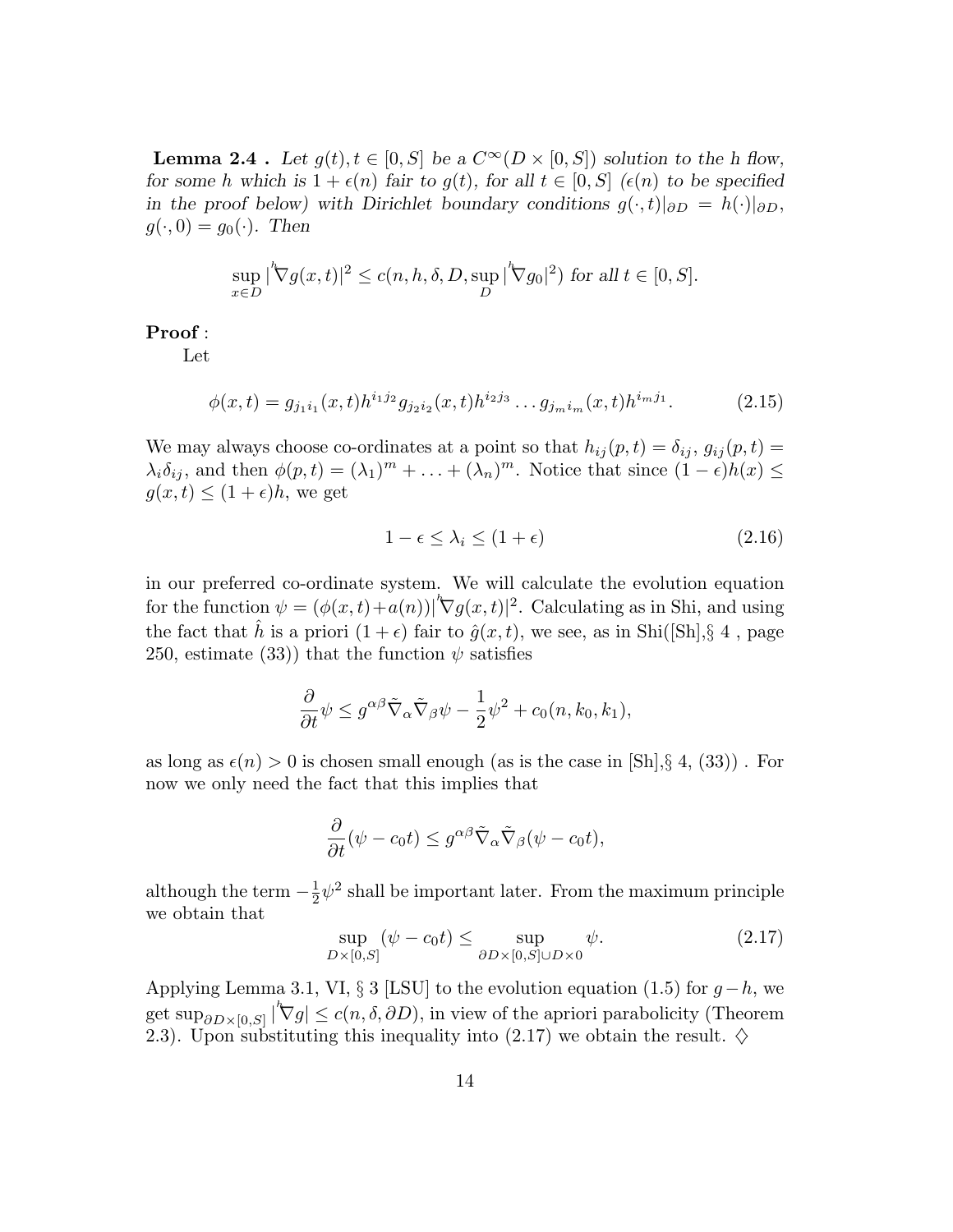**Lemma 2.5.** Let  $g(t), t \in [0, S]$  be a  $C^{\infty}(B_r(x_0) \times [0, S])$  solution to the h flow which is  $1 + \epsilon(n)$  -fair to h,  $\epsilon(n)$  as in Lemma 2.5, where  $B_r(x_0)$  is a ball of radius r and centre  $x_0$  with respect to the metric h. Then

$$
\sup_{x \in B_{\frac{r}{2}}(x_0)} |(\nabla^m) g(x, t)|^2 \le c(n, h, m, g_0|_{B_r}) \text{ for all } t \in [0, S].
$$

**Proof** : We proceed as in the proofs of Lemmas 4.1 and 4.2 of Shi [Sh].  $\diamondsuit$ 

## § 3. Solution to the Dirichlet problem.

**Theorem 3.1.** Let  $g_0$  be a  $C^{\infty}(D)$  metric and h a metric which is  $1+\epsilon(n)$  fair to g<sub>0</sub> on D, and  $g_0|_{\partial D} = h|_{\partial D}$  where  $D \subset M$  is a compact domain in M ( $\epsilon(n)$ ) as in Lemma 2.4). There exists an  $S = S(n, k_0, \delta) > 0$  and a family of metrics  $g(t), t \in [0, S]$  which solves h flow, h is  $1 + 2\epsilon(n)$  fair to  $g(t)$  for all  $t \in [0, S]$ , and  $g|_{\partial D}(\cdot,t) = g_0(\cdot), g(0) = g_0.$ 

**Proof**: We consider the family of evolution problems

$$
{}^{s}L({}^{s}g(x,t)) = 0, \text{ for } (x,t) \in D \times [0,T],
$$
  
\n
$$
{}^{s}g(\cdot,0) = (1-s)g_0(\cdot) + sh(\cdot),
$$
  
\n
$$
{}^{s}g(x,t) = (1-s)g_0(x) + sh(\cdot)(x) = h(x) \text{ for all } x \in \partial D, \text{ for all } t \in [0,T],
$$
  
\n(3.1)

where

$$
{}^{s}L(v)_{kl} = \frac{\partial}{\partial t} v_{kl} - \hat{v}^{ij} \tilde{\nabla}_i \tilde{\nabla}_j v_{kl} + \hat{v}^{cd} \hat{v}_{kp} h^{pq} \tilde{R}_{lcqd} + \hat{v}^{cd} \hat{v}_{lp} h^{pq} \tilde{R}_{kcqd}
$$
  

$$
- \frac{1}{2} \hat{v}^{cd} \hat{v}^{pq} (\tilde{\nabla}_a \hat{v}_{pc} \cdot \tilde{\nabla}_b v_{qd} + 2 \tilde{\nabla}_c \hat{v}_{ap} \cdot \tilde{\nabla}_q v_{bd}
$$
  

$$
- 2 \tilde{\nabla}_c \hat{v}_{ap} \cdot \tilde{\nabla}_d v_{bq} - 4 \tilde{\nabla}_a \hat{v}_{pc} \cdot \tilde{\nabla}_d v_{bq}),
$$

where  $\tilde{R}_{abcd} = \text{Riem}(h)_{abcd}$  and  $\tilde{\nabla} = \nabla, \hat{v}(\cdot, t) = (1 - s)v(\cdot, t) + sh(\cdot)$  and  $s \in [0,1]$  (strictly speaking the notation  $\hat{v}$  should be  ${}^{s}\hat{v}$  since the operator  $\hat{v}$ depends on s). Then if  ${}^s g(x,t), t \in [0,T]$  is a classical solution to (3.2), one may verify that  $\hat{v}(x,t) = \hat{g}(x,t), t \in [0,T]$  solves

$$
\frac{\partial}{\partial t}\hat{v}_{kl} = \hat{v}^{ij}\tilde{\nabla}_i\tilde{\nabla}_j\hat{v}_{kl} - (1-s)\hat{v}^{cd}\hat{v}_{kp}h^{pq}\tilde{R}_{lcqd} - (1-s)\hat{v}^{cd}\hat{v}_{lp}h^{pq}\tilde{R}_{kcqd}
$$

$$
-\frac{1}{2}\hat{v}^{cd}\hat{v}^{pq}(\tilde{\nabla}_a\hat{v}_{pc}\cdot\tilde{\nabla}_b\hat{v}_{qd} + \ldots),
$$

$$
v(\cdot,0) = (1-s)g_0 + sh,
$$

$$
v(x,t) = (1-s)g_0(x) + sh(x), \text{ for all } x \in \partial D, \text{ for all } t \in [0,T].
$$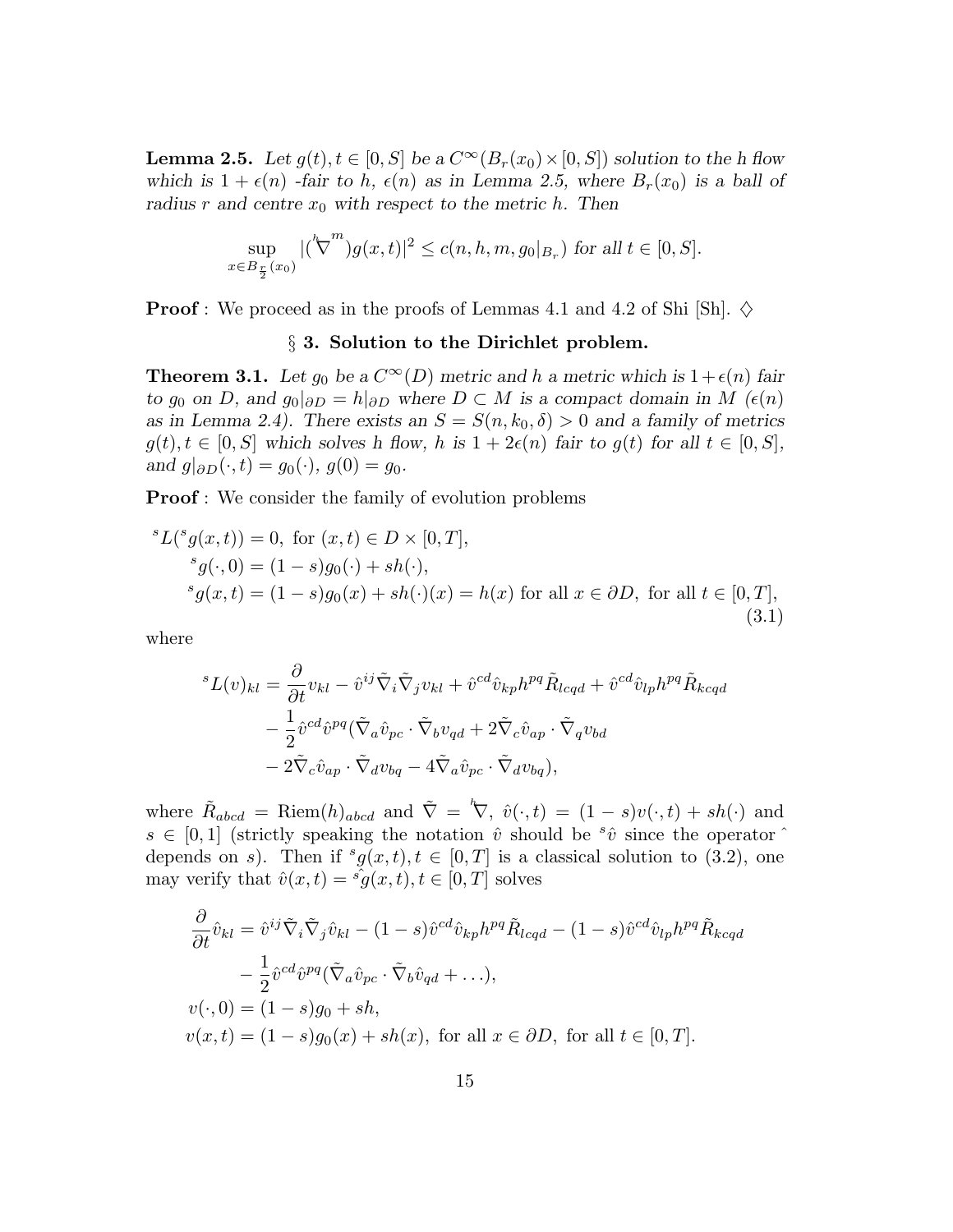This is essentially equation (1.5), and we may use the same techniques we used there to obtain Lemma 2.3, 2.4 and 2.5 for all classical solutions  ${}^s g(\cdot,t), t \in [0, S]$ of  $L_s({}^s g) = 0$  (independently of s) for all t in  $[0, S]$ , where  $S = S(k_0, n, 1 + \epsilon)$  is as in Theorem 2.3. Then h is a priori  $1+2\epsilon$  fair to  ${}^s g(t)$  for all  $t \in [0, S]$  because of Theorem 2.3, and the fact that h is  $1 + \epsilon$  fair to  $^s g(0)$ . Also using Lemma 2.4,<br>and Lemma 2.5 we get that  $\sup_{D} |(\nabla$  $\sum_{j=1}^{m} |s g(t)| \leq c(D, m, n, g_0, h, 1 + \epsilon).$ 

We may now use the same argument as in [LSU], Theorem 7.1, Chapter VII to show that a smooth solution exists on a time interval  $[0, S]$ . (the argument used there is based on the Leray-Schauder fixed point argument of [LSU], Theorem 6.1 of Chapter V.

Notice that in this argument, all derivatives (time like and spatial) of the solutions  ${}^{s}g(\cdot,t), t \in [0,T)$ , and hence of the solution  $g(x,t), t \in [0,T)$  to  $(1.5)$ , are bounded by constants depending on  $g_0, h, 1 + \epsilon$ , n and D, as long as  $T \leq$  $S(n, k_0, \delta, \delta)$ , S as in thm. 2.3.  $\diamondsuit$ .

## $\S$  4. A priori interior estimates for the gradient and higher order mixed derivatives of g.

To obtain interior estimates for the first derivative of  $g(x,t)$  we may modify the argument used in Shi.

**Lemma 4.1**. Let  $q(t), t \in [0, S]$  be a  $C^{\infty}(D \times [0, S])$  solution to the h flow, for some h which is  $1 + \epsilon(n)$  fair to  $g(t)$ , for all  $t \in [0, S]$  ( $\epsilon(n)$ ) as in Lemma 2.4). Then

$$
\sup_{B(h)(x_0,r)} |\nabla g(x,t)|^2 \le c(n,h,\frac{1}{r})\frac{1}{t}, \text{ for all } t \in [0,S],
$$

where  $B(h)(x_0, r)$  denotes a ball of radius r with centre  $x_0$  calculated with respect to the metric h.

**Proof** : In Lemma 2.4 we saw that the function  $\psi = (\phi(x, t) + a(n))(|^{\prime} \nabla g(x, t)|^2$ , satisfies

$$
\frac{\partial}{\partial t}\psi \le g^{\alpha\beta}\tilde{\nabla}_{\alpha}\tilde{\nabla}_{\beta}\psi - \frac{1}{2}\psi^2 + c_0(n,\epsilon(n),k_0,k_1) \text{ for all } (x,t) \in M \times [0,T].
$$

We have been careful to include the dependence of the constant  $c_0$  here, and note that it does not depend upon  $g_0$  or D. Using this inequality we see that the function  $f(x,t) = \psi(x,t)t$  satisfies

$$
\frac{\partial}{\partial t} f \le g^{\alpha \beta} \tilde{\nabla}_{\alpha} \tilde{\nabla}_{\beta} f - \frac{1}{2t} f^2 + c_0 t + \frac{f}{t} \text{ for all } (x, t) \in M \times [0, T] \tag{4.2}.
$$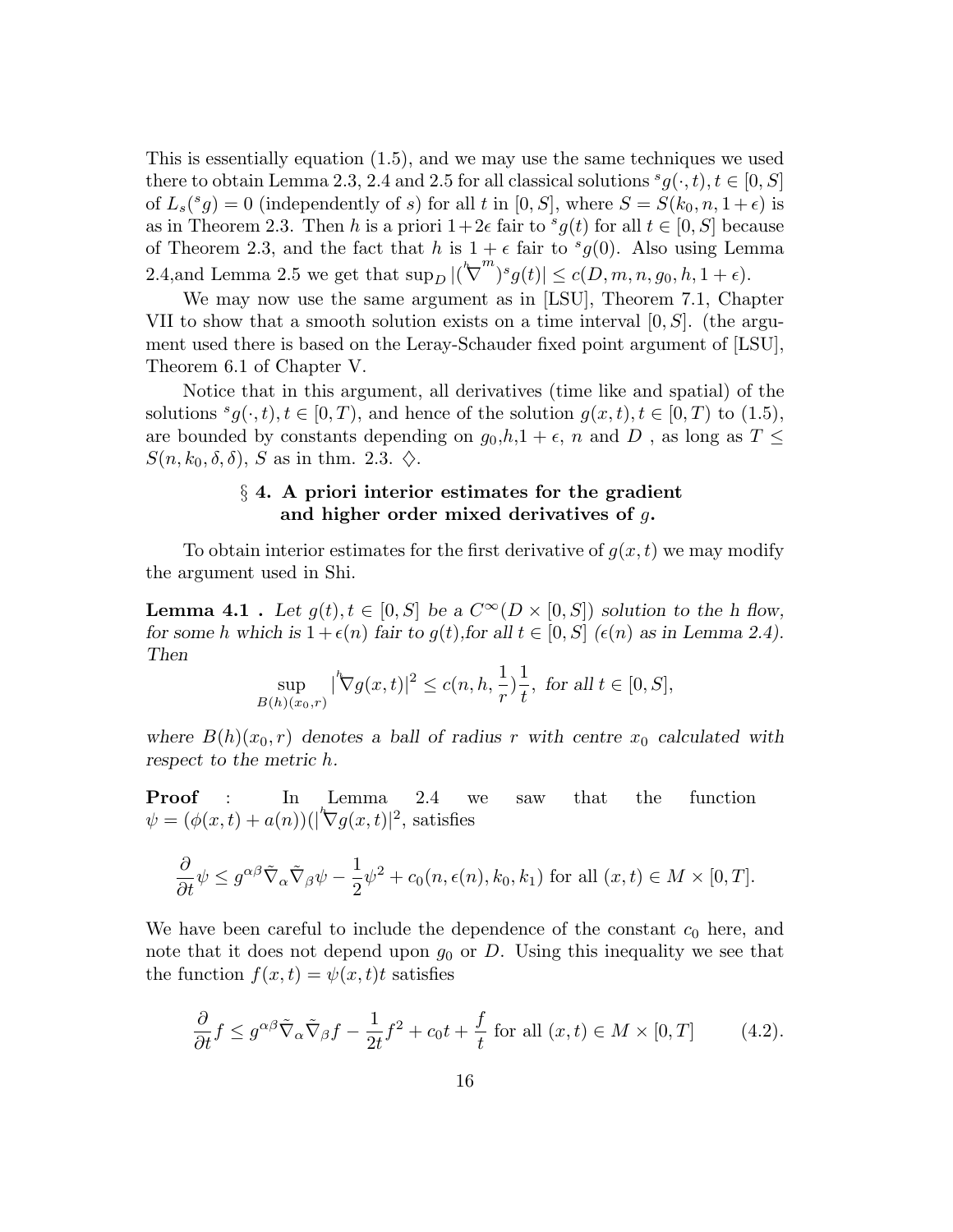Let  $x_0$  be fixed in M, and  $\Omega = B(h)(x_0, r)$  a ball of radius r in M, where here we have used the notation  $B(h)(x_0, r)$  to make clear that the ball  $B(h)(x_0, r)$ is calculated in terms of the metric h. That is

$$
\Omega = B(h)(x_0, r) = \{x \in M : dist(h, x, x_0) \le r\}.
$$

For fixed  $x_0$ , we use the background metric h and the Hessian comparison principle to construct a time independent cut off function  $\eta$  satisfying

$$
\eta(x) = 1 \forall x \in B(h)(x_0, r), \tag{d1}
$$

$$
\eta(x) = 0 \forall x \in M - B(h)(x_0, 2r),\tag{d2}
$$

$$
0 \le \eta(x) \le 1 \forall x \in M,\tag{d3}
$$

$$
{}^h|\tilde{\nabla}\eta|^2 \le c_1(\frac{1}{r})\eta,\tag{d4}
$$

$$
\tilde{\nabla}_{\alpha}\tilde{\nabla}_{\beta}\eta \ge -c_2(\sup_M \widetilde{\text{Riem}}, \frac{1}{r})h_{\alpha\beta} = c_2(k_0, \frac{1}{r}).\tag{d5}
$$

(see [Sh] Theorem 1.1). Note that the constants  $c_1$  and  $c_2$  decrease (get better) as r increases. Note also that the function is  $C^{\infty}$  almost everywhere, and Lipschitz everywhere. If we mollify the function  $\eta$  then we obtain a  $C^{\infty}$  function satisfying the same properties, but for slightly different balls  $(B(h)(x_0, r - \epsilon)$ and  $B(h)(x_0, 2r + \epsilon)$  and slightly different constants  $(c_1 + \epsilon, c_2 + \epsilon)$ .

Using  $(d3)$  in equation  $(4.2)$  we get

$$
\frac{\partial}{\partial t}(f\eta) \leq g^{\alpha\beta}\tilde{\nabla}_{\alpha}\tilde{\nabla}_{\beta}(f\eta) - \frac{1}{16t}f^2\eta - 2g^{\alpha\beta}\tilde{\nabla}_{\alpha}f\tilde{\nabla}_{\beta}\eta - fg^{\alpha\beta}\tilde{\nabla}_{\alpha}\tilde{\nabla}_{\beta}\eta
$$
\n
$$
+ c(n, r, h) + \frac{f\eta}{t}, \text{ for all } x \in \Omega, t \in [0, S]
$$
\n(4.3)

In this proof a large number of constants depending on  $n, h, r$  appear. To simplify the proof we use a small c to denote a constant  $c = c(n, h, r)$ . We often rewrite algebraic expressions involving c and other constants simply as c. For example  $\frac{n}{2}c^2 + c^4$  would be turned into c.

Let us assume that  $(x_0, t_0)$  is an interior point of  $B(h)(x_0, 2r) \times [0, T]$  where the supremum of  $(f\eta)(x,t)$ , for  $(x,t) \in B(h)(x_0, 2r) \times [0,T]$  is obtained. Since  $(f\eta)(x_0,t_0)$  is a maximum of the function  $f\eta(\cdot,t_0)$ , we get

$$
-2g^{\alpha\beta}\tilde{\nabla}_{\alpha}f\tilde{\nabla}_{\beta}\eta = -2g^{\alpha\beta}\frac{1}{\eta}\tilde{\nabla}_{\alpha}(f\eta)\tilde{\nabla}_{\beta}\eta + 2g^{\alpha\beta}\frac{f}{\eta}|\tilde{\nabla}\eta|^{2}
$$

$$
= 2g^{\alpha\beta}\frac{f}{\eta}|\tilde{\nabla}\eta|^{2},
$$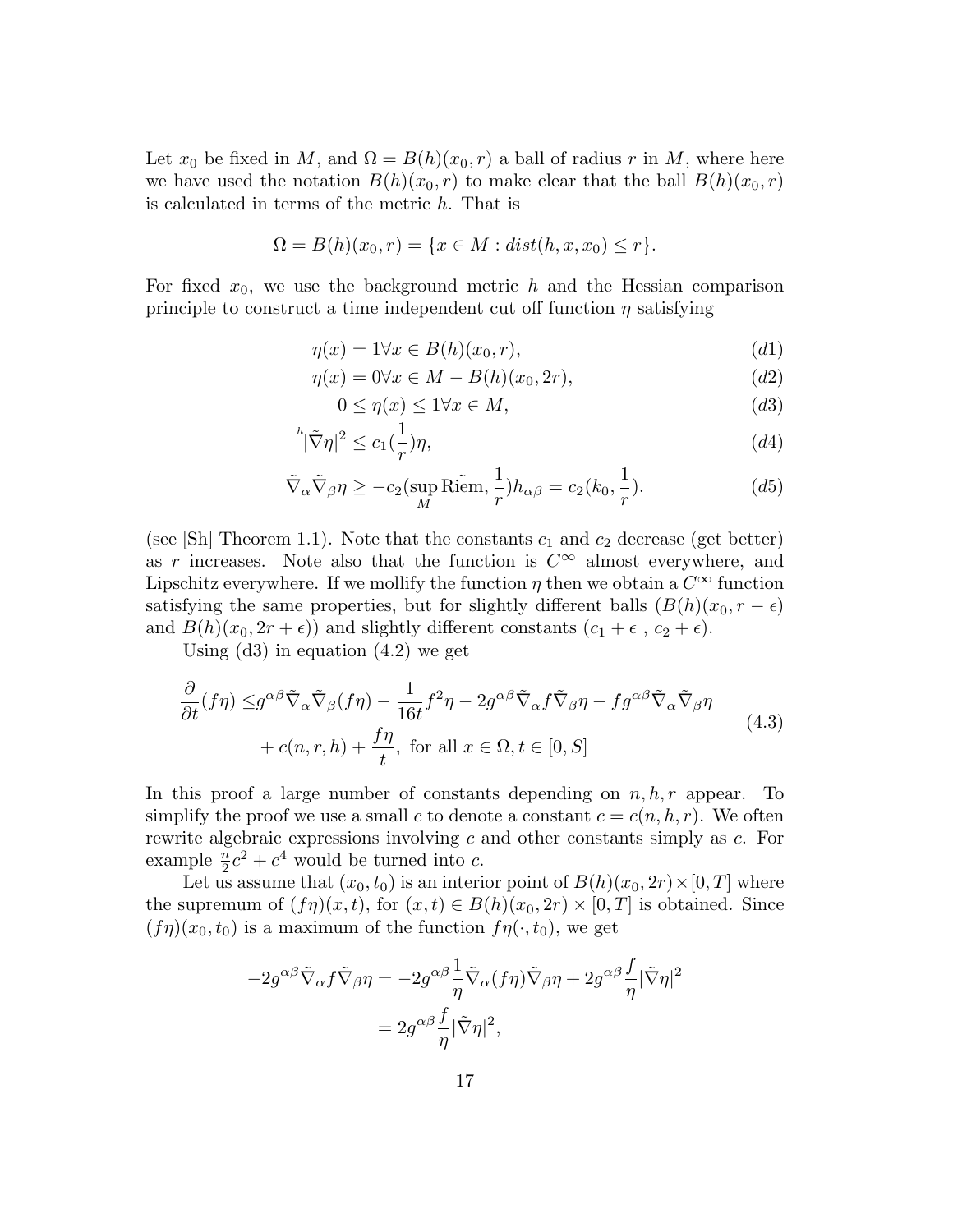at the point  $(x_0, t_0)$ , which implies

$$
-2g^{\alpha\beta}\tilde{\nabla}_{\alpha}f\tilde{\nabla}_{\beta}\eta \le cf,\tag{4.4}
$$

at  $(x_0, t_0)$ , in view of (d4). Substituting inequality (4.4) and (d5) into (4.3), we obtain  $\frac{\partial}{\partial t}(f\eta)(x_0,t_0) \leq g^{\alpha\beta}\tilde{\nabla}_{\alpha}\tilde{\nabla}_{\beta}(f\eta) - \frac{1}{16i}$  $\frac{1}{16t_0}f^2\eta + cf + c + \frac{f\eta}{t_0}$  $\frac{t\eta}{t_0}$ , at  $(x_0, t_0)$ , which implies that

$$
0 \le \frac{\partial}{\partial t}(f\eta)(x_0, t_0) \le -\frac{1}{16t_0}f^2\eta + cf + c + \frac{f\eta}{t_0},
$$
\n(4.5)

in view of the fact that  $\frac{\partial}{\partial t}(f\eta)(x_0,t_0) \geq 0$ , and  $g^{\alpha\beta} \tilde{\nabla}_{\alpha} \tilde{\nabla}_{\beta}(f\eta)(x_0,t_0) \leq 0$ , at the maximal point  $(x_0, t_0)$ . Multiplying equation (4.5) by  $\eta(x_0)$  we get

$$
\frac{1}{16t_0}(f\eta)^2(x_0,t_0) - c(f\eta)(x_0,t_0) - \frac{(f\eta)(x_0,t_0)}{t_0} \le c,
$$

which implies

$$
(f\eta)(x_0, t_0)\Big(\frac{1}{16t_0}(f\eta)(x_0, t_0) - c - \frac{1}{t_0}\Big) \leq c,
$$

that is  $(f\eta)(x_0,t_0) \leq c(n,h)$ , in view of the fact that  $t_0 \leq S = S(n,k_0)$ . This implies that  $\sup_{B(h)(x_0,r)} f(x,t) \leq \max(\sup_{B(h)(x_0,2r)} f(x,0),c) = c$ , since  $f(x, 0) = 0$ . Using  $1 + \epsilon(n)$  fairness and the definition of f we obtain the result.  $\diamondsuit$ .

We have now obtained the important a priori parabolic estimates and the a priori interior gradient estimate. To obtain further interior estimates we may apply the above techniques and those of Shi.

**Lemma 4.2.** Let  $g(t), t \in [0, S]$  be a  $C^{\infty}(D) \times [0, S]$  solution to the h flow, for some h which is  $1 + \epsilon(n)$  fair to  $q(t)$ , for all  $t \in [0, S]$ ,  $\epsilon(n)$  as in Lemma 2.4 Then

$$
\sup_{B(h)(x_0,r)}|\nabla^i g|^2 \le \frac{c(n,i,\frac{1}{r},k_0,\ldots,k_{i+1})}{t^{p(i,n)}} \text{ for all } t \in [0,S], i \in \{1,2,\ldots\},\
$$

where  $p(i, n)$  is an integer and  $B(h)(x_0, r)$  denotes a ball of radius r contained in D.

**Proof**: Whenever we write  $|T|$  for some tensor T in the following calculation, we shall mean  $\sum_{i=1}^{n}$ : the modulus of the tensor taken with respect to the metric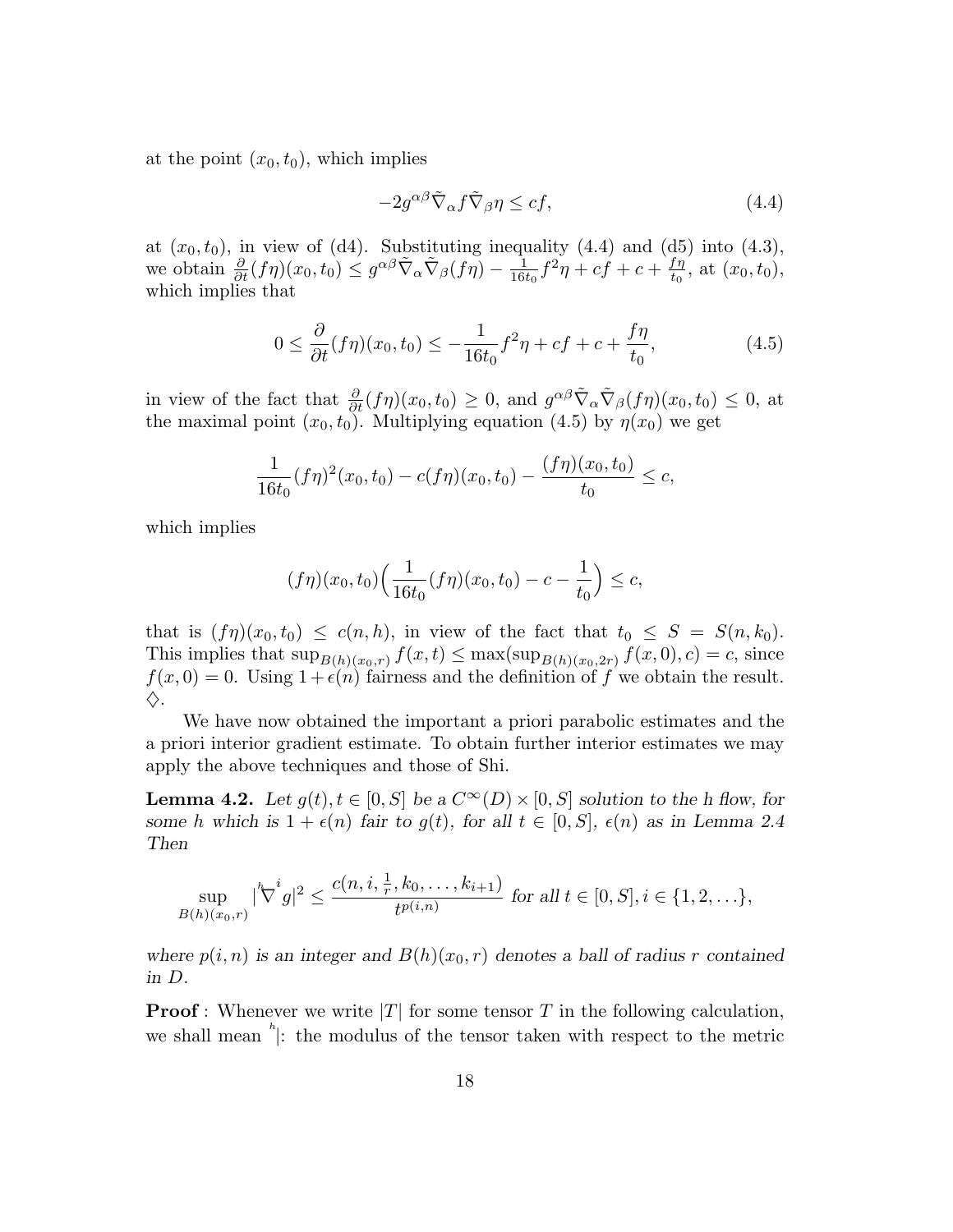h. We calculate similar to Shi ([Sh], Lemma 4.1, equation  $(4)$ , $(5)$ ,...) using the evolution equation (1.5) for h flow, that

$$
\frac{\partial}{\partial t}^{h} |\nabla^{m} g|^{2} = g^{ij} \nabla_{i} \nabla_{j} |\nabla^{m} g|^{2} - 2g^{ij} \nabla_{i} (\nabla^{m} g) \nabla_{j} (\nabla^{m} g)
$$
\n
$$
+ 2 \sum_{i+j+k=m,i,j,k,l \leq m} \nabla^{h} g^{-1} * \nabla^{j} g * \nabla^{k} \text{Riem}(h) * \nabla^{m} g
$$
\n
$$
+ 2 \sum_{i+j+k+l=m+2,i,j,k,l \leq m+1} \nabla^{h} g^{-1} * \nabla^{j} g^{-1} * \nabla^{k} g * \nabla^{l} g * \nabla^{m} g,
$$
\nfor all  $x \in \Omega$ , for all  $t \in [0, S]$ 

where here  $T * S$ ,  $(T \text{ and } S \text{ are tensors})$ , refers to some trace with respect to the metric  $h$  which results in a tensor of the appropriate type (in the above formula the tensor product should result in a function). Using the fact that  $h$ is  $C^{\infty}$  and  $1 + \epsilon$  fair to  $g(x, t)$ , we get

$$
\frac{\partial}{\partial t}^{h} |\nabla^{m} g|^{2} \leq g^{ij} \nabla_{i} \nabla_{j} |\nabla^{m} g|^{2} - 2g^{ij} \nabla_{i} (\nabla^{m} g) \nabla_{j} (\nabla^{m} g)
$$
\n
$$
+ 2c(n,h) \sum_{i+j+k=m,i,j,k,l \leq m} |\nabla^{i} g| |\nabla^{j} g| |\nabla^{j} g|
$$
\n
$$
+ 2 \sum_{i+j+k+l=m+2,i,j,k,l \leq m+1} (1+\epsilon)^{4} |\nabla^{i} g| |\nabla^{j} g| |\nabla^{j} g| |\nabla^{k} g| |\nabla^{m} g|.
$$
\nfor all  $x \in \Omega$ , for all  $t \in [0, S]$  (4.6)

We will prove interior gradient bounds by induction in  $m$ . Assume that we know already that

$$
\sqrt[h_i]{\nabla}^i g|^2 \le \frac{c(n,h,m)}{t^{p(i,n)}} \text{ for all } x \in \Omega, t \in [0,T], i \in \{1,2,\ldots,m-1\},\
$$

where  $p(i, n)$  is an integer. We show that this implies a similar bound for  $\sqrt{2}$  $\int_{a}^{m} g |^{2}$ . We will write  $c(n, h, m)$  simply as c, to simplify readability of the proof (as in the proof of Theorem 4.1). Combining the evolution equation (4.6) with our induction hypothesis, we obtain

$$
\frac{\partial}{\partial t}^{h} |\nabla^{m} g|^{2} \leq g^{ij} \nabla_{i} \nabla_{j} |\nabla^{m} g|^{2} - 2g^{ij} \nabla_{i} (\nabla^{m} g) \nabla_{j} (\nabla^{m} g)
$$
\n
$$
+ \frac{c}{t^{q}} |\nabla^{m} g| + c |\nabla^{m} g|^{2}
$$
\n
$$
+ c \sum_{i+j+k+l=m+2, m \leq i, j, k, l \leq m+1} |\nabla^{i} g| |\nabla^{j} g| |\nabla^{k} g| |\nabla^{l} g| |\nabla^{m} g|,
$$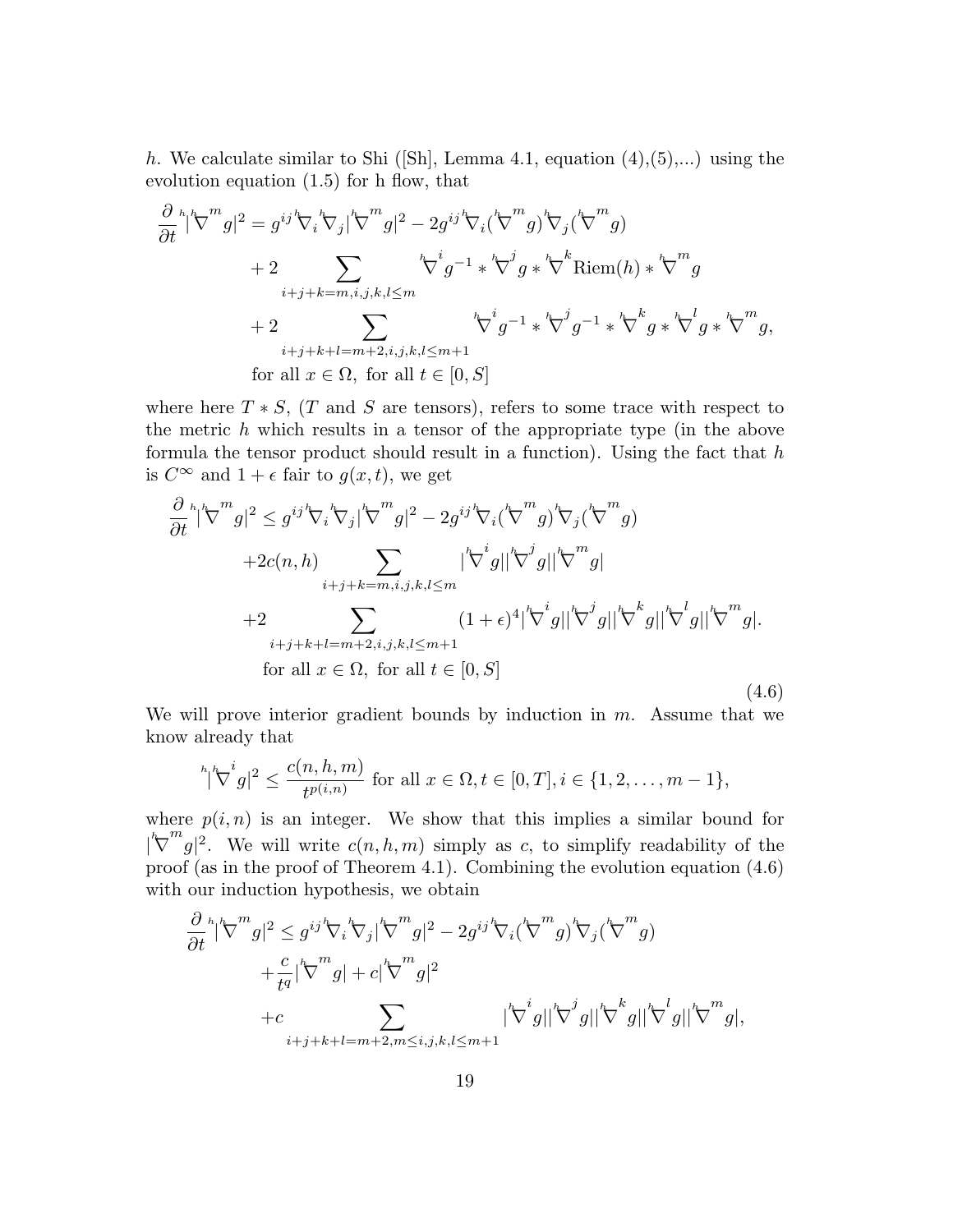which implies

$$
\frac{\partial}{\partial t} |\nabla^m g|^2 \le g^{ij} \nabla_i \nabla_j |\nabla^m g|^2 - 2g^{ij} \nabla_i (\nabla^m g) \nabla_j (\nabla^m g) \n+ \frac{c}{t^q} |\nabla^m g| + c |\nabla^m g|^2 + c |\nabla^m g|^2 (|\nabla^2 g| + |\nabla g|^2) \n+ c |\nabla^{m+1} g| |\nabla^m g| |\nabla g|,
$$

where  $q = q(n, p, m)$  is some integer. In what follows we shall freely replace powers of q by q. For example  $2q^2$  will be replaced by q. Since  $m \ge 2$ , we may use our induction hypothesis on the gradient terms of order one and two, and the Cauchy-Schwarz inequality to obtain,

$$
\frac{\partial}{\partial t} |\nabla^m g|^2 \le g^{ij} \nabla_i \nabla_j |\nabla^m g|^2 - 2g^{ij} \nabla_i (\nabla^m g) \nabla_j (\nabla^m g) \n+ \frac{c}{t^q} |\nabla^m g|^3 + \frac{(1+\epsilon)}{2} |\nabla^{m+1} g|^2 + \frac{c}{t^q}.
$$
\n(4.7)

Finally, substituting

$$
2g^{ij}{}^h\! \nabla_i (\overset{h}{\nabla}^m g) {}^h\! \nabla_j ( \overset{h}{\nabla}^m g) \geq \frac{1}{(1+\epsilon)} {}^h\! [\overset{h}{\nabla}^{m+1} g]^2
$$

into  $(4.7)$ , we get

$$
\frac{\partial}{\partial t} |\nabla^m g|^2 \leq g^{ij} \nabla_i \nabla_j |\nabla^m g|^2 - \frac{1}{(1+\epsilon)} |\nabla^{m+1} g|^2
$$
  
+  $\frac{c}{t^q} |\nabla^m g|^3 + \frac{c}{t^q}$  for all  $x \in \Omega$ , for all  $t \in [0, S]$ .

Similarly

$$
\frac{\partial}{\partial t}|\nabla^{m-1}g|^2 \leq g^{ij}\nabla_i \nabla_j|\nabla^{m-1}g|^2 - \frac{1}{(1+\epsilon)}\nabla^m g|^2 + \frac{c}{t^q},
$$

in view of the induction hypothesis. Following Shi ([Sh], Lemma 4.2 equation (80)) we define

$$
\psi(x,t) = (a + \sqrt[h]{b}^{m-1}g|^{2})^{h}|\nabla^{m}g|^{2},
$$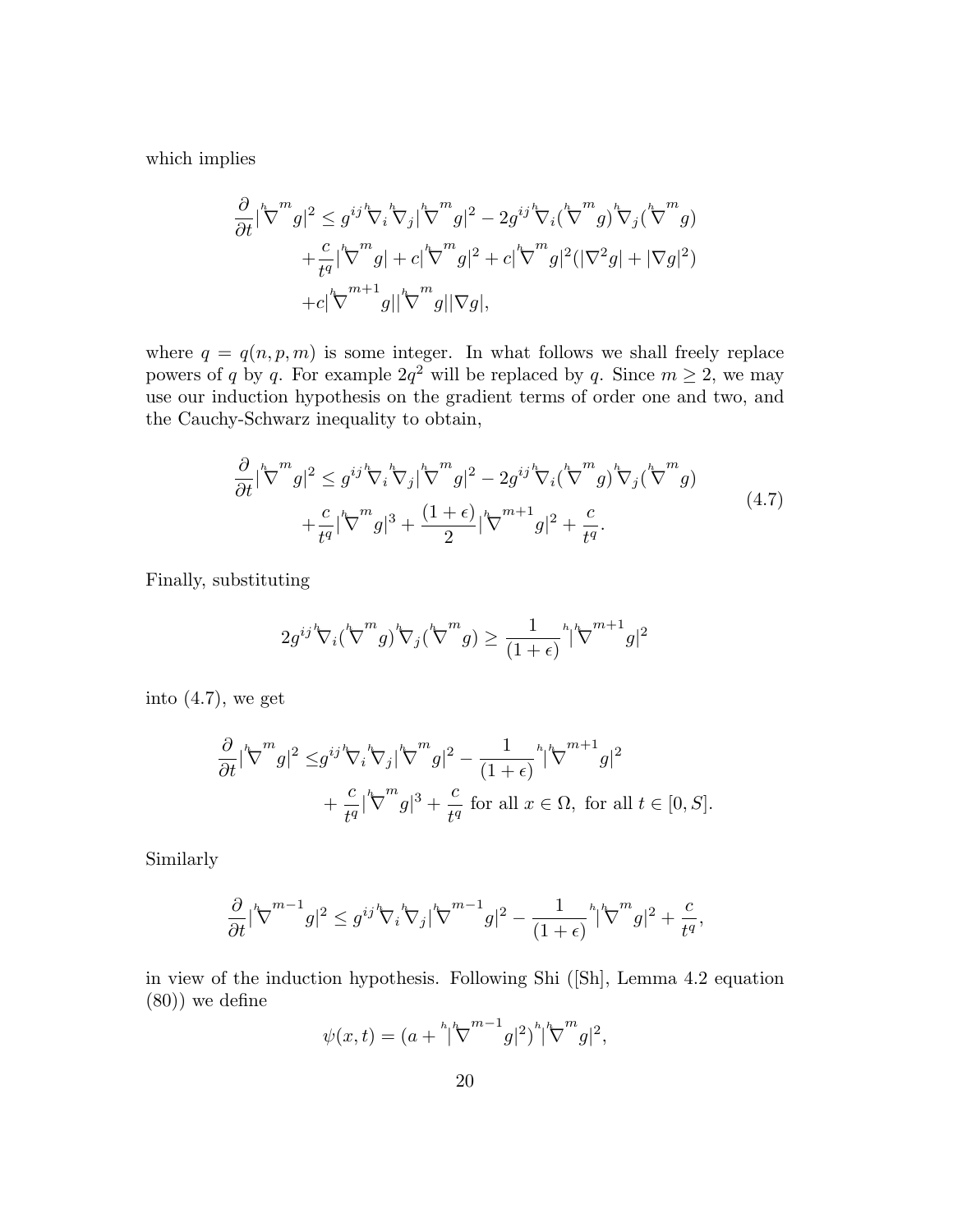where a is a constant to be chosen later. In view of the previous two evolution equations we get

$$
\frac{\partial}{\partial t}\psi(x,t) \leq g^{ij} \nabla_{i} \nabla_{j} \psi + \left(-\frac{1}{(1+\epsilon)}^{h} \left|\nabla^{m} g\right|^{4} + \frac{c}{t^{q}}^{h} \left|\nabla^{m} g\right|^{2}\right) \n+ (a + {}^{h} \left|\nabla^{m-1} g\right|^{2})(-\frac{1}{(1+\epsilon)}^{h} \left|\nabla^{m+1} g\right|^{2} + \frac{c}{t^{q}} \left|\nabla^{m} g\right|^{3} + \frac{c}{t^{q}}) \n- 2g^{ij} \nabla_{i} {}^{h} \left|\nabla^{m-1} g\right|^{2} \nabla_{j} {}^{h} \left|\nabla^{m} g\right|^{2} \n\leq -\frac{1}{2(1+\epsilon)}^{h} \left|\nabla^{m} g\right|^{4} - \frac{a}{2(1+\epsilon)}^{h} \left|\nabla^{m+1} g\right|^{2} + \frac{c(1+a^{4})}{t^{q}} \n- 2g^{ij} \nabla_{i} {}^{h} \left|\nabla^{m-1} g\right|^{2} \nabla_{j} {}^{h} \left|\nabla^{m} g\right|^{2},
$$
\n(4.8)

where here it is clear that we have used our inductive assumption (and not that of Shi) and the Cauchy-Schwartz inequality. The last term satisfies

$$
-2g^{ij}{}^h\!\nabla_i{}^h|\!\nabla^{m-1}g|^2{}^h\!\nabla_j{}^h|\!\nabla^m g|^2 \leq 2(1+\epsilon)^h|\!\nabla^m g|^2{}^h|\!\nabla^{m-1}g|^h|\!\nabla^{m-1}g|^h\!\nabla^{m+1}g| \\ \leq \frac{1}{4(1+\epsilon)}{}^h|\!\nabla^m g|^4 + \frac{c}{t^q}{}^h|\!\nabla^{m+1}g|^2,
$$

where we have used our inductive assumption on the term  $\binom{h}{k}$  $\left\lfloor \frac{m-1}{g} \right\rfloor$  and the Cauchy-Schwartz inequality. Substituting this inequality into (4.8) we get

$$
\frac{\partial}{\partial t}\psi \le g^{ij} \nabla_i \nabla_j \psi + \left(\frac{c}{t^q} - \frac{a}{2(1+\epsilon)}\right)^h |\nabla^{m+1} g|^2 - \frac{1}{4(1+\epsilon)} \left| \nabla^m g \right|^4 + \frac{c(1+a^4)}{t^q},\tag{4.9}
$$

where here it is clear that we have used our inductive assumption (and not that of Shi), and  $(1 + \epsilon)$  fairness to obtain upper and lower bounds for the metric  $g(x,t)$  in terms of h (as in Shi). We now modify  $\psi$  to our purposes. We consider the new function  $w$  defined by

$$
w = t^{q+1} (2c(1+\epsilon)t^{-q} + |\nabla^{m-1} g|^2)|\nabla^m g|^2,
$$

where q and c are the constants appearing in equation (4.9) (the constant  $q =$  $q(n,p,m)$  is now fixed!). That is we have chosen a to be a constant depending on  $t$  (who's time derivative we must therefore calculate), and multiplied the whole function by a power of  $t$ . Note that this function is zero at time zero and hence must attain a maximum at some time bigger than zero. Without loss of generality we may assume  $\int_{0}^{h} \sqrt{\nabla}$  $ig|^2 \leq a(t)$ , for all  $i \in \{1, \ldots, m\}$ . Also note that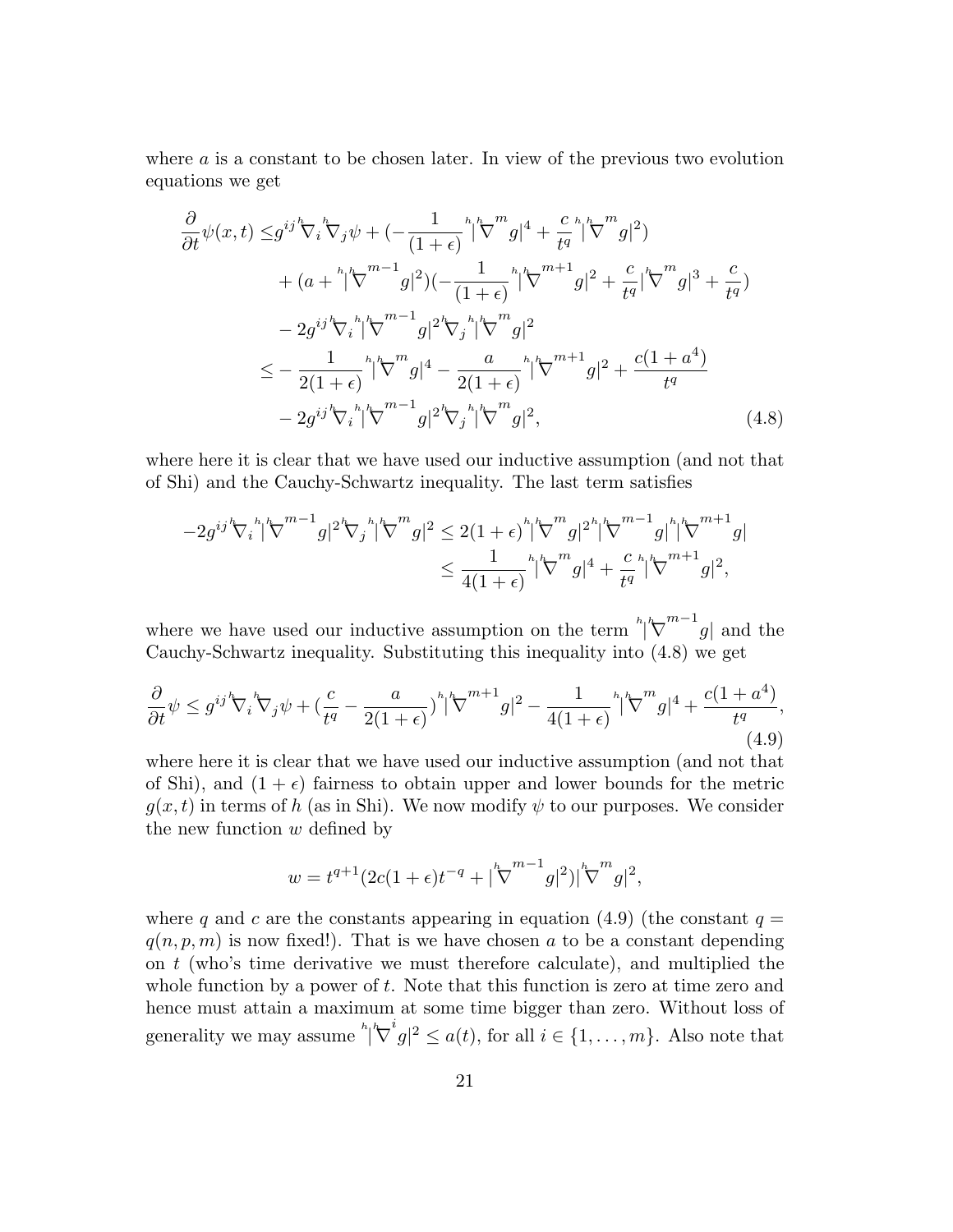in (4.9) we then get that  $(\frac{c}{t^q} - \frac{a}{2(1-q)}$  $\frac{a}{2(1+\epsilon)}$ )  $\leq 0$  and  $\frac{c(1+a^4)}{t^q}$  $\frac{a^{4}}{t^{q}} \leq \frac{c}{t^{5}}$  $\frac{c}{t^{5q}}$ . In view of these two inequalites and (4.9), we get

$$
\frac{\partial}{\partial t} w \le g^{ij} \nabla_i \nabla_j w - \frac{1}{4(1+\epsilon)} t^{q+1} |\nabla^m g|^4 + \frac{(q+1)}{t} w - q c |\nabla^m g|^2 + \frac{c}{t^{4q}},
$$
\n
$$
= g^{ij} \nabla_i \nabla_j w - \frac{1}{4(1+\epsilon)} \frac{w^2}{t^{q+1} (a(t) + |\nabla^{m-1} g|^2)^2} + \frac{(q+1)}{t} w - c |\nabla^m g|^2 + \frac{c}{t^{4q}},
$$

where the last equality follows from the definition of  $w$ . Hence

$$
\frac{\partial}{\partial t} w \le g^{ij} \nabla_i \nabla_j w - \frac{1}{48(1+\epsilon)} \frac{w^2}{t^{q+1}a^2(t)} + \frac{(q+1)}{t} w + \frac{c}{t^{4q}}
$$
\n
$$
= g^{ij} \nabla_i \nabla_j w - \frac{1}{c^2} t^{q-1} w^2 + \frac{(q+1)}{t} w + c w + \frac{c}{t^{4q}},
$$
\n(4.10)

in view of the fact that  $a(t) = ct^{-q}$ , and  $\sqrt{\frac{h}{\sqrt{\lambda}}}$  $\int_{0}^{m-1}g|^{2} \leq a(t)$ . Now, as in the estimate of the first derivative of g, we multiply w by a cut off function  $\eta$  and calculate the evolution equation of  $w\eta$ . Using (4.10) and d1 – d5 as in the estimate of the first derivative of  $g$ , we get

$$
\frac{\partial}{\partial t}(w\eta) \le g^{ij} \mathcal{F}_i \mathcal{F}_j(w\eta) - \frac{1}{c^2} t^{q-1} w^2 \eta + \frac{(q+1)}{t} (\eta w) + c w + \frac{c}{t^{4q}}.
$$

At an interior point  $(x_0, t_0)$  of  $\Omega \times [0, T]$  which is a maximum of w we argue as in the proof of Lemma 4.1 to get

$$
(\eta w)(x_0, t_0) \left(\frac{1}{c^2} t_0^{5q-1} (\eta w)(x_0, t_0) - (q+1)\right) \le c,
$$

from which we obtain  $(\eta w)(x_0, t_0) \leq \frac{c}{t_0^5}$  $\frac{c}{t_0^{5q}}$ . Using the definition of w and the above inequality, we get

$$
t^{q+1}(4ct^{-q}+|\nabla^{m-1}g|^2)|\nabla^m g|^2 \le \frac{c}{t^{5q}}, \text{ for all } x \in B_r(x_0), t \in [0, T],
$$

which implies the desired result  $\diamondsuit$ .

**Theorem 4.3.** Let  $g(t), t \in [0, S]$ , h be as in Theorem 4.2. Then

$$
\sup_{x \in M} |\nabla^i g(x, t)|^2 \le \frac{c(n, i, R_i)}{t^i} \text{ for all } t \in [0, T], i \in \{1, 2, \ldots\},\
$$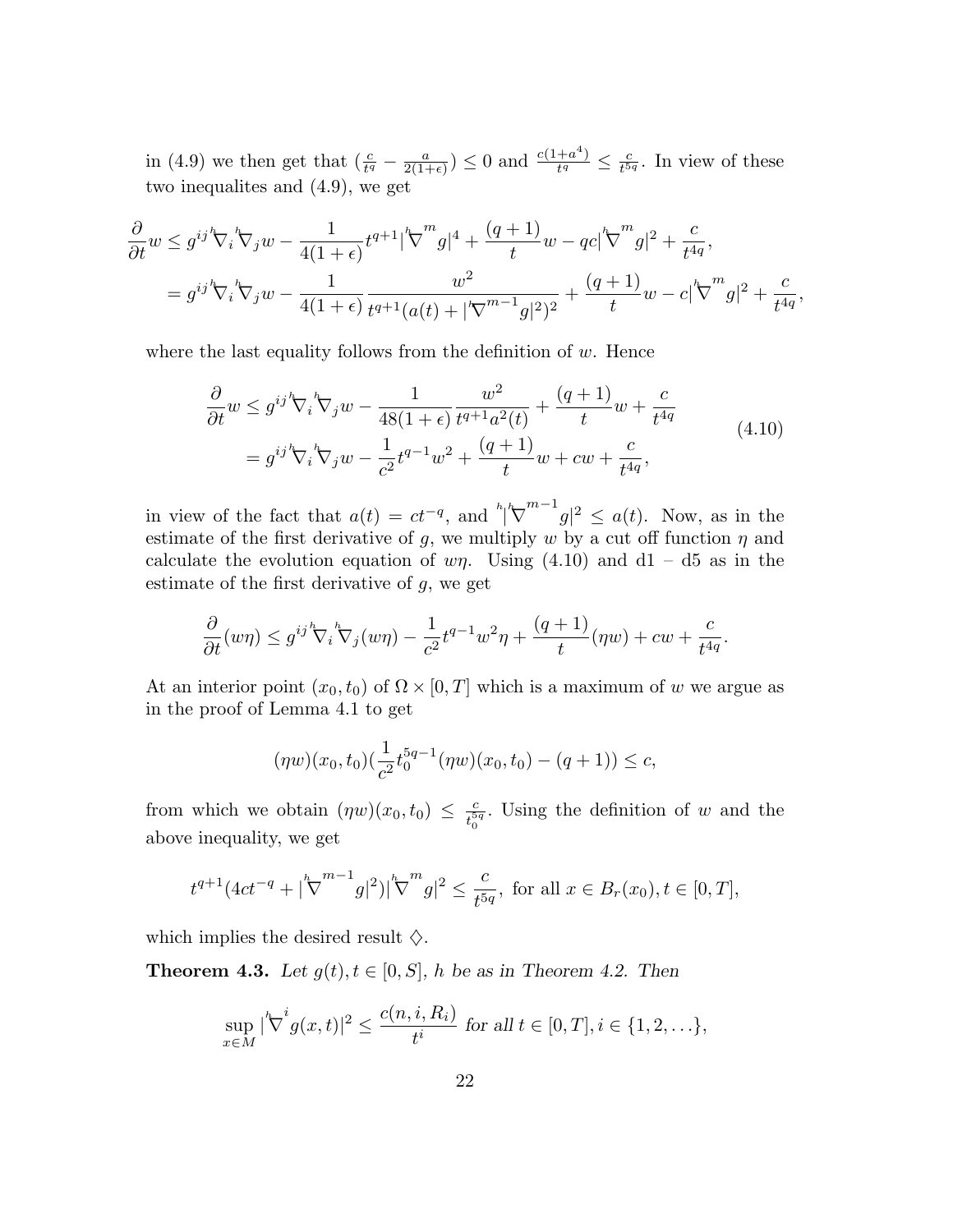where  $R_i^2 = \max(k_0, k_1, k_2, ..., k_i)$ ,  $k_j$  as in definition 1.1.

**Proof**: We derive this corollary from Theorem 4.2 and a scaling argument. Let  $\hat{g}(\cdot,t) = \frac{1}{R}g(x, Rt)$  for some constant  $R > 0$ , and  $\hat{h}(\cdot) = \frac{1}{R}h(\cdot)$ . Then  $\hat{h}$  is  $1+\epsilon$  fair to  $\hat{g}(x,t)$  and  $\hat{g}(\cdot,t), t \in [0, \frac{S}{R}]$  $\frac{S}{R}$  solves  $\hat{h}$  flow. Without loss of generality we assume that  $S \leq 1$ . For a given  $t_0 \in [0, S]$ , let  $R = t_0 \leq 1$ . Then the  $\hat{k}_i \leq k_i$ , where  $\hat{k}_i = \sup_{\Lambda}^{\hat{h}}$  $|M|$  $\sqrt[\hbar]{\mathbf{V}}^i$ Riem $(\hat{h})^2$ . Hence by Lemma 4.2 we get

$$
\hat{N}^i g|^{2}|_{(x,1)} \leq c(n,\hat{k}_0,\ldots,\hat{k}_i) \leq c(n,k_0,\ldots,k_i).
$$

But

$$
\hat{\hat{\nabla}}^i \hat{g}|^2|_{(x,1)} = (\hat{h}^{j_1 k_1} \hat{h}^{j_2 k_2} \dots \hat{h}^{j_i k_i} \hat{h}^{mn} \hat{h}^{pq} \hat{\nabla}_{j_1} \hat{\nabla}_{j_2} \dots \hat{\nabla}_{j_i} \hat{g}_{mp} \hat{\nabla}_{k_1} \hat{\nabla}_{k_2} \dots \hat{\nabla}_{k_i} \hat{g}_{nq})(x,1) \n= R^i |\nabla^i g|^2(x,R),
$$

from which the result follows.  $\diamondsuit$ 

#### § 5. Existence of entire solutions

**Lemma 5.1.** Let  $g_0$  be a  $C^{\infty}(M)$  metric and h a metric on M which is  $1+\epsilon(n)$ fair to  $g_0, \epsilon(n)$  as in Lemma 2.4. There exists a  $T = T(n, k_0)$  and a family of metrics  $g(t), t \in [0,T]$  in  $C^{\infty}(M \times [0,T])$  which solves h flow, h is  $(1+2\epsilon)$  fair to  $g(\cdot,t)$  for  $t \in [0,T]$ , and

$$
|\nabla^i g|^2 \le \frac{c_i(n, k_0, \dots, k_i)}{t^i}, \text{ for all } t \in (0, T], i \in \{1, 2, \dots\}.
$$

**Proof**: If M is compact, then we obtain the result using Theorems 3.1, Lemmas 2.4,2.5 and 4.3. Let  $\{D_i\}, i \in \{1, 2, \ldots, \infty\}$  be a family of compact sets which exhaust M,  $D_i = B(h)(x_0,i)$ , where  $B(h)(x_0,i)$  is the ball of radius i for some fixed arbitrary  $x_0$ , with respect the metric given by h. We set  $ig_0 =$  $\eta_i g_0 + (1 - \eta_i)h$  where  $\eta_i : M^n \to \mathbb{R}$  is smooth  $\eta_i = 0$  on  $D_i - D_{i-1}, \eta_i = 1$  on  $D_{i-2}, 0 \leq \eta_i \leq 1$  and  $|\nabla$  $\sum_{i=1}^{m} (n_i)^2 \leq c(h, i, n, m)$ . Note that  $ig_0$  is also  $1 + \epsilon(n)$ fair to h.

Let  $g(\cdot,t), t \in [0,T]$  be the solutions obtained to the Dirichlet problem on  $D_i$  with boundary data h from Theorem 3.1. Using the interior estimates (Lemma 2.4,2.5) and Arzela-Ascolii Theorem, we may let  $i \to \infty$  and take a diagonal subsequence to obtain a limit  $g(\cdot,t), t \in [0,T]$  which solves h flow and has initial data  $g_0$ . The estimates are satisfied in view of Theorem 4.3.  $\diamond$ .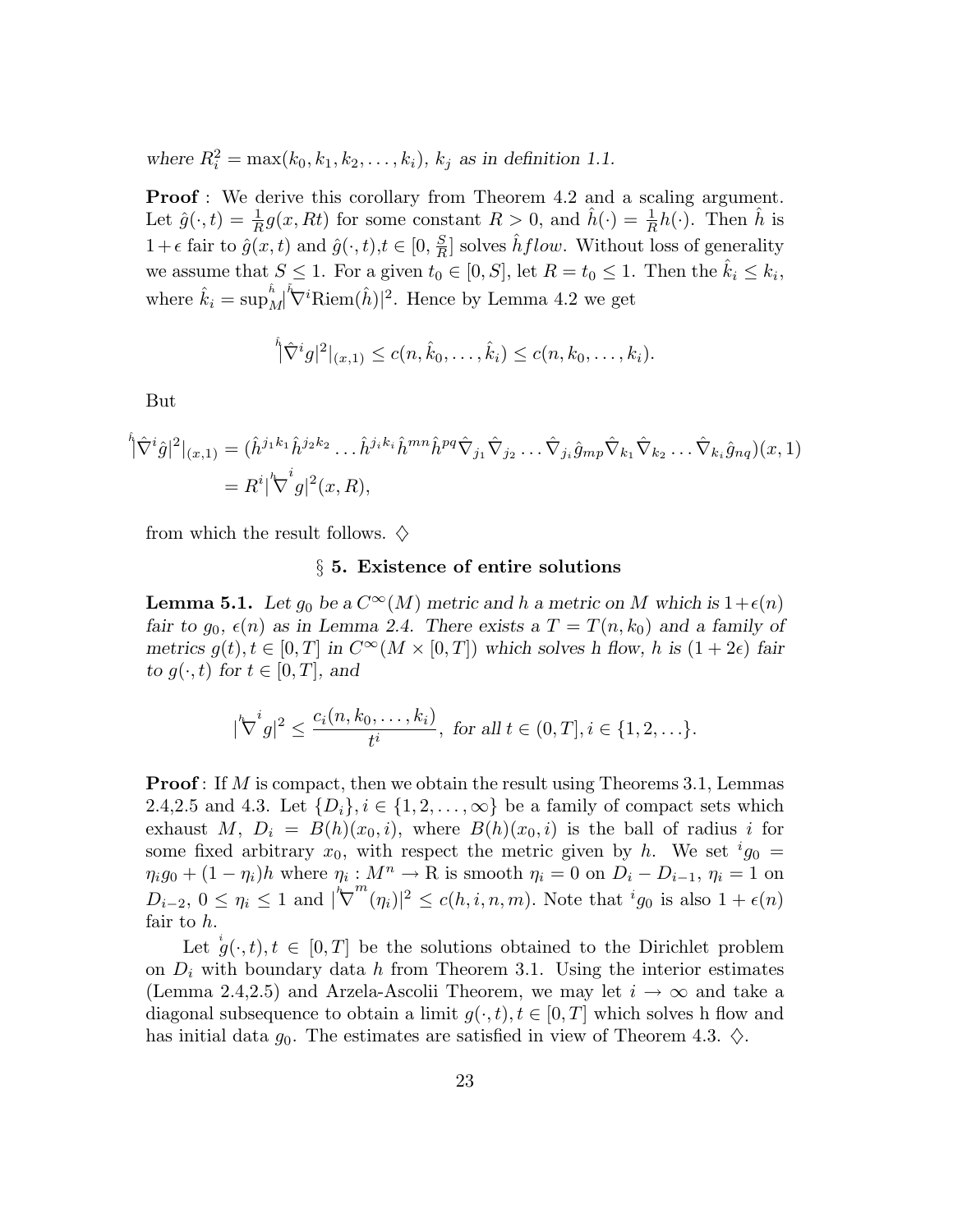**Theorem 5.2.** Let  $g_0$  be a complete metric and h a complete metric on M which is  $1 + \epsilon(n)$  fair to  $g_0, \epsilon(n)$  as in Lemma 2.4. There exists a  $T = T(n, k_0)$ and a family of metrics  $g(t), t \in (0,T]$  in  $C^{\infty}(M \times (0,T])$  which solves h flow for  $t \in (0,T], h$  is  $(1+2\epsilon)$  fair to  $g(t)$  for  $t \in (0,T],$  and

$$
\lim_{t \to 0} \sup_{x \in \Omega'} \frac{h}{|g(\cdot, t) - g_0(\cdot)|} = 0,
$$
\n
$$
\sup_{x \in M} |\sqrt[k]{t} g|^{2} \le \frac{c_{i}(n, k_0, \dots, k_i)}{t^{i}}, \text{ for all } t \in (0, T], i \in \{1, 2, \dots\},\
$$

where  $\Omega'$  is any open set satisfying  $\Omega' \subset\subset \Omega$ , where  $\Omega$  is any open set on which  $g_0$  is continuous.

**Remark.** In particular, if M is compact, and  $g_0$  is continuous then  $g(\cdot,t) \rightarrow$  $g_0(\cdot)$  uniformly on M as  $t \to 0$ .

**Proof**: Let  $\{\phi_0\}_{\alpha \in \mathbb{N}}$  be a sequence of smooth metrics which satisfy  $\lim_{\alpha \to \infty} \left\{ \begin{matrix} \alpha & 0 \\ 0 & 0 \end{matrix} \right\} = g_0$ , where the limit is uniform in the  $C^0$  norm. It follows then that h is  $(1+\frac{\epsilon}{2})$  fair to  $\mathfrak{g}_0$  for all  $\alpha \geq N$  for some  $N \in \mathbb{N}$ . We flow each metric  $\mathscr{L}_{g_0}$  by h flow (using Lemma 5.1) to obtain a family of metrics  $\mathscr{L}'(t, t)$ ,  $t \in [0, T]$ ,  $T = T(n, k_0)$  independent of  $\alpha$  which satisfy

$$
|\nabla^j(\overset{\circ}{g}(\cdot,t))|^2 \le \frac{c_j}{t^j}, \text{ for all } t \in (0,T],
$$

independently of  $\alpha$ , for all  $\alpha \geq N$ . We then obtain a limiting solution  $g(x,t)$ ,  $t \in (0,T)$  via  $g(x,t) = \lim_{\alpha \to \infty} g(x,t)$ , which is defined for all  $t \in (0,T)$ . This limit is obtained using the Theorem of Arzela-Ascolii (is uniform on compact subsets of  $M$ ), and it may be necessary to pass to a sub-sequence to obtain the limit. It remains to show that the metrics  $g(\cdot,t)|_{\Omega'}$  uniformly approaches  $g_0(\cdot)|_{\Omega'}$  as t approaches zero. As a first step we obtain estimates on the rate at which  $g(\cdot,t) \to g_0(\cdot,t)$  as  $t \to 0$  if  $g_0(\cdot)$  is smooth.

Let  $\epsilon > 0$  be given. Arguing as in [Sh] Lemma 2.2, we see from (66) and (68) in the proof of Lemma 2.2, and using  $(1 + \epsilon(n))$  fairness that  $g^{ij}$  satisfies

$$
\frac{\partial}{\partial t}g^{ij} \leq g^{\alpha\beta}\tilde{\nabla}_{\alpha}\tilde{\nabla}_{\beta}g^{ij} + c(h,n)g^{ij} - S^{ij},
$$

where  $S^{ij}$  is a positive tensor obtained from the square of  $\tilde{\nabla}g$  (the last term in [Sh] Lemma 2.2, equation (68)). Since  $S^{ij}$  is positive, we get

$$
\frac{\partial}{\partial t}(g^{ij} - l^{ij}) \le g^{\alpha\beta}\tilde{\nabla}_{\alpha}\tilde{\nabla}_{\beta}(g^{ij} - l^{ij}) + c(h, n)(g^{ij} - l^{ij}) + g^{\alpha\beta}\tilde{\nabla}_{\alpha}\tilde{\nabla}_{\beta}l^{ij} + c(h, n)l^{ij},
$$
\n(5.1)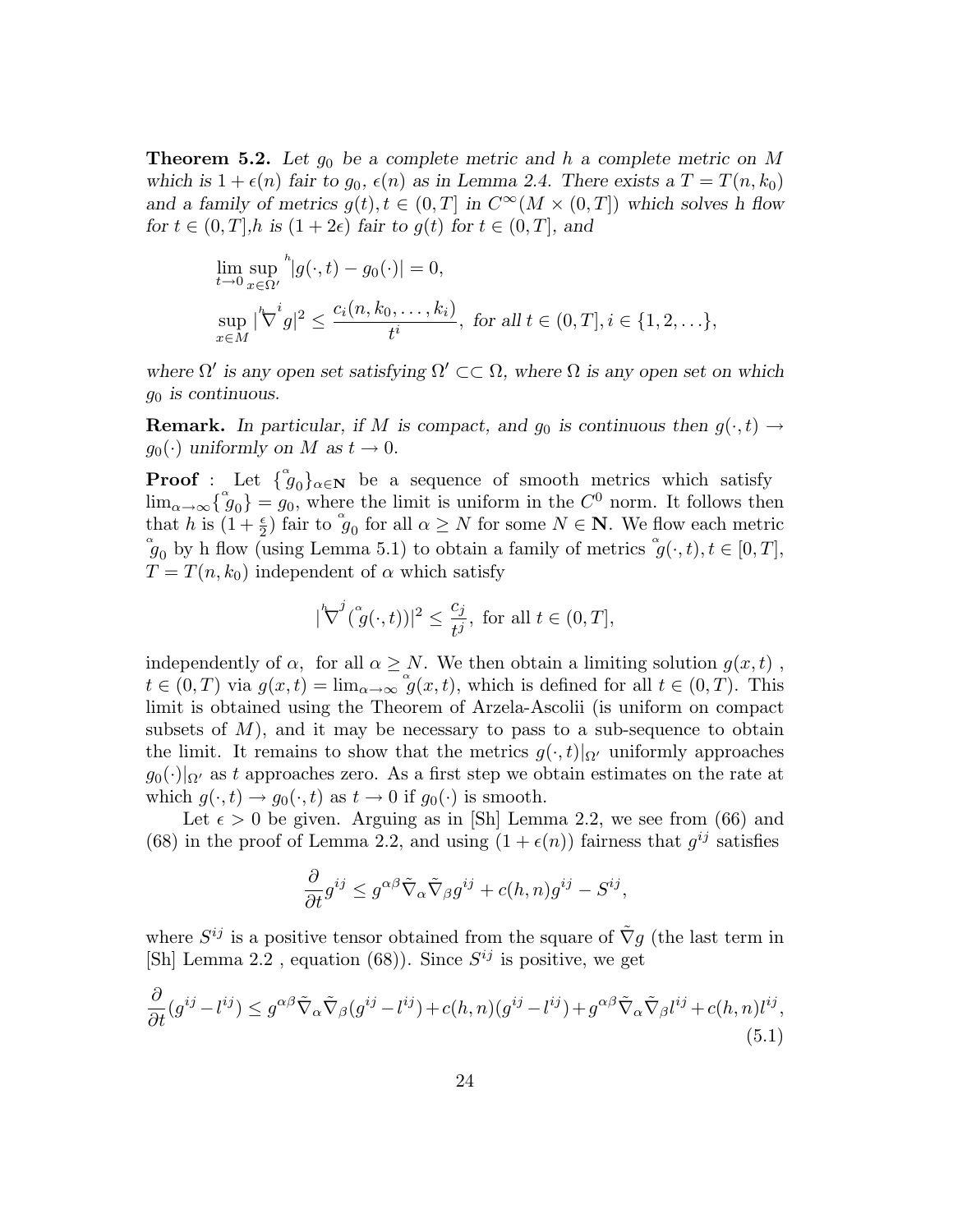for any time independent tensor  $l^{ij}$ . Fix  $x_0$  in  $\Omega'$ , and fix a co-ordinate chart around  $x_0, \psi : U \to M$ ,  $x_0 \in U \subset\subset \Omega$ . Define the  $(0, 2)$  tensor l by

$$
l(V, W)(x) = V_i(x)W_j(x)h_{qp}(x_0)g_0^{qi}(x_0)h^{pj}(x),
$$

where on the right hand side we have used our fixed co-ordinate chart to help us define this tensor. That this is a well defined tensor (for example linearity) follows from the definition. Notice that the right hand side in the above definition \*is dependent\* on the coordinate chart. That is we have used our fixed coordinate chart to help us define this tensor. Also notice that  $l^{ij}(x_0) = g_0^{ij}$  $_{0}^{ij}(x_{0}).$ By definition of  $l$ , we get

$$
{}^{h}|g_{0}^{ij}(x) - l^{ij}(x)| \leq {}^{h}|g_{0}^{ij}(x) - g_{0}^{ij}(x_{0})| + {}^{h}|g_{0}^{ij}(x_{0}) - h_{qp}(x_{0})g_{0}^{qi}(x_{0})h^{pj}(x)|
$$
  

$$
\leq \frac{\epsilon}{2},
$$
 (5.2)

for all  $x \in B(h)(x_0, r) \subseteq U$  for some small  $r = r(g_0, h, \epsilon) > 0$ , where the last inequality follows from the continuity of  $g_0^{ij}$  $i_j$  and the continuity of  $h^{ij}$ . This gives us that

$$
(1 - 2\epsilon)h \le l \le (1 + 2\epsilon)h,\tag{5.3}
$$

for all  $x \in B(h)(x_0, r)$ , in view of (5.2) and the fact that h is  $(1 + \epsilon)$  fair to  $g_0$ . We also have that

$$
\sup_{B(h)(x_0,r)} \sqrt[h]{\nabla^h} \nabla l \le c(h,n,U),\tag{5.4}
$$

as a consequence of the definition of  $l$ , the inequality  $(5.3)$ , and the fact that  $U \subseteq \Omega$  is some fixed compact set. Substituting (5.4) into (5.1) and using (5.3) we get

$$
\frac{\partial}{\partial t}(g^{ij} - l^{ij}) \leq g^{\alpha\beta}\tilde{\nabla}_{\alpha}\tilde{\nabla}_{\beta}(g^{ij} - l^{ij}) + c(h, n, U)(g^{ij} - l^{ij}) + c(h, n, U)h^{ij},
$$

and hence

$$
\frac{\partial}{\partial t}(e^{-ct}(g^{ij}-l^{ij})-cth^{ij}) \leq g^{\alpha\beta}\tilde{\nabla}_{\alpha}\tilde{\nabla}_{\beta}(e^{-ct}(g^{ij}-l^{ij})-cth^{ij}),
$$

for all  $x \in B(h)(x_0, r)$ . Define the tensor f to be  $f^{ij} = e^{-ct}((g^{ij} - l^{ij}) - cth^{ij})$ . We construct a cut off function  $\eta$ , as in the proof of Lemma 4.1, for the ball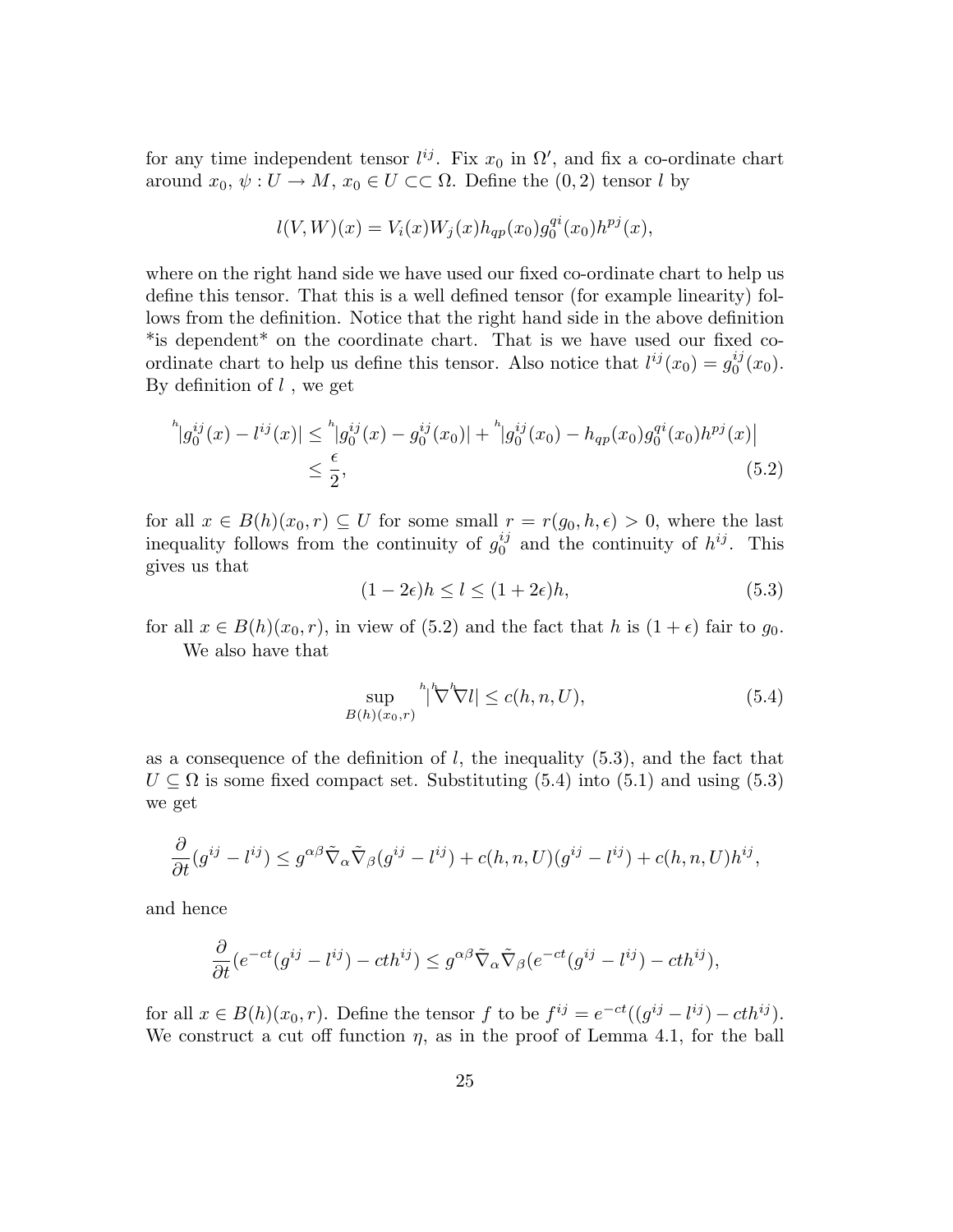$B(h)(x_0, r)$ , with  $\eta \equiv 1$  on  $B(h)(x_0, \frac{r}{2})$  $(\frac{r}{2})$  and  $\eta \equiv 0$  on  $\partial B(h)(x_0, r)$ . Using the properties of  $\eta$ , as in the proof of Lemma 4.1, we see that

$$
\frac{\partial}{\partial t}(\eta f^{ij}) \leq g^{\alpha\beta} \tilde{\nabla}_{\alpha} \tilde{\nabla}_{\beta} (\eta f^{ij}) + c_1(\eta f^{ij}) - 2 \tilde{\nabla}_{\alpha} \eta \tilde{\nabla}_{\beta} (f^{ij} \eta) + c_1 f^{ij},
$$

which combined with the fact that  $f$  is bounded gives

$$
\frac{\partial}{\partial t}(\eta f^{ij} - c_1 h^{ij} t) \le g^{\alpha \beta} \tilde{\nabla}_{\alpha} \tilde{\nabla}_{\beta} (\eta f^{ij} - c_1 h^{ij} t),
$$

where  $c_1 = c_1(\frac{1}{r})$  $\frac{1}{r}$ , n, h, U). Using the maximum principle and the fact that  $\eta f^{ij} - c_1 h^{ij} t = -c_1 h^{ij} t \leq 0$  on  $\partial B(h)(x_0, r)$ , we get that  $\eta(\cdot) f^{ij}(\cdot, t) - c_1 h^{ij}(\cdot) t \leq 0$  $\eta f^{ij}(\cdot,0)\leq\frac{\epsilon}{2}$  $\frac{\epsilon}{2}h^{ij}$  for all  $x \in B(h)(x_0, r)$ , where the last inequality follows from (5.2), and the definition of f. This implies that  $f^{ij}(\cdot,t) \leq (c_1 t + \frac{\epsilon}{2})$  $(\frac{\epsilon}{2})h^{ij}$  for all  $x \in B(h)(x_0, \frac{r}{2})$  $(\frac{r}{2})$  and for all  $t \in [0, S]$  in view of the fact that  $\eta$  is equal to one on  $B(h)(x_0, \frac{r}{2})$  $(\frac{r}{2})$ . Substituting  $t \leq \frac{\epsilon}{2c}$  $\frac{\epsilon}{2c_1}$  into the above inequality, we get  $f^{ij}(\cdot,t) \leq \epsilon h^{ij}$  for  $x \in B(h)(x_0, \frac{r}{2})$  $(\frac{r}{2})$ , for all  $t \leq \frac{\epsilon}{2c}$  $\frac{\epsilon}{2c_1}$ . Substituting the definition of f into this inequality, we see that  $(g^{ij} - l^{ij}) \leq e^{ct} (\epsilon + ct) h^{ij}$ , which implies that  $(g^{ij} - l^{ij}) \leq 2\epsilon h^{ij}$ , for all x in  $B(h)(x_0, \frac{\pi}{2})$  $(\frac{r}{2})$ , for all  $t \leq T(c, c_1, \epsilon)$ . Substituting the inequality (5.2) into the above inequality, we get that

$$
g^{ij} - g_0^{ij} = (g^{ij} - l^{ij}) + (l^{ij} - g_0^{ij}) \le 3\epsilon h^{ij},\tag{5.5}
$$

for all x in  $B(h)(x_0, \frac{r}{2})$  $(\frac{r}{2})$ , for all  $t \leq T(c, c_1, \epsilon)$ .

Notice that this argument applies to each solution  $\alpha g(\cdot,t)$  defined at the beginning of the proof. That is,  ${}^{\alpha}g^{ij} \leq {}^{\alpha}g_0{}^{ij} + 3\epsilon h^{ij}$  for all  $x \in B(h)(x_0, \frac{r_{\alpha}}{2})$  $\frac{\alpha}{2}$ ), for all  $t \leq T(n, U, h, \frac{1}{r_{\alpha}}, \epsilon)$ , where here we write  $r_{\alpha}$ , as  $r_{\alpha}$  may possibly depend on  $\alpha$ . In the estimate (5.2) we see that  $r_{\alpha} > 0$  is chosen so that

$$
{}^h|^\alpha g_0^{ij}(x) - \alpha l^{ij}(x)| \leq \frac{\epsilon}{2},
$$

for all  $x \in B(h)(x_0, r_\alpha)$ . But then for  $x \in B(h)(x_0, r_\alpha)$ ,  $\beta > \alpha$  we get

$$
\|{}^h\beta g_0^{ij}(x) - \frac{\beta i^{ij}}{2}(x)\| \leq \frac{\|{}^h\beta g_0^{ij}(x) - \alpha g_0^{ij}(x)\| + \frac{\|{}^h\beta g_0^{ij}(x) - \alpha i^{ij}(x)\|}{\leq 3\epsilon},
$$

if  $\alpha, \beta$  are chosen large enough, due to the continuity of h, the definition of l and the fact that  $^{\alpha}g_0 \rightarrow g_0$  in  $\Omega$  as  $\alpha \rightarrow \infty$ . So we see that we may choose  $r > 0$ independent of  $\alpha$ . Hence we obtain (5.5) for the metric  $g(\cdot,t) = \lim_{\alpha \to \infty} \alpha g(\cdot,t)$ .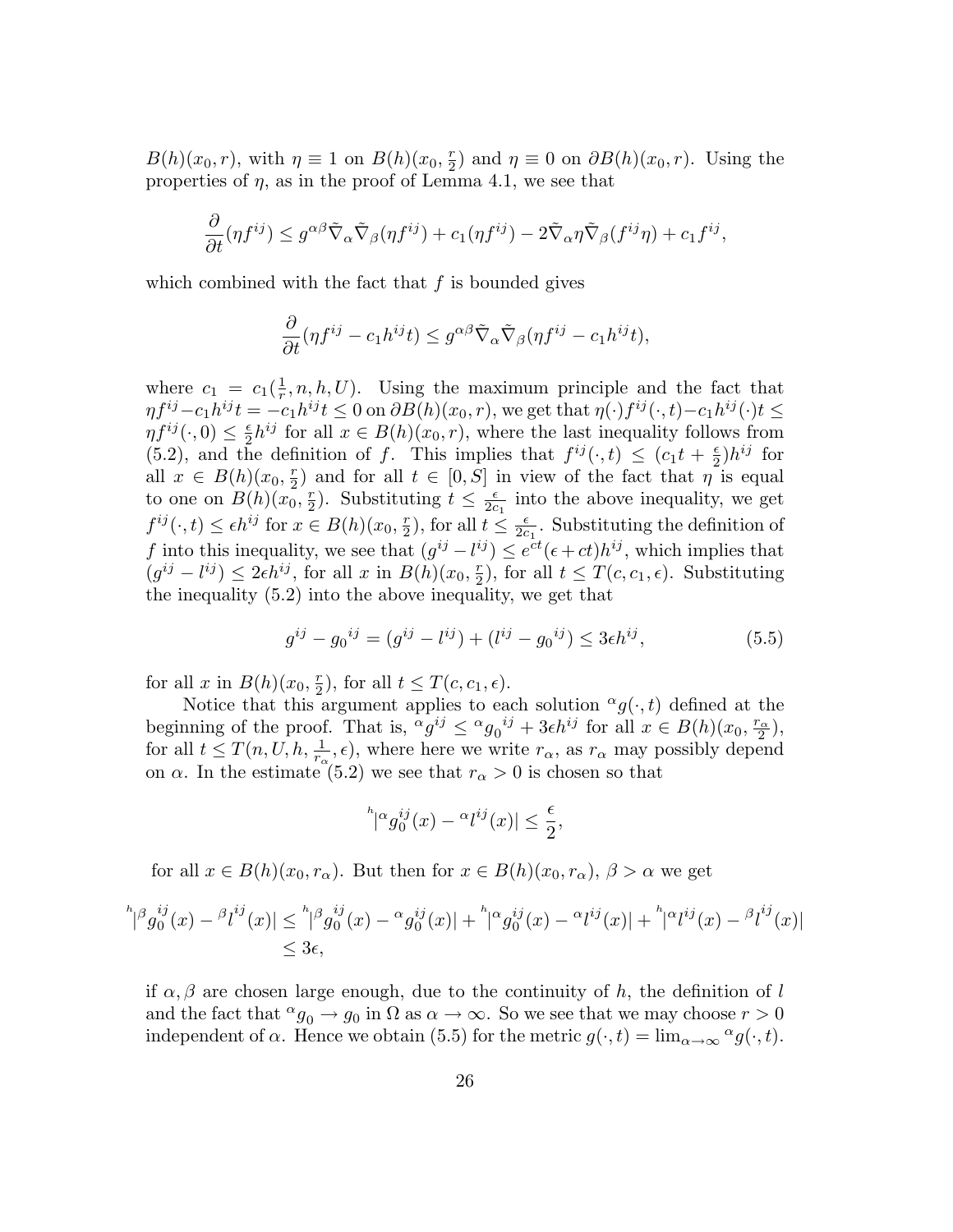Let  $\phi$  be the function defined in (2.15). Arguing similarly to Shi, we see that  $\phi$  satisfies

$$
\frac{\partial}{\partial t}\phi \leq g^{\alpha\beta}\tilde{\nabla}_{\alpha}\tilde{\nabla}_{\beta}\phi + c_0(h,n) - \frac{m^2}{8}|\nabla g|^2,
$$

as shown in [Sh] (§ 4, equation (19)), where we use  $(1 + \epsilon(n))$  fairness as Shi does. Arguing as above, but for  $\phi$  instead of  $g^{ij}$ , we see that there exists a  $S = S(n, h, \Omega', g_0, \epsilon) > 0$  such that

$$
\phi(\cdot, t) \le \phi(\cdot, 0) + 3\epsilon,\tag{5.6}
$$

for all  $t \in [0, S]$ , for all  $x \in \Omega'$ . Using the inequalities (5.5) and (5.6) we see that  $\sup_{\Omega'}^{h} |g_0(\cdot) - g(\cdot, t)| \leq c(n) \epsilon^{\frac{1}{m(n)}}$ , for all  $t \in [0, S]$ , for all  $x \in \Omega'. \diamondsuit$ 

# § 6. Applications to metrics with 'curvature bounded from above and below'.

Assume that our initial metric  $g_0$  is a 'metric with bounded curvature' on a compact manifold  $M$ , in the sense of Aleksandrov ([Al], see [BN] for a good overview). Such metrics are locally  $C^{1,\alpha}$ , and using a Theorem of Nikolaev, we may approximate  $g_0$  by a family of smooth Riemannian metrics whose sectional curvatures are bounded from above and below by constants which approximate the bounds for  $g_0$ . Furthermore the bounds from above and below for Ricci curvature and curvature operator of the approximating metrics are approximately the same as those for  $g_0$ . We state this more precisely.

**Lemma 6.1.** Let g be a 'metric with bounded curvature' on a manifold  $M$ , with curvature  $K(q)$ 

$$
C' \le K(g) \le C
$$

in the sense of Aleksandrov. We may approximate g by smooth Riemannian metrics,  $\{\degree g\}_{\alpha \in \mathbb{N}}$  so that

$$
C' - \frac{1}{\alpha} \le K(\overset{\alpha}{g}) \le C + \frac{1}{\alpha},
$$

and

$$
\lim_{\alpha \to \infty} |\overset{\alpha}{g} - g|_{C^{1,\beta}(\Omega)} \to 0, \lim_{\alpha \to \infty} \overset{g_0}{\to} |\overset{\alpha}{g} - g|_{C^0(M)} \to 0 \tag{6.1}
$$

for open  $\Omega \subseteq M$  whose closure is compact. Furthermore if the curvature satisfies

$$
B'g \leq \text{Ricci}(g) \leq Bg,
$$
  

$$
(B'G \leq \mathcal{R}(g) \leq BG, )
$$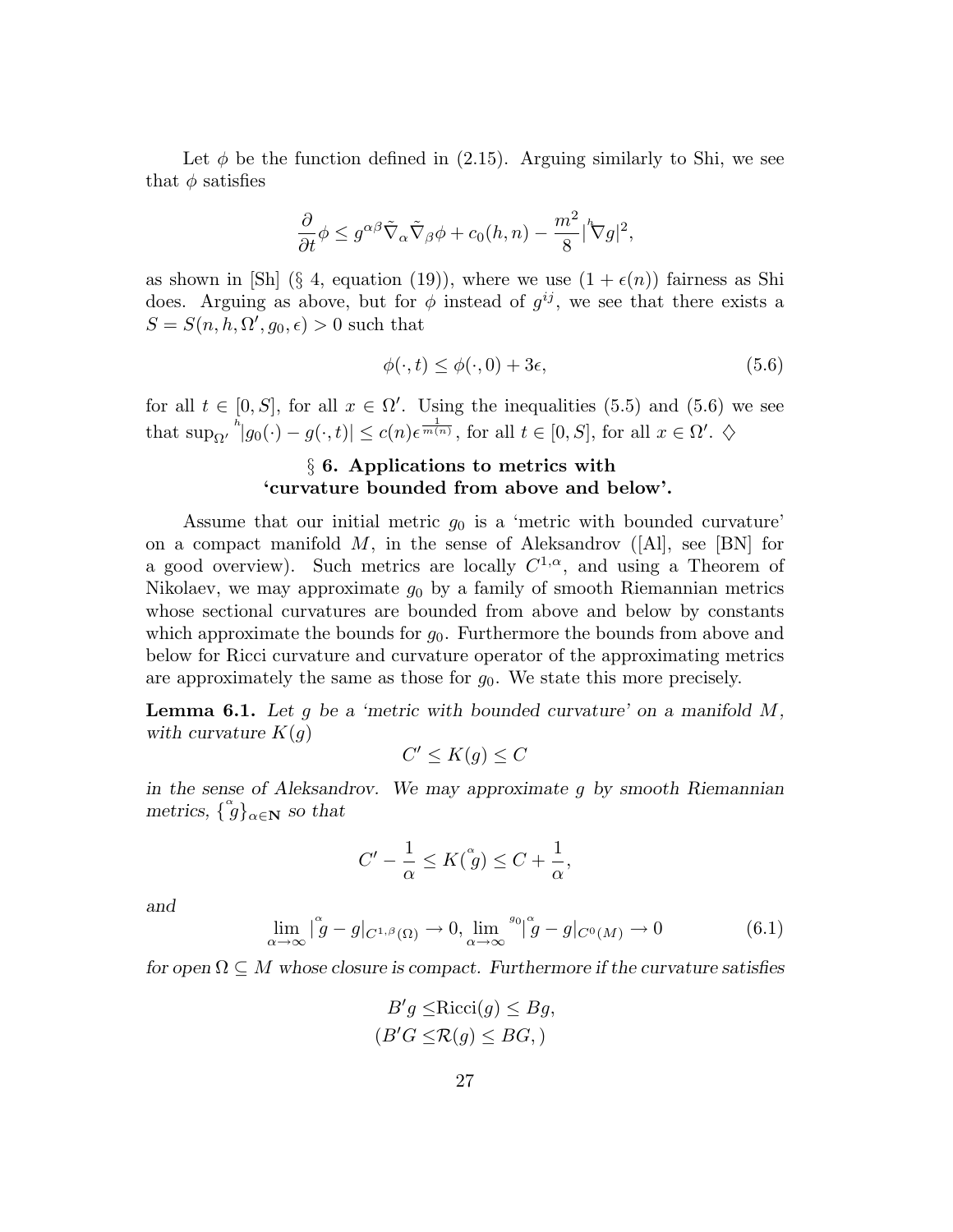$$
(B' - \frac{1}{\alpha})^{\alpha} g \le \text{Ricci}(\overset{\alpha}{g}) \le (B + \frac{1}{\alpha})^{\alpha} g,\tag{6.2}
$$

$$
((B' - \frac{1}{\alpha})^{\alpha} G \leq \mathcal{R}(\overset{\alpha}{g}) \leq (B + \frac{1}{\alpha})^{\alpha} G),\tag{6.3}
$$

**Proof**: The approximation is achieved by mollifying or regularising  $q$ . Here we use Sobolev averaging and a partition of unity (Nikolaev used De Rham regularisation to obtain the estimates for the sectional curvatures:  $\text{see}[\text{Re}]).$ Let  $\{U_s\}$  be a locally finite cover by co-ordinate neighborhoods of M, and  $U_s \subseteq U_{s'}$  for some co-ordinate chart  $U_{s'}$ . For  $x \in U_s \subseteq U_{s'}$  define

$$
{}^{\,s,\alpha}_{\,g_{ij}}(x) = \int_{|z|\leq 1} \rho(z)g_{ij}(x - \frac{1}{\alpha}z)dz,
$$

where here  $\frac{1}{\alpha}$  is small enough so that  $x - \frac{1}{\alpha}$  $\frac{1}{\alpha}z \in U_{s'}$ , for all  $z \in B_1(0)$  (which then means that  $g_{ij}(x-\frac{1}{\alpha})$  $\frac{1}{\alpha}z$ ) is well defined for this fixed co-ordinate system,  $(U_{s'},\psi)$ ). From work of Berestovskij [Be] we know that  $(M,g)$  is actually a manifold (and not just a metric space) and that  $g$  is continuous. Nikolaev [Ni] then used these facts to prove that locally  $g \in W^{2,p}$ . It then follows (see Berestovskij, Nikolaev $[BN]$ ) that g has a second derivative except on a set of measure zero  $\Sigma_1 \subseteq M$ . Hence we have the formula

$$
\frac{\partial}{\partial x^k} \frac{\partial}{\partial x^l} s_{ij}(p) = s_{\alpha} \left( \frac{\partial}{\partial x^k} \frac{\partial}{\partial x^l} g_{ij}(p) \right), \text{ for all } p \in M \tag{6.4}
$$

where here we have used  $g \in W^{2,p}$  in order to make sense of the right hand side. The local formula for the Riemannian curvature tensor of a metric  $g$  is given by

$$
R(g)_{ijkl} = \frac{\partial}{\partial x^j} \frac{\partial}{\partial x^k} g_{il} + \frac{\partial}{\partial x^i} \frac{\partial}{\partial x^l} g_{jk} - \frac{\partial}{\partial x^j} \frac{\partial}{\partial x^l} g_{ik} - \frac{\partial}{\partial x^i} \frac{\partial}{\partial x^k} g_{jl} + (g^{-1} * \partial g * \partial g)_{ijkl},
$$
\n(6.5)

where the last term is a product of two first derivatives of  $g$  and the inverse of g. Since the first derivatives of g are continuous (as is g itself) we obtain, in view of  $(6.4)$  and  $(6.5)$ 

$$
\mathrm{R}^{\binom{s}{r},\alpha}(y) = \prod_{j=1}^{s,\alpha} (\mathrm{R}(g)_{ijkl})(p) \pm \epsilon_{ijkl}(p), \text{ for all } p \in M,
$$

then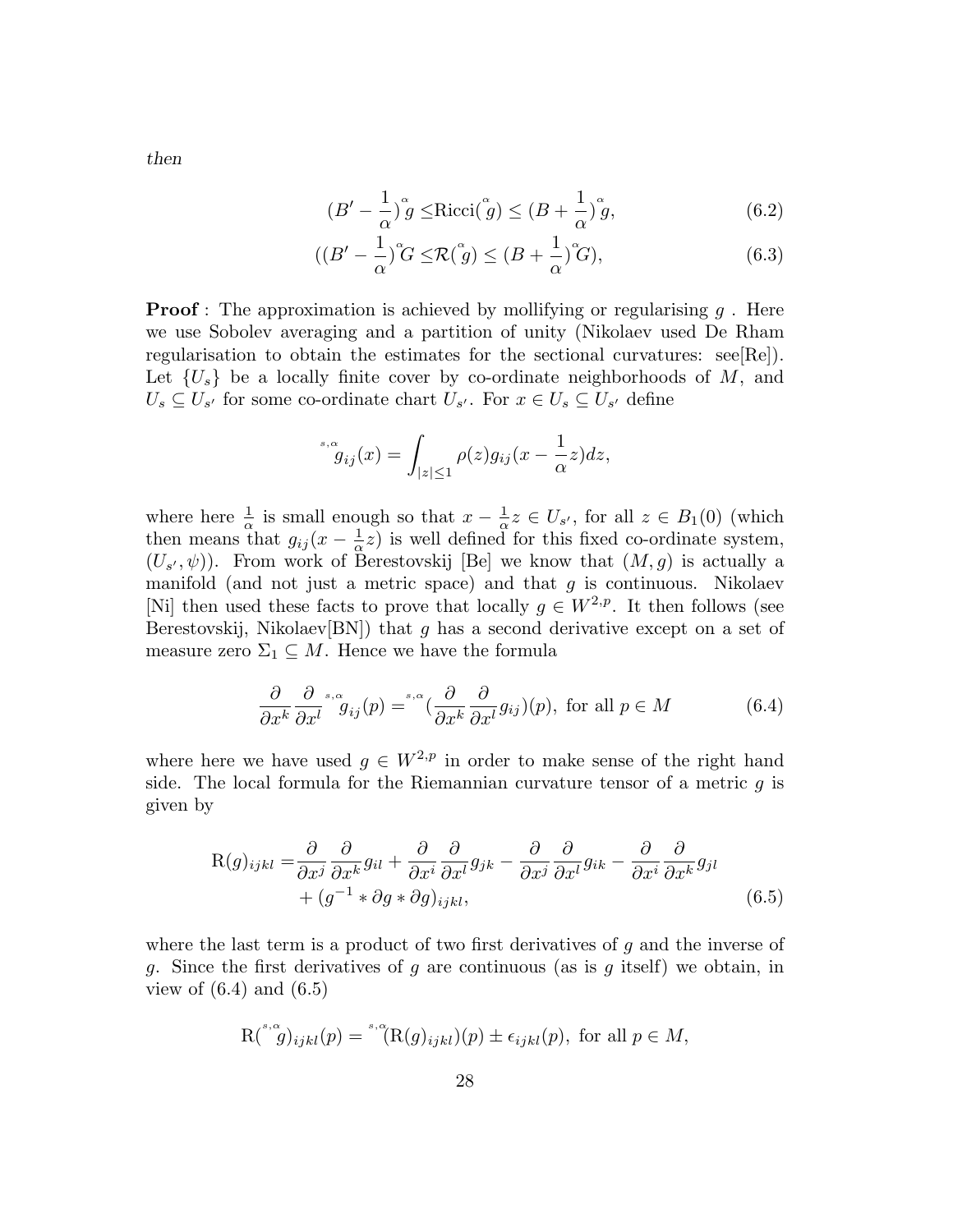where  $\epsilon_{ijkl}$  is a tensor,  $|\epsilon|$  goes to zero as  $\alpha \to \infty$ . Using the partition of unity  $\{U_s, \eta_s\}$ , we construct our approximating metric  $\mathring{g} = \eta_s^{\xi, \alpha}$  $s, \mathscr{G}$ . From construction (6.1) is true, and

$$
\mathcal{R}(\overset{\alpha}{g})_{ijkl} = \overset{\alpha}{(\mathcal{R}(g)_{ijkl})} \pm c\epsilon_{ijkl},\tag{6.6}
$$

where the constant  $c = c(\eta_1, \dots, \eta_N)$  comes from taking first and second derivatives of the unity functions  $\eta_s$ . The estimates (6.2) and (6.3) then follow simply by taking traces with respect to  $\overset{\circ}{g}$  of (6.6), in view of (6.1).  $\diamond$ 

If the dimension of X is three, and  $(X, g_0)$  is a space with curvature bounded from above and below with  $Ricci(g_0) \geq 0$ , then we may use the hflow to flow  $g_0$  and so obtain a family  $g(t)$ ,  $t \in (0,T)$  of smooth metrics all of which satisfy Ricci $(g(t)) \geq 0$ .

**Theorem 6.2.** Let  $g_0$  be a complete metric with bounded curvature on a manifold  $M^3$  of dimension three,  $-k_0^2 \le K \le k_0^2$ , such that

 $Ricci(q_0) > 0$ 

in the Aleksandrov sense. Then there exists a metric h which is  $1+\epsilon(n)$  fair to  $g_0$  $(\epsilon(n)$  as in Lemma 2.4), a  $T(n,h,k_0) > 0$ , and a family of smooth Riemannian metrics  $g(x,t), t \in [0,T]$  such that  $g(x,t), t \in (0,T]$  solves h flow,  $g(\cdot,t) \to g_0(\cdot)$ uniformly on compact subsets of M as  $t \searrow 0$ , and

$$
0 \le \text{Ricci}(g(x,t)) \le c^2(k_0, n, \delta, h) \text{ for all } t \in (0, T].
$$

**Proof** :Let  $g_0$ , be the approximating metrics for  $g_0$  (obtained from Lemma 6.1), and let h be  $g_0$  a metric which is  $1 + \epsilon(3)$  fair to all  $g_0$  for  $\alpha$  big enough.Also let  $g(x,t), t \in [0,T]$  denote the corresponding solutions to the hflow, and  $g(x,t), t \in (0,T]$  the limit (as  $\alpha \to \infty$ ) solution. Note that each  $\mathfrak{g}_0$ satisfies  $\sup_M \sqrt[h]{\nabla(\mathfrak{g}_0)} \leq c_1$ , from (6.1), and hence we see, arguing as in the proof of Lemma 4.1 (but without multiplying our test function by time t) that  $\sup_{M\times[0,T)}\big|\n\big|\nabla(\overset{\alpha}{g})\big| \big|\leq c_1.$  Calculating the evolution equation of the function  $t(a + \sqrt[h]{\nabla(\overset{\alpha}{g})}|^2)^h |\nabla$  $\int_{a}^{2}(\tilde{g})|^{2}$  as in the proof of Lemma 4.2, and arguing as in the proof of Lemma 4.2, we get that  $\sup_{M\times[0,T]}$ <sup>h</sup>| $\bigtriangledown$  $\left| \int_{a}^{2} (\mathring{g}) \right| \leq \frac{c_2}{\sqrt{t}}$ , in view of the fact that  $\int_{-\infty}^{\infty} |\nabla(\mathring{g})|^2$  is bounded.

This then implies that the tensor  $V(\hat{g}) = \hat{g}_{ij}(\Gamma_k^{ij}(\hat{g}) - \Gamma_k^{ij})$  $k^{ij}(h)$  satisfies

$$
\sup_{M \times [0,T]}^{h} |V(g)| \le c_3,
$$
  
\n
$$
\sup_{M \times [0,T]}^{h} |\text{Riem}(g)| + \sup_{M \times [0,T]}^{h} |\nabla V(g)| \le \frac{c_4}{\sqrt{t}}.
$$
\n(6.7)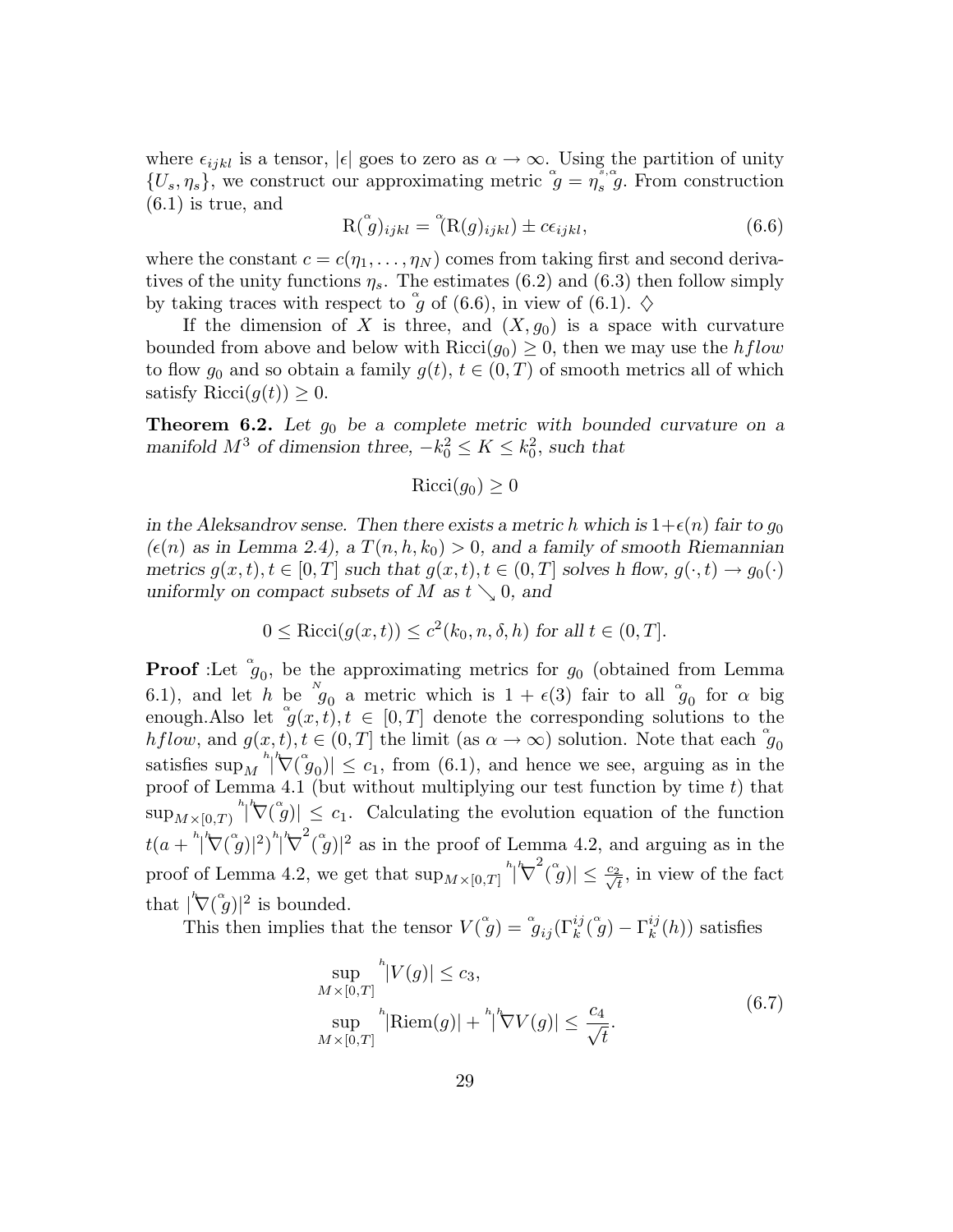We wish to calculate the evolution of the curvature tensor of the metrics  $\mathring{g}$ For a fixed point p, let  $\phi : B_{\epsilon}(p) \times [0, \epsilon] \rightarrow M$  be a time dependent local diffeomorphism satisfying the equation

$$
\frac{\partial}{\partial t}\phi^{i}(p,t) = (\phi_t * V)(\phi_t(p), t) = \hat{V}(\phi_t(p), t),
$$

$$
V(p,t) = {^{\sigma(t)}\Gamma^{i}_{jk} - \Gamma^{i}_{jk}(p,t),
$$

$$
\phi(p, 0) = \text{Id}(p),
$$

and define  $\hat{g}(t) = (\phi_t^* g)(t)$ . As explained in the introduction,  $\hat{g}(t)$  satisfies the Ricci flow equation (1.1). Also

$$
\text{Ricci}_{ij}(g(t))(p) = \text{Ricci}_{ij}(\phi_{t*}\hat{g}(t))(p) = \text{Ricci}_{\alpha\beta}(\hat{g}(t))(\phi_t(p))\frac{\partial}{\partial x^i}\phi^{\alpha}\frac{\partial}{\partial x^j}\phi^{\beta},
$$

which gives us that

$$
\frac{\partial}{\partial t} \text{Ricci}_{ij}(g(t))(p) \n= \left(\frac{\partial}{\partial t} \text{Ricci}_{\alpha\beta}(\hat{g}(t))(\phi_t(p)) + \frac{\partial}{\partial x^{\eta}} \text{Ricci}_{\alpha\beta}(\hat{g}(t))(\phi_t(p))\frac{\partial}{\partial t}\phi_t(p)^{\eta}\right) \frac{\partial}{\partial x^i}\phi^{\alpha} \frac{\partial}{\partial x^j}\phi^{\beta} \n+ \text{Ricci}_{\alpha\beta}(\hat{g}(t))(\phi_t(p))\frac{\partial}{\partial x^i}\frac{\partial}{\partial t}\phi^{\alpha} \frac{\partial}{\partial x^j}\phi^{\beta} + \text{Ricci}_{\alpha\beta}(\hat{g}(t))(\phi_t(p))\frac{\partial}{\partial x^i}\phi^{\alpha} \frac{\partial}{\partial x^j}\frac{\partial}{\partial t}\phi^{\beta} \n= \Delta \text{Ricci}(g)_{ij} + \theta(\text{Ricci}(g))_{ij} + (\nabla_s \text{Ricci}_{ij})V^s \n+ \text{Ricci}_{lj}\nabla_i V^l + \text{Ricci}_{il}\nabla_j V^l,
$$
\n(6.8)

where in order to obtain the last equality we have used the fact that  $\hat{g}(t)$  satisfies the Ricci flow equation (1.1) (as explained in the introduction) and here  $\theta$  is a quadratic term coming from the curvature evolution equation. In dimension three, the evolution of the Ricci curvature for a family of metrics  $\hat{q}$  evolving by Ricci flow is given by

$$
\frac{\partial}{\partial t} \text{Ricci}(\hat{g}) = \mathring{\Delta} \text{Ricci}(\hat{g}) + \theta(\text{Ricci}(\hat{g})),
$$

where  $\theta$ (Ricci) is a quadratic in the Ricci curvature (See [Ha 1]). More specifically, if we choose co-ordinates around  $x_0$  for given  $t_0$  so that  $Ricci_{ij}(x_0,t_0)$  is diagonal, with values  $Ricci_{11} = \lambda \leq Ricci_{22} = \mu \leq Ricci_{33} = \nu$ , then

$$
\theta(\text{Ricci})_{11} = (\mu - \nu)^2 + \lambda(\mu + \nu - 2\lambda) \ge RR_{11} - 3g^{kl}R_{1k}R_{1l},\tag{6.9}
$$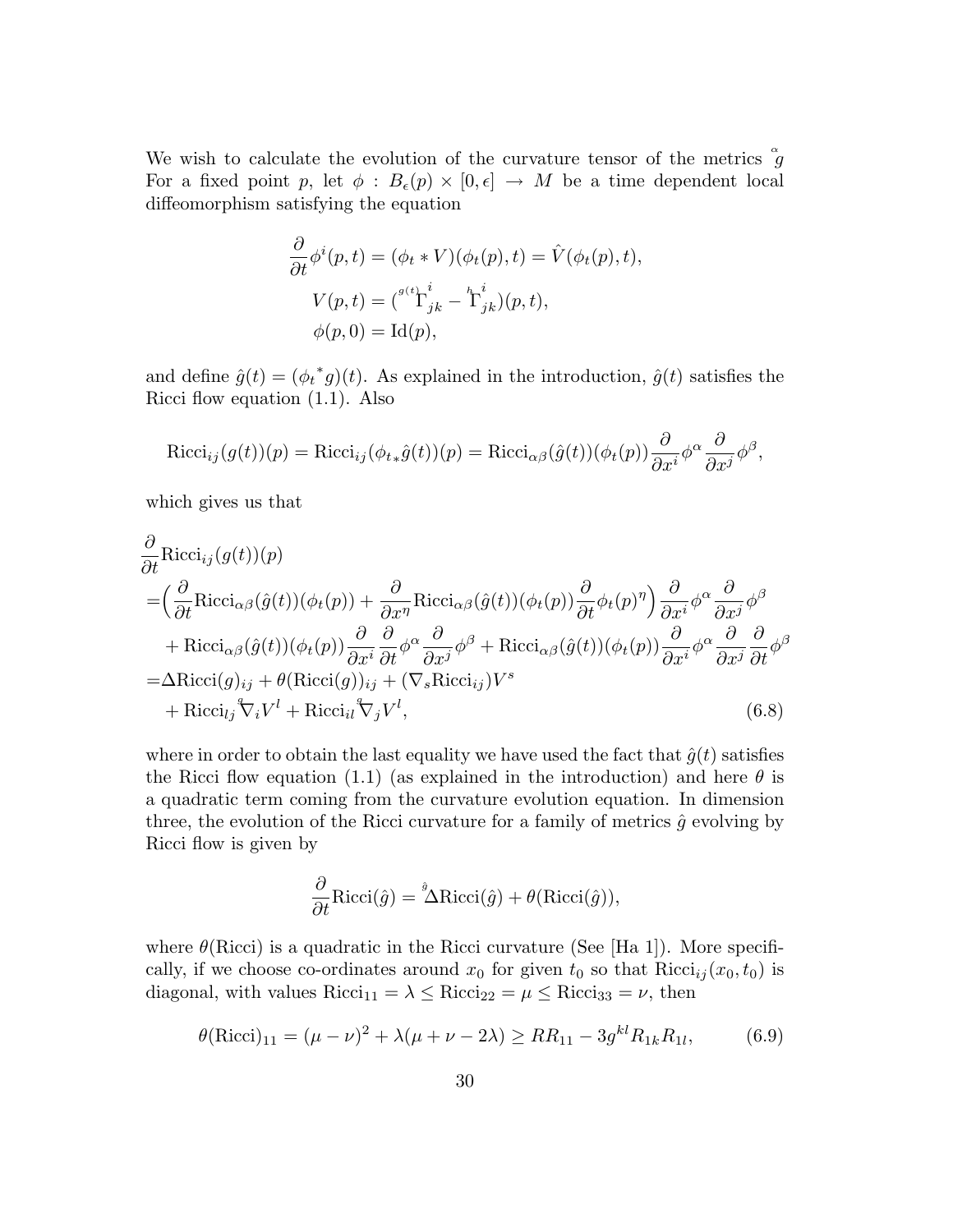and similarly

$$
\theta(\text{Ricci})_{ij} \ge R_{ij}R - 3g^{kl}R_{ik}R_{jl}.\tag{6.10}
$$

Now we would like to apply Corollary 7.4 to this tensor. But first we have to check that Ricci $(g(t)) \geq -c$  holds for some well defined time interval ( c some constant). This is done as follows: let  $\eta$  be a cut off function for an arbitrary point  $x_0$  with  $\eta|_{B_1(x_0)} = 1$ ,  $\eta|_{M-B_2(x_0)} = 0$ ,  $0 \le \eta \le 1$  and and  $\frac{1}{n} \left( \sum_{j=1}^n \frac{1}{n} \right)^n \left( \sum_{j=1}^n \frac{1}{n} \right) \leq c(k_0, n)$  and  $\frac{1}{n} \left| \nabla^h \nabla^h \eta \right| \leq c(k_0, n)$ : this always exists since  $\sup_M |\text{Riem}(h)| < \infty$ . Here  $B_r(x_0)$  is a ball of radius r and centre point  $x_0$ w.r.t  $h$ . Now use the triangle inequality to get

$$
c(n,k_0) \geq \sqrt[h]{\nabla \nabla \eta} \leq \sqrt[h]{\nabla \eta} - \sqrt[h]{\nabla \eta} - \sqrt[h]{\nabla \eta},
$$

which implies

$$
\sqrt[h]{\nabla \nabla \eta} \le c(n, h, c_0) + \sqrt[h]{\Gamma(g) - \Gamma(h)} \cdot \sqrt[k]{\eta} \le c(c_0, n, h),
$$

in view of the fact that  $\Gamma(g(t)) - \Gamma(h)$  and  $\nabla \eta$  are uniformly bounded. Combining this inequality with (6.8), (6.10) and  $|\text{Riem}(g(t))| \leq \frac{c(n,k)}{\sqrt{t}}$  we get:

$$
\frac{\partial}{\partial t} (\eta \text{Ricci}(g(t)) + (1 + m\sqrt{t})g)_{ij} \n\geq \Delta(\eta \text{Ricci}(g) + (1 + m\sqrt{t})g)_{ij} + \eta (R_{ij}R - 3g^{kl}R_{ik}R_{jl}) + (\nabla_s(\eta \text{Ricci}_{ij})V^s) \n+ \eta \text{Ricci}_{ij} \nabla_i V^l + \eta \text{Ricci}_{il} \nabla_j V^l - \frac{2}{\eta} g^{sl} \nabla_s \eta \nabla_l (\eta \text{Ricci})_{ij} \n+ 2 \frac{|\nabla \eta|^2}{\eta} (\text{Ricci})_{ij} + \frac{m}{2\sqrt{t}} - 2(1 + m\sqrt{t}) \text{Ricci}(g)_{ij}
$$
\n(6.11)

for  $m = m(n, k)$  large enough. If there is a first point and time  $(p_0, t_0)$  and direction W where  $(\eta \text{Ricci}(g(t)) + (1 + m\sqrt{t})g)(W, W) = 0$  then this must occur in a compact region (w.l.og.  $-W = 1$ ). Assume that  $m\sqrt{t} \leq 1$ . Using the inequalities  $|\nabla V| \leq \frac{c(n,k)}{t}$ ,  $m\sqrt{t} \leq 1$ ,  $|\text{Riem}(g(t))| \leq \frac{c(n,k_0)}{\sqrt{t}}$ ,  $|V| \leq c(n,k_0)$  and  $\eta \text{Ricci}(g(t))(W, W) = -(1 + m\sqrt{t}) \text{ in (6.11) we get}$ 

$$
0 \geq \frac{\partial}{\partial t} (\eta \text{Ricci}(g(t)) + (1 + m\sqrt{t})g)(W, W)
$$
  
>  $\Delta(\eta \text{Ricci}(g(t)) + (1 + m\sqrt{t})g)(W, W) + \frac{m}{4\sqrt{t}} > 0$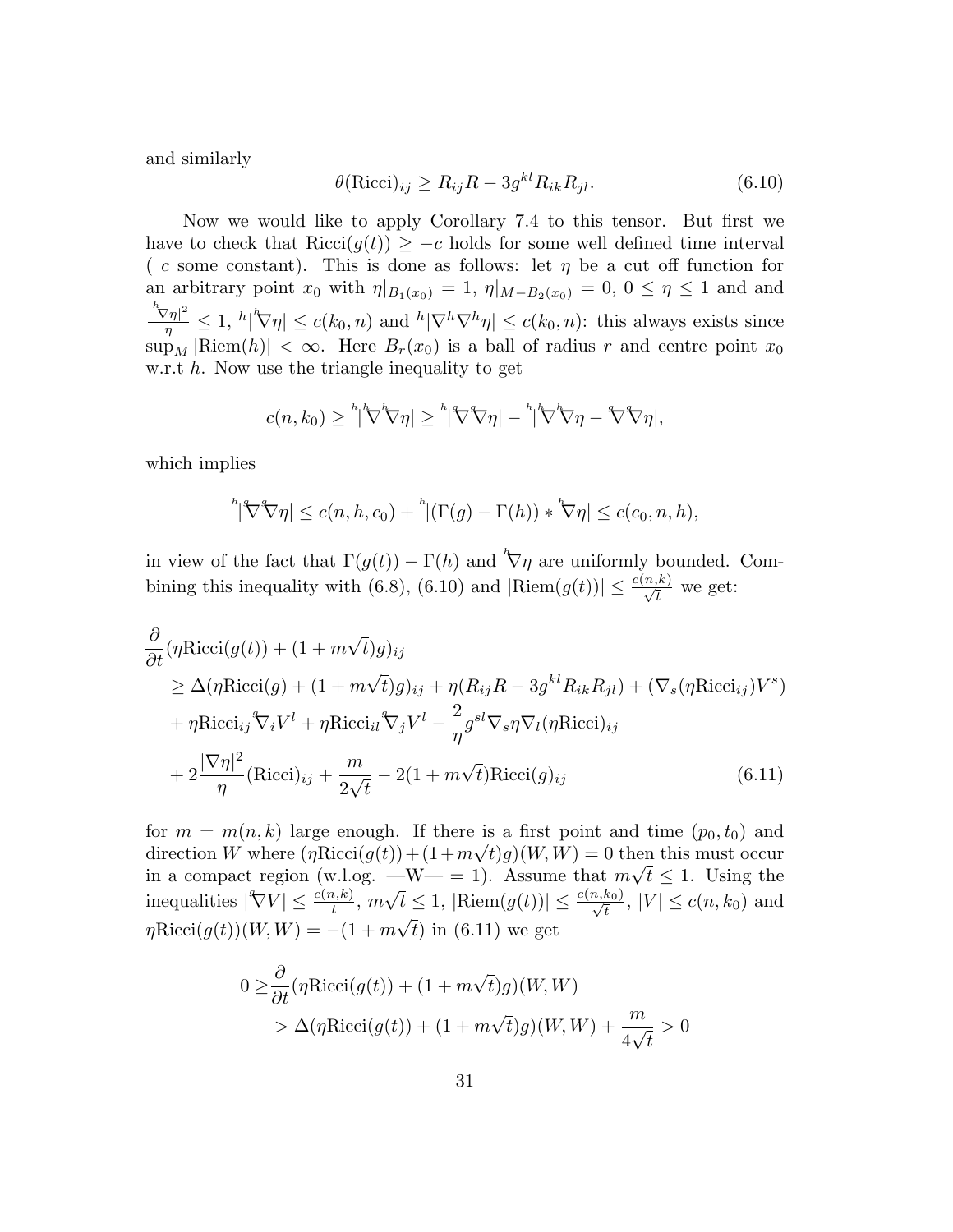Clearly  $\theta$  satisfies the conditions of Theorem 7.3 and so, in view of (6.7) and the initial conditions and (6.9), we may apply the Corollary 7.4 to the tensor  $N = \text{Ricci}({}^{\alpha}g(t))$  whose evolution equation is given by (6.8), and satisfies (6.7) to obtain

$$
Ricci(\overset{\alpha}{g}(x,t)) \ge -\frac{4}{\alpha}, \text{ for all } t \in [0, T''],
$$

where  $T'' = T''(3, k_0)$  (note that  $N = \text{Ricci} \ge -m(n, K_0)$  is satisfied as we have just shown, so the corollary is apllicable).

We may argue similarly with the function  $R$  (scalar curvature), which satisfies  $\frac{\partial}{\partial t}R \leq \Delta R + c(n)R^2$  to obtain  $\sup_{M \times [0,T']}$  Riem $(\overset{\circ}{g})|^2 < c(3,k_0,h)$ (we use the cut off function above and the argument above which was used for  $\eta$ Ricci). Letting  $\alpha$  go to infinity gives us the result. $\diamondsuit$ 

Hence, if M is compact, we may apply the result of Hamilton ([Ha 2]) to obtain M is diffeomorphic to a quotient of one of the spaces  $S^3$  or  $S^2 \times \mathbb{R}^1$ , or  $R<sup>3</sup>$  by a group of fixed point free isometries in the standard metric.

When the dimension of  $M$  is two we obtain a similar result by examining scalar curvature and arguing as in the theorem above. Note that in dimension two, the scalar curvature evolves according to the equation  $\frac{\partial}{\partial t}R = \Delta R + R^2$ .

**Theorem 6.3.** Let  $g_0$  be a complete metric on a manifold  $M^2$ ,

$$
-k_0 \le K(g_0) \le 0
$$
  

$$
(0 \le K(g_0) \le k_0)
$$

in the sense of Aleksandrov. Then there exists a metric h which is  $1+\epsilon(n)$  fair to  $g_0$  ( $\epsilon(n)$  as in Lemma 2.4), a  $T(n,k_0) > 0$ , and a family of smooth Riemannian metrics  $g(x,t), t \in [0,T]$  such that  $g(x,t), t \in (0,T]$  solves h flow,  $g(\cdot,t) \to g_0(\cdot)$ uniformly on compact subsets of M as  $t \searrow 0$ , and

$$
-c^{2}(k_{0}, h) \leq R(g(x, t)) \leq 0 \text{ for all } t \in (0, T]
$$
  

$$
(0 \leq R(g(x, t)) \leq c^{2}(k_{0}, h) \text{ for all } t \in (0, T]).
$$

We can actually slightly weaken the hypothesis of 'curvature bounded from above' for Theorem 6.2 to a uniform Lipschitz condition on the initial sequence of metrics.

**Definition 6.4.** Let  $M$  be a three dimensional manifold, and  $g$  be a locally Lipschitz complete metric on M. We say that  $Ricci(g) \geq 0$ , if there exists a family  $\{^{\alpha}g\}_{\alpha\in\{1,2,\ldots\}}$  of smooth metrics on M which satisfy  $\sup_{\alpha}$  |Riem $(g_{\alpha})$ | <  $\infty$ , Ricci(<sup> $\alpha$ </sup>g)  $\geq -\frac{1}{\alpha}$ , and  $\lim_{\alpha \to \infty} \sup_M \frac{q}{\alpha} g - g$  = 0, and  $\frac{q}{\alpha} |\Gamma(\alpha g) - \Gamma(g)| \leq$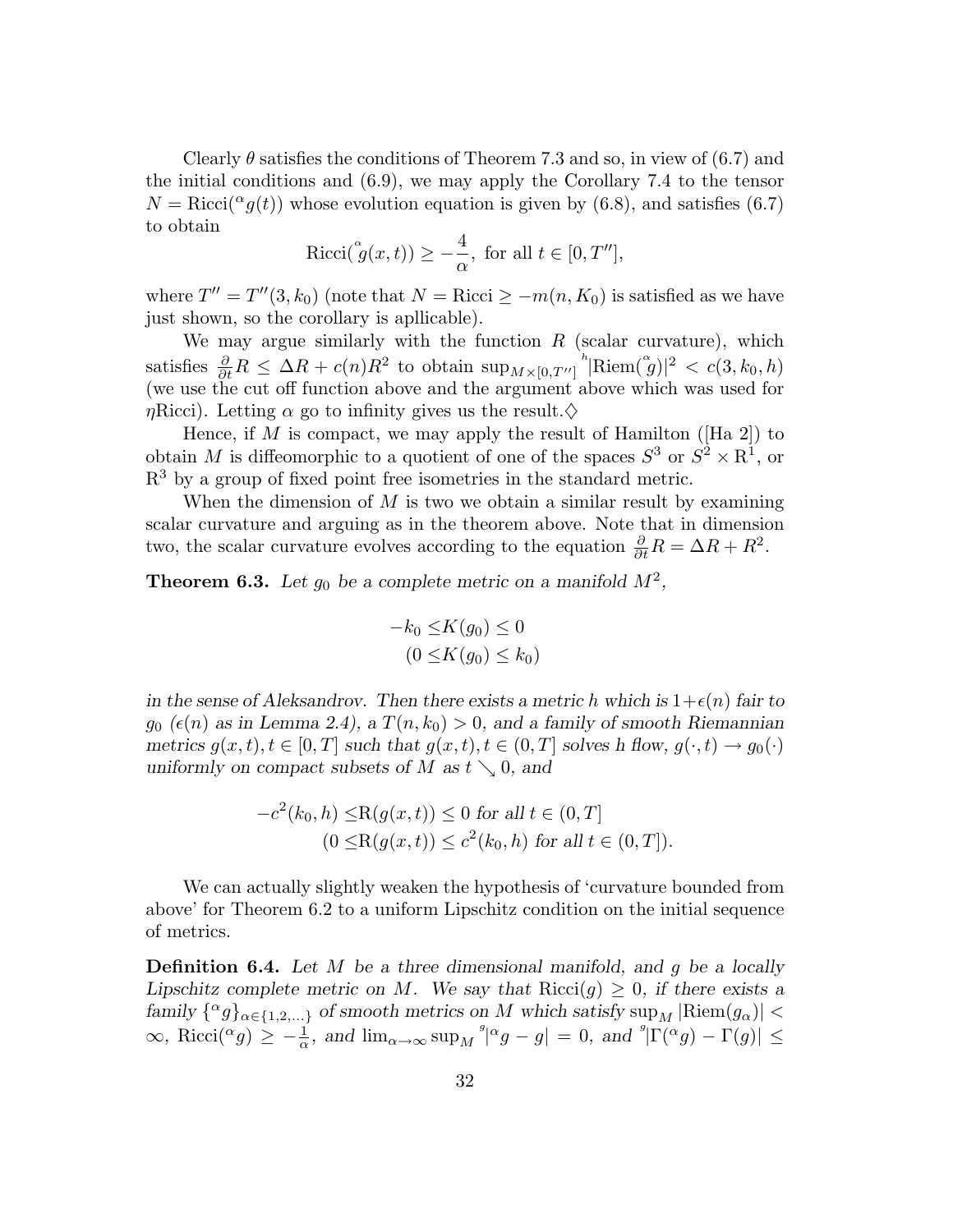k for all  $\alpha \in \{1, 2, ...\}$ , where k is some constant which does not depend on  $\alpha$ , and  $\Gamma(g)$  refers to the Christoffel symbols of g.

**Theorem 6.5.** Let  $M^3$  be a three dimensional manifold and  $g_0$  be a complete locally Lipschitz metric on M which satisfies Ricci( $g_0$ )  $\geq 0$ , in the sense of definition 6.4. Then there is a solution  $g(x,t), t \in (0,T]$  to h flow of  $g_0$  for some smooth metric h and some  $T = T(k_0)$ , and it satisfies Ricci $(g(x,t)) \geq$ 0 for all  $t \in (0, T]$  in the usual smooth sense.

#### Proof :

 $\Diamond$ 

The proof is the same as for the case of bounded curvature from above (theorem 6.2), except that we use the family  $^{\alpha}g_0$  coming from the definition 6.4, and not the family  $^{\alpha}g_0$  constructed in the proof of theorem 6.2 (which come from Lemma 6.1).

We now examine the evolution equation of the curvature operator  $\mathcal{R}$ . In [Ha 3, Hamilton uses time dependent isomorphisms  $u(t) : (TM, g_0) \to (TM, g(t))$ to examine the evolution of the curvature operator. In particular if  $(M, g_{ij}(t))$ is a solution to the Ricci flow, then the pull back of the curvature operator is

$$
\mathcal{R}(t)(\phi,\psi) = \mathcal{R}(t)_{abcd} \phi^{ab} \psi^{cd},
$$

where  $R(t)_{abcd} = Riem(g(t))_{ijkl} u_a^i u_b^j$  $\partial_b^j u_c^k u_a^l$ , and the pull back of the metric is  $g_{ab} = u_a^i(t)u_b^j$  $b<sub>b</sub>(t)g<sub>ij</sub>(t)$ , and the isomorphisms  $u(t)$  are chosen so that  $g<sub>ab</sub>$  has zero time derivative, and hence  $g_{ab}$  is independent of t. That is

$$
\frac{\partial}{\partial t}u_a^i = g^{ij}R_{jk}u_a^k.
$$

The evolution of  $\mathcal R$  is then derived in [Ha 3] to be

$$
\frac{\partial}{\partial t}\mathcal{R} = \Delta \mathcal{R} + \mathcal{R}^2 + \mathcal{R} \# \mathcal{R},
$$

where  $\mathcal{R}^2$  is the square of the curvature operator, # is the operator given by  $T \# N_{\alpha\beta} = c_{\alpha}^{\gamma\eta} c_{\beta}^{\delta\theta} T_{\gamma\delta} N_{\eta\theta}$ , and  $c_{\alpha\gamma\eta}$  are the structure constants given by  $c^{\alpha\beta\eta} = <\phi^{\alpha}, [\phi^{\beta}, \phi^{\eta}]>.$ 

**Theorem 6.6.** Let  $g_0$  be a metric with bounded curvature on a manifold  $M, -k_0^2 \leq K \leq k_0^2$ , such that  $\mathcal{R}(g_0) \geq 0$  in the Aleksandrov sense. Then there exists a metric h which is  $1 + \epsilon(n)$  fair to  $g_0$  ( $\epsilon(n)$ ) as in Lemma 2.4), a  $T(n,k_0) > 0$ , and a family of smooth Riemannian metrics  $g(x,t), t \in [0,T]$  such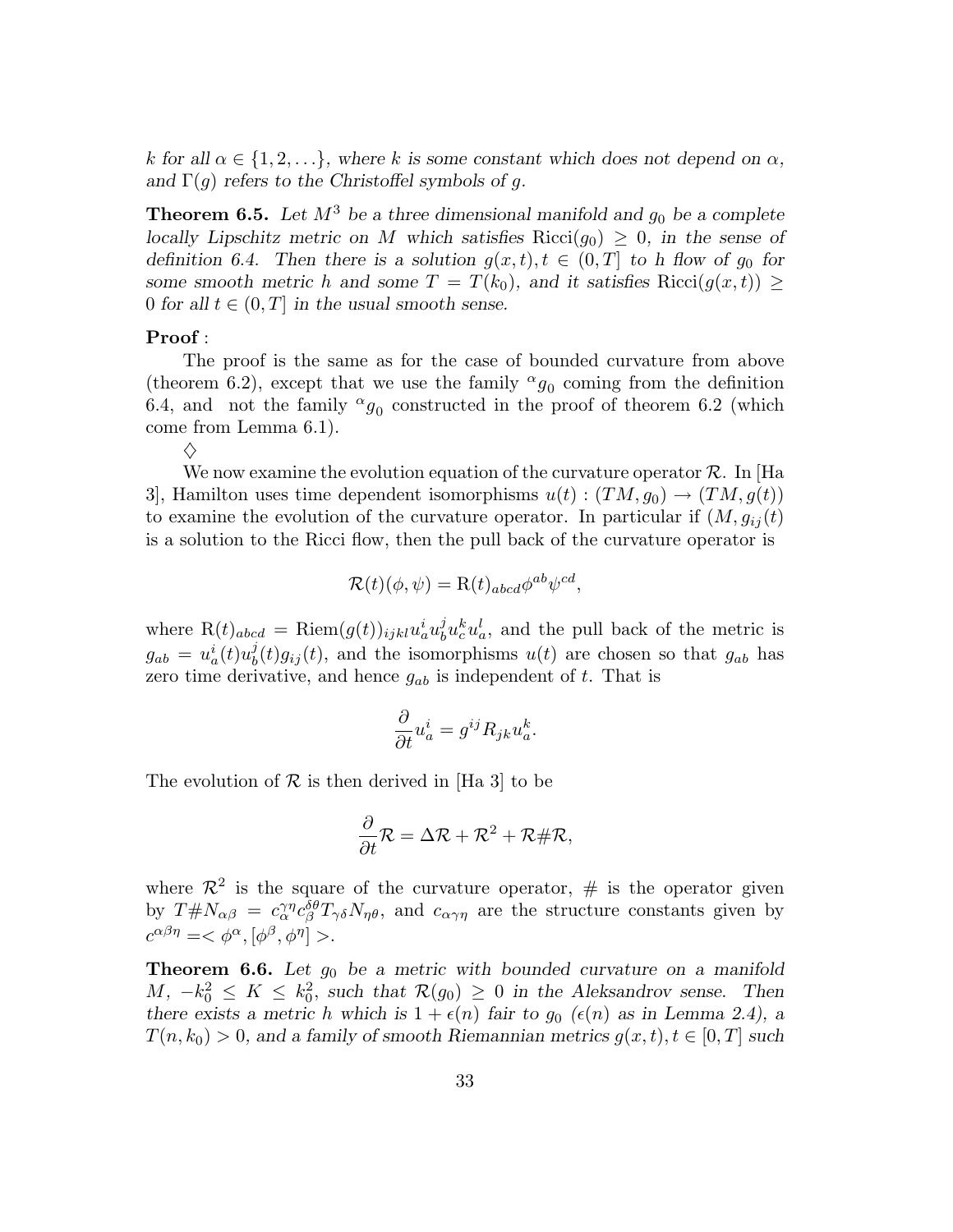that  $g(x,t), t \in (0,T]$  solves h flow,  $g(\cdot,t) \to g_0(\cdot)$  uniformly on compact subsets of M as  $t \searrow 0$ , and

$$
0 \leq \mathcal{R}(g(x,t)) \leq c^2(k_0, n, h) \text{ for all } t \in (0, T].
$$

The same result is achieved if we replace the curvature operator (in the above hypotheses) by the scalar curvature.

**Proof**: We argue as in Theorem 6.2. Notice that we obtain initially that  $\sup_{M\times[0,T]}|\text{Riem}(\overset{\circ}{g})|\leq c(k,n) \text{ which implies that } \sup_{M\times[0,T]}\lambda_i(x,t)\leq c'(k,n),$ for all  $i \in [1, 2, \ldots, \frac{n(n-1)}{2}]$  where  $\lambda_i$  are the eigenvalues of the curvature operator  $\mathcal R$ . Then the evolution equation for  $\mathcal R$  fulfills the conditions of corollary 7.5. In particular the tensor a appearing in Theorem 7.1 (which is needed for corollary 7.5) will be a matrix coming from the eigen values of  $\mathcal R$  and then  $\sup_{M\times[0,T]} s|a| \le c(k,n)$ . We may apply corollary 7.5 to the family of solutions  $(g(x,t),t\in[0,T],$  and then take the limit as  $\alpha\to\infty$  to obtain the result.  $\diamondsuit$ 

For completeness we mention the following results which are proved using the same techniques as above. Let  $M^4$  be a four manifold and  $\mathcal I$  denote the isotropic curvature on this manifold (see [Ha 5]).

**Theorem 6.7.** Let  $g_0$  be a metric with bounded curvature on a compact real four manifold  $M^4$ ,  $-k_0^2 \le K \le k_0^2$ , such that  $\mathcal{I}(g_0) \ge 0$  in the weak Aleksandrov sense. Then there exists a metric h which is  $1+\epsilon(4)$  fair to  $g_0$ , a  $T(k_0) > 0$ , and a family of smooth Riemannian metrics  $g(x,t), t \in (0,T]$  such that  $g(x,t), t \in$  $(0,T]$  solves h flow,  $g(\cdot,t) \to g_0(\cdot)$  uniformly on compact subsets of M as  $t \searrow 0$ , and

$$
0 \leq \mathcal{I}(g(x,t)) \leq c^2(k_0, h) \text{ for all } t \in (0, T].
$$

**Proof**: In four dimensions one can decompose the real two forms  $\Lambda^2$  into the direct sum of  $\Lambda^2_+$  and  $\Lambda^2_-$ . Then the curvature operator defined on  $\Lambda^2 \otimes \Lambda^2$ decomposes as a block matrix

$$
\mathcal{R} = \begin{pmatrix} A & B \\ B^t & C \end{pmatrix}.
$$

The manifold has non-negative isotropic curvature if and only if  $a_1 + a_2 \geq 0$ and  $c_1 + c_2 \geq 0$ , where  $a_1$  and  $a_2$  are the two smallest eigenvalues of A and  $c_1, c_2$  are the two smallest eigenvalues of C. The ordinary differential equation for the evolution of  $a$  (c is the same) under Ricci flow is (see [Ha 5], proof of Theorem 1.2)

$$
\frac{\partial}{\partial t}(a_1 + a_2) \ge a_1^2 + a_2^2 + 2(a_1 + a_2)a_3 + b_1^2 + b_2^2 \text{ a.e. } t \in [0, T], \text{ a.e. } x \in M,
$$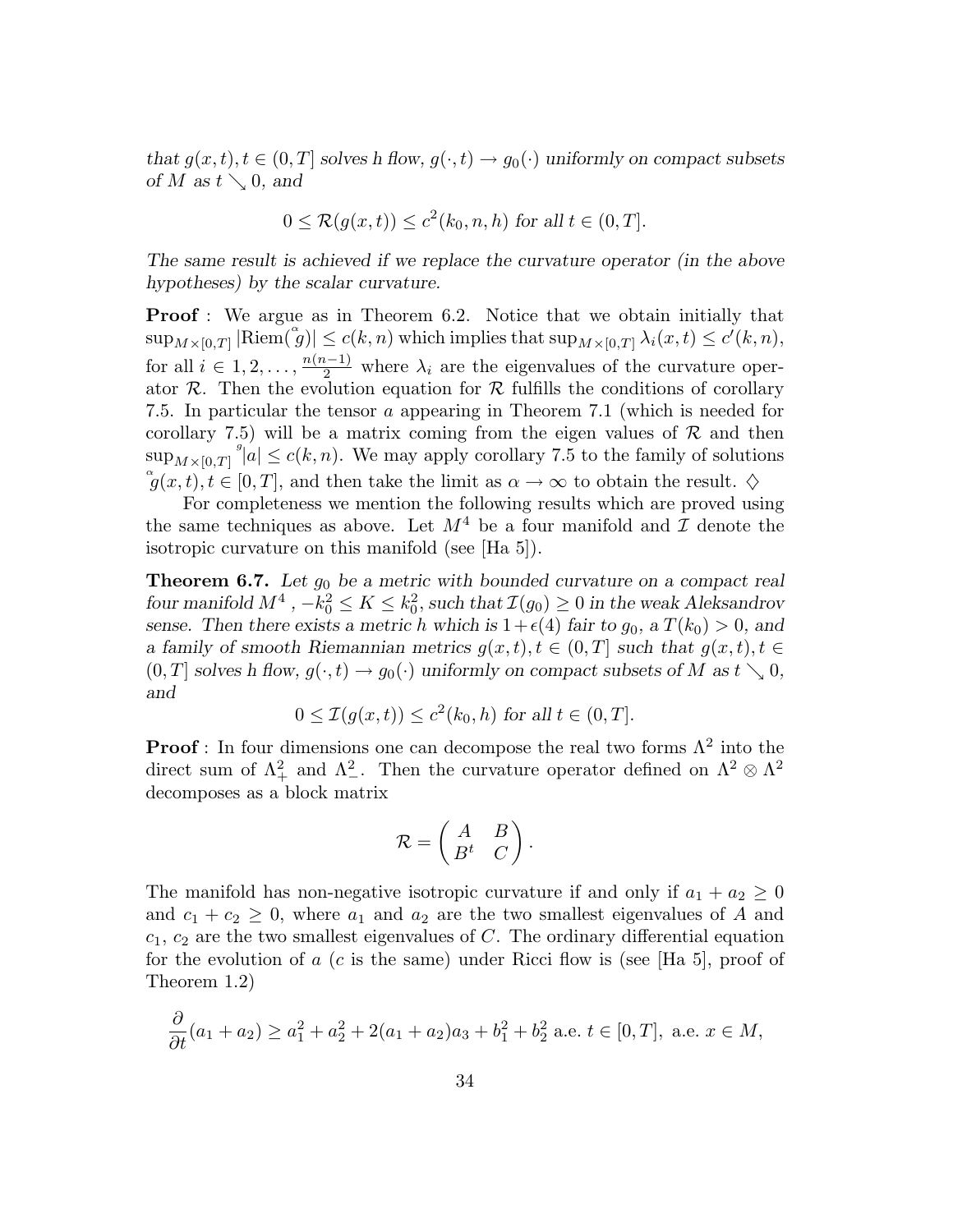where  $b_1$  and  $b_2$  are the two smallest eigenvalues of B (we ignore the lapcaian term for the moment). We consider the function  $f(x,t) = a_1(x,t) + a_2(x,t)$ and note that it satisfies the ODE

$$
\frac{\partial}{\partial t} f \ge 2a_3 f \text{ a.e. },
$$

where  $\sup_{M\times[0,T]}|a_3|\leq k<\infty$ . We may argue then as in Theorem 6.2 to show that if  $f(x, 0) \geq 0$  in the Aleksandrov sense then  $g_0$  can be evolved by hflow for some h to obtain  $g(x,t), t \in [0,T]$ , and  $f(x,t) \geq 0$  for all  $t \in [0,T]$ , where  $f(x,t) = a_1(x,t) + a_2(x,t)$  and  $a_1(x,t), a_2(x,t)$  are the two smallest eigen values of  $A(x,t)$ , where  $A(x,t)$ ,  $B(x,t)$ ,  $C(x,t)$  are the curvature operator matrices (as above) for the metric  $g(x,t)$ . Similarly we obtain  $c_1 + c_2 \geq 0$ .  $\diamondsuit$ 

We now show that the theorems of Hamilton for manifolds with nonnegative Ricci curvature in three dimensions, and non-negative curvature operator in n-dimensions can be epsilon improved. To do this we argue by contradiction and apply Cheeger's finiteness Theorem([Ch]), and Gromov's compactness Theorem (see [Pe] for an exposition), The argument here was inspired by the argument given in Berger [Ber 1], where it is shown that there as a  $\delta < \frac{1}{4}$ such that any compact, even dimensional manifold which is  $\delta$  pinched is either homeomorphic to an n-dimensional sphere or is isometric to one of the symmetric spaces of rank one ( the complex projective space  $\mathbb{CP}^n$ , the quaternion projective space  $HP^n$ , or the Cayley projective space  $CaP^2$ ). This is an epsilon improvement on the  $\frac{1}{4}$  pinched rigidity Theorem (which is the same result for  $\overline{1}$  $\frac{1}{4}$  pinched manifolds). See Berger [Ber 2], Klingenberg [Kl] and Rauch [Ra] for the Sphere Theorem, rigidity Theorems and their generalisations.

**Theorem 6.8.** Let  $\mathcal{M}(n,k_0,d,v)$  be the set of  $(M^n,g)$  such that  $M^n$  is an n-dimensional compact manifold and g is a metric with curvature  $K(M,g)$ bounded from above and below which satisfies

$$
-k_0 \le K(M,g) \le k_0, \ vol(M,g) \ge v, \ diam(M,g) \le d.
$$

There exists an  $\epsilon_1(3,k_0,d,v) > 0$ ,  $\epsilon_2(n,k_0,d,v) > 0$ , and  $\epsilon_3(4,k_0,d,v) > 0$ with the following properties. If  $(M^3, g)$  is an element of  $\mathcal{M}(3, k_0, d, v)$  and satisfies Ricci(g)  $\geq -\epsilon_1 g$ , then there exists a smooth Riemannian metric g' on  $M^3$  where  $(M^3, g')$  has non-negative Ricci-curvature. If  $(M, g)$  is an element of  $\mathcal{M}(n,k_0,d,v)$  and satisfies  $\mathcal{R}(g) \geq -\epsilon_2 G(g)$ , then there exists a smooth Riemannian metric  $g'$  on M where  $(M, g')$  has non-negative curvature operator. If  $(M^4, g)$  is an element of  $\mathcal{M}(4, k_0, d, v)$  and satisfies  $\mathcal{I}(g) \geq -\epsilon_3$ , then there exists a smooth Riemannian metric  $g'$  on  $M^4$  where  $(M^4, g')$  has non-negative Isotropic curvature. If  $(M,g)$  is an element of  $\mathcal{M}(n,k_0,d,v)$  and satisfies  $R(g) \geq$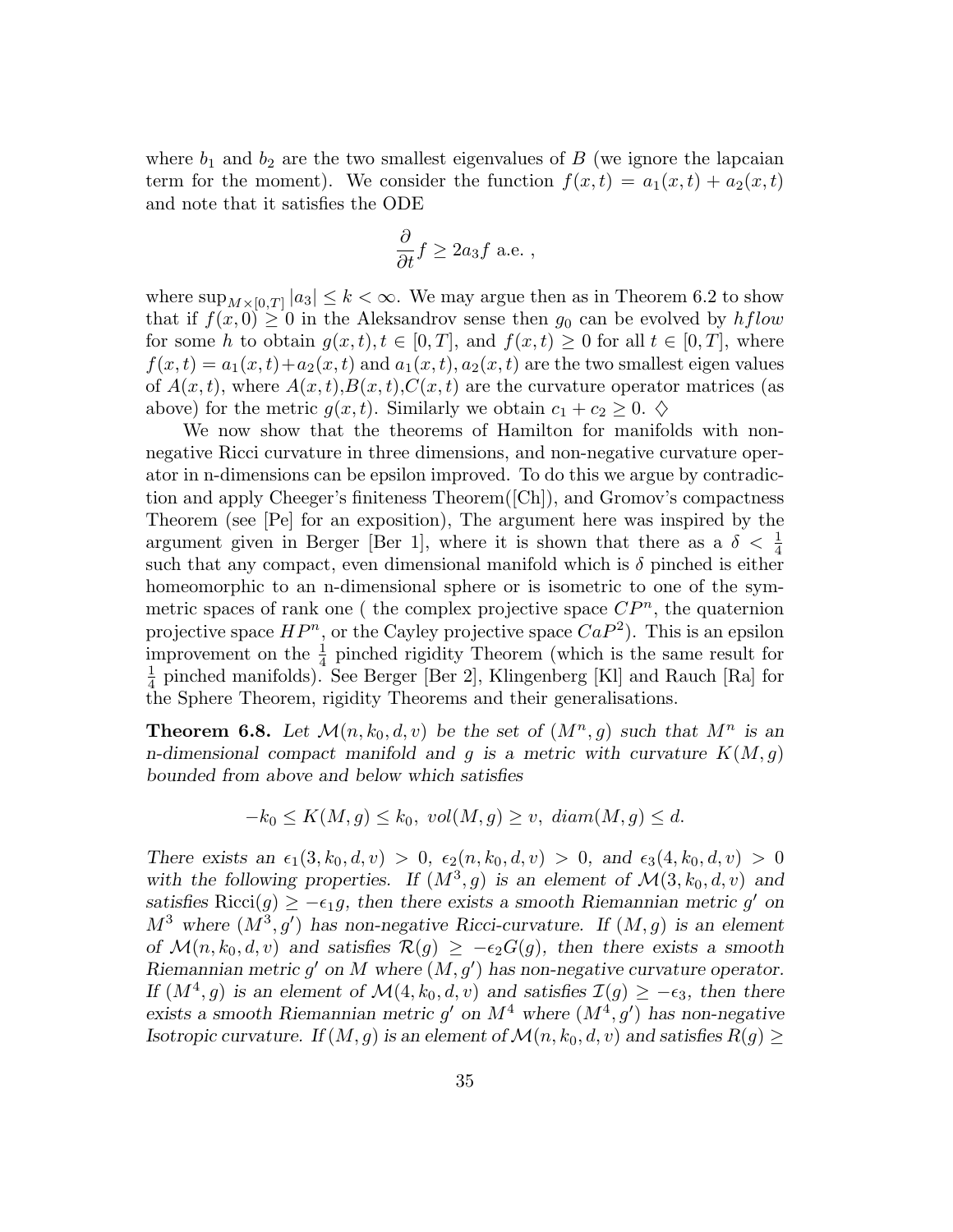$-\epsilon_4$ , (scalar curvature), then there exists a smooth Riemannian metric g' on M where  $(M, g')$  has non-negative scalar curvature.

**Proof**: All of these results are proved in the same way using Gromov's compactness result and Cheeger's finiteness Theorem for manifolds in  $\mathcal{M}(n,k_0,d,v)$ . We prove the Ricci curvature result here. Fix  $k_0, d$  and v. Assume, to the contrary that there is no such  $\epsilon_1 > 0$ . Then we have for  $i \in \{1, 2, ...\}$ , manifolds  $M_i$  with metrics  $g_i$  such that  $(M_i, g_i) \in \mathcal{M}(3, k_0, d, v)$ , and  $Ricci(g_i) \geq -\frac{1}{i}$ , but there is \*no\* smooth  $g_i'$  on  $M_i$  such that  $g_i'$  has non-negative Ricci curvature. By Cheeger's finiteness Theorem, after taking a sub-sequence if necessary, we may assume that  $M_i = M$ . By Gromov's compactness Theorem,  $g_i \to g$  in  $C^{1,\alpha}$ for some  $g \in \mathcal{M}(3, k_0, d, v)$  which satisfies  $Ricci(g) \geq 0$  on M in the sense of Aleksandrov. We may flow this metric g using  $hflow$  (Theorem 6.2) to obtain a metric g ′ on M which is smooth and has non-negative Ricci curvature: a contradiction.  $\diamond$ 

#### § 7. Non-compact tensor maximum principles

For scalar parabolic equations on non-compact manifolds there exist already versions of the maximum principle. For example Ecker and Huisken [EH] prove a maximum principle for a scalar function on a non-compact manifold which is evolving by a very general heat flow like equation (with a back ground metric which may depend on time), as long as the function satisfies a priori various spatial growth conditions and the metric satisfies a priori various spatial and temporal growth conditions. It is well known that for non-compact manifolds the maximum principle may be violated if at some fixed time the function has very large (bigger than exponential) growth in space. Here we prove a maximum principle for tensors which evolve parabolically (that is we consider a system of equations) on non-compact manifolds.

For the proof below we introduce the notation  $\Sigma^2$  to be the set of two by two symmetric matrices.

Theorem 7.1 Non-compact Tensor Maximum Principle . Let  $(M^n, q)$ be a smooth complete Riemannian manifold (non-compact or compact), and  $N(t)$ ,  $t \in [0, T]$  be a family of smooth symmetric two tensors on M evolving according to the evolution equation

$$
\frac{\partial}{\partial t} N_{ij}(\cdot, t) = \frac{g(t)}{\Delta N(\cdot, t)_{ij}} + \nabla_s N_{ij}(\cdot, t) W^s + f N_{ij} + F_i^k N_{kj} + \phi(N_{ij}),
$$
  
\n
$$
N_{ij}(\cdot, 0) = N_0(\cdot)_{ij},
$$
\n(7.1)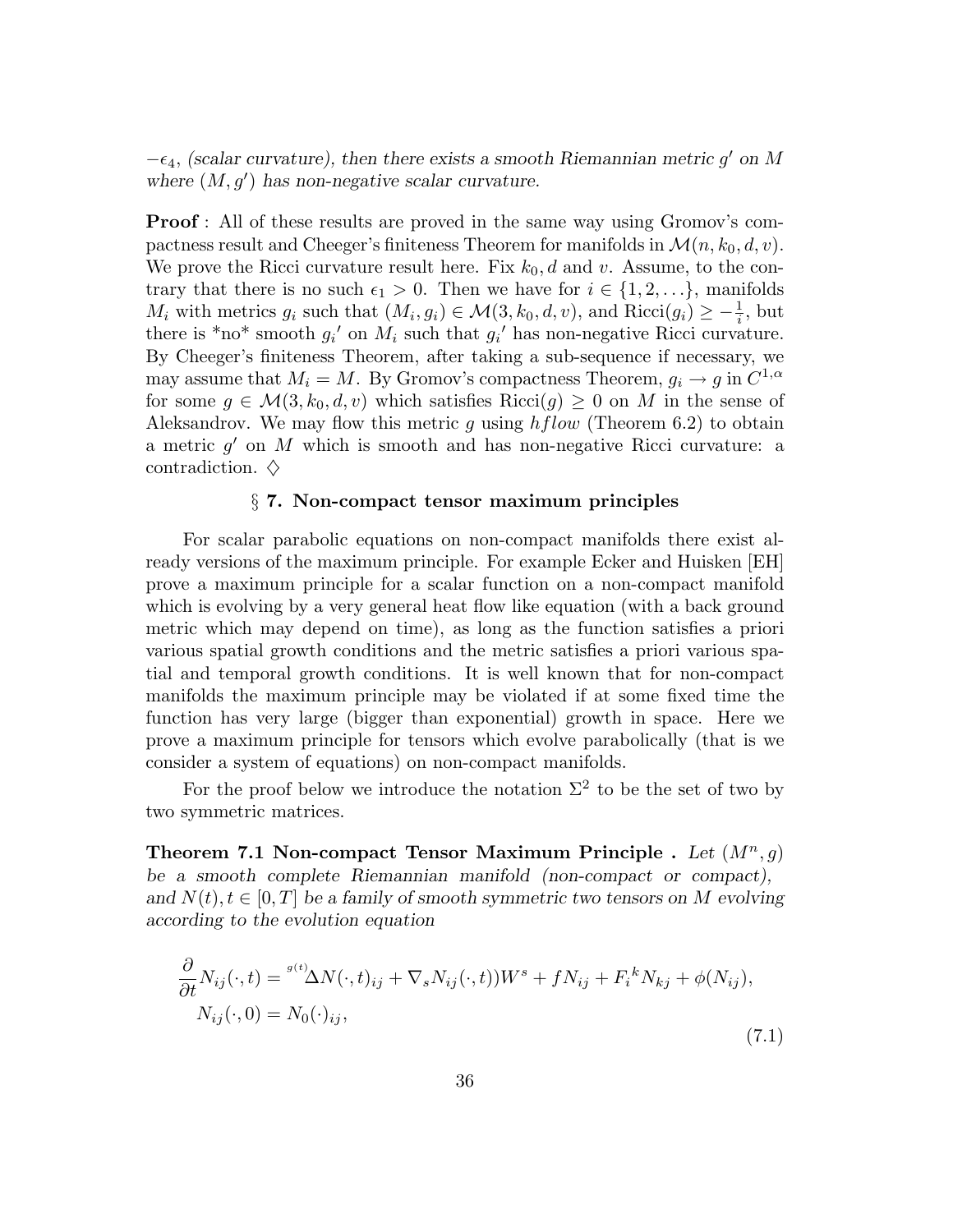where  $N_0$  is a covariant two tensor satisfying  $N_0 \geq 0$ , W is a covariant three tensor, and  $\phi : \Sigma^2 \to \Sigma^2$  satisfies  $\phi(P)_{ij} \geq ag^{kl} P_{ik} P_{lj}$ , where a is some smooth function (no sign restriction). Assume also that

$$
\sup_{M \times [0,T]} \text{Ricci}(g(t)) \ge -k,\tag{a}
$$

$$
\sup_{M \times [0,T]} {}^{g}|a| + {}^{g}|\frac{\partial}{\partial t}g| + {}^{g}|N| + |f| + {}^{g}|F| + |W| \leq k,
$$
\n(b)

where k is a constant. Then the solution  $N(t)$ ,  $t \in [0, T]$ , to the equation (7.1) satisfies  $N(t) \geq 0$ .

Remark. It is often the case that if in condition (b) we replace  $\sup_{M\times[0,T]}|N|\leq k$  with  $\sup_M|N_0|\leq k$  then the smoothing properties of flows will ensure that this bound exists for all  $t \in [0, T]$ .

Remark. There is an earlier weaker version of the non-compact maximum principle for tensors in [Ha 6].

**Proof** : We prove the result initially for the simpler evolution equation  $\frac{\partial}{\partial t}N \geq^s \Delta N$ , as the more general case is merely a minor adjustment of this argument.

Step 1. All metrics are equivalent. Condition (b) implies that

$$
-kg \ge \frac{\partial}{\partial t}g \ge -kg,\tag{7.2}
$$

which implies that all metrics  $g(t), t \in [0,T]$  are equivalent: 1  $\frac{1}{c(k,n,T)}g_0 \leq g(t) \leq c(k,n,T)g_0.$  Similarly if  $\gamma : [a,b] \to M$  is a smooth curve in M and  $l(t)(\gamma)$  is the length of  $\gamma$  with respect to  $q(t)$ , then

$$
\frac{\partial}{\partial t}l(t)(\gamma) = \frac{\partial}{\partial t} \int_{\gamma} \sqrt{g(\frac{\partial}{\partial s}\gamma, \frac{\partial}{\partial s}\gamma)} ds \ge -kl(t)(\gamma) \text{ for all } t \in [0, T]
$$
\n
$$
\frac{\partial}{\partial t}l(t)(\gamma) \le kl(t)(\gamma) \text{ for all } t \in [0, T]
$$
\n(7.3)

We define  $\rho(x,t) = dist(g(t))(x,x_0), \rho_0(x) = dist(g_0)(x,x_0)$  where  $x_0$  is some fixed arbitrary point in M. Then  $\rho^2(p,t)$  is Lipschitz continuous in t for  $p \notin \mathbb{R}$  $Cut(g(t))(x_0)$ , and we get

$$
e^{-2kt} \rho_0^2 \le \rho^2 \le \rho_0^2 e^{2kt} \text{ for all } t \in [0, T]
$$
  

$$
\frac{\partial}{\partial t} (\rho^2) \ge -kn\rho^2 \text{ for a.e. } t \in [0, T]
$$
 (7.4)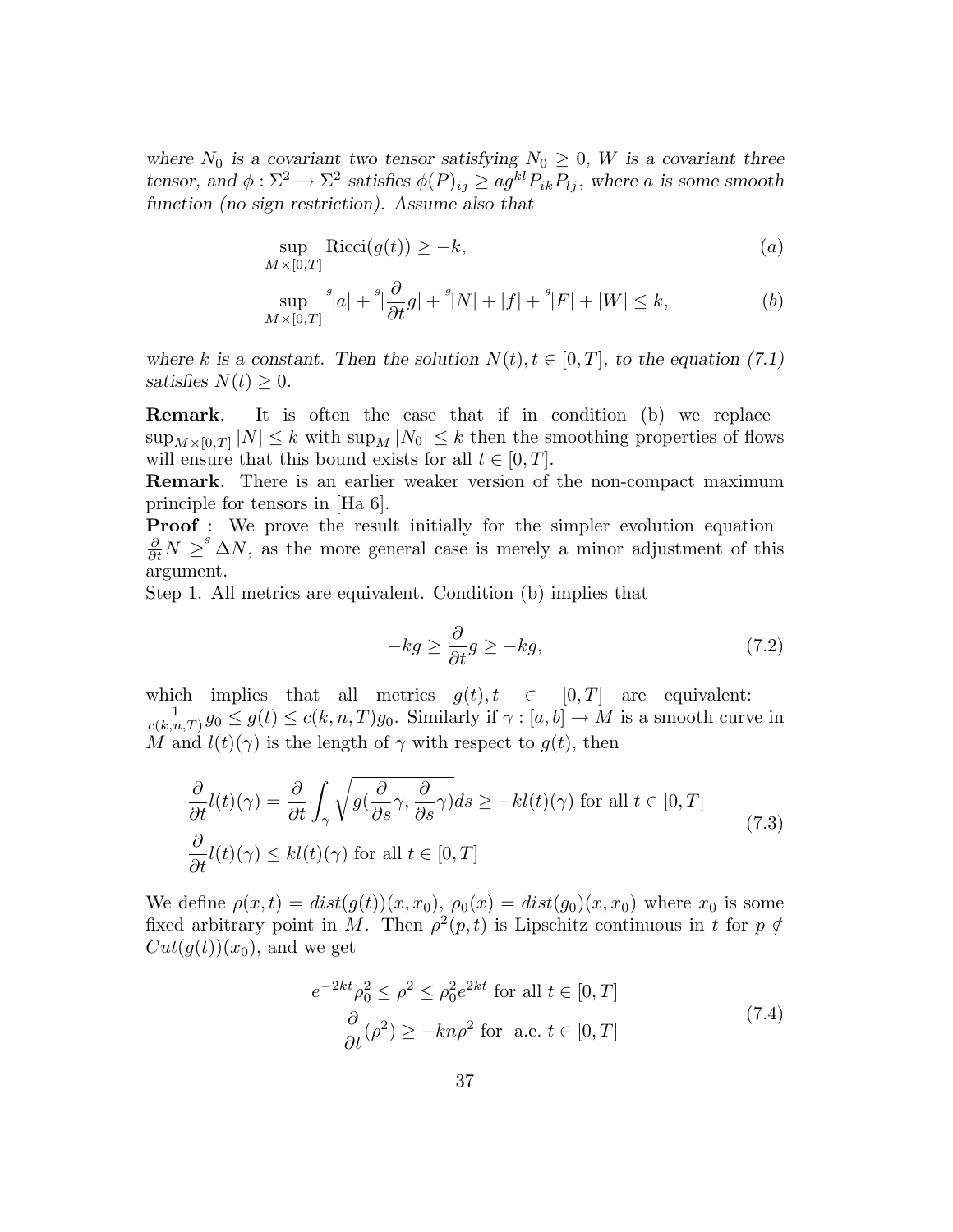in view of (7.3). Without loss of generality we may assume  $T = 1.$ As many constants appear in this proof, we shall often use a small  $c$  to denote a constant depending on k, n. For example it is understood that  $5c(k,n) + c^2(k,n)$  may be replaced by  $c(k, n)$  without any harm. This implies that  $\frac{1}{c^2(k,n)}\rho_0(\cdot) \leq \rho(\cdot, t) \leq$  $c^2(k,n)\rho_0(\cdot).$ 

Step 2. Compactification of the problem. Let

$$
\tilde{N}ij(\cdot,t) = N_{ij}(\cdot,t) + \epsilon E_{ij}(\cdot,t),\tag{7.5}
$$

where E is defined by  $E_{ij} = e^{b(x,t)} g_{ij}$ , where  $b(x,t) = (1 + \beta t)(1 + \rho^2(x,t))$ , and where  $\beta = \beta(k,n)$  is a constant to be determined later. In view of the fact that  $E \ge 0$  we get  $\tilde{N}_0 = N_0 + \epsilon E_0 > 0$ . Since  $\sup_M |N| \le k$ , we have

$$
-cg \le N \le cg, \text{ for all } t \in [0, T]. \tag{7.6}
$$

Choose  $R = R(\epsilon, k, n)$  so large that  $e^{\rho^2} \geq \frac{2c}{\epsilon}$  $\frac{dc}{\epsilon}$  for all  $x \in M - B(g_0)_R(x_0)$ , for all  $t \in [0, T]$ . Substituting this inequality and (7.6) into the definition of  $\tilde{N}$ , we get

$$
\tilde{N}_{ij}(\cdot, t) = N_{ij}(\cdot, t) + \epsilon e^{b(x,t)} g_{ij}(\cdot, t)
$$
\n
$$
\geq -c g_{ij} + \epsilon \frac{2c}{\epsilon} \rho^2(x, t) g_{ij}
$$
\n
$$
> 0 \text{ for all } t \in [0, T], \text{ for all } x \in M - B_R(g_0)(x_0).
$$

Step 3. Evolution of  $\tilde{N}$ . From the definition of  $\tilde{N}$  we get

$$
\frac{\partial}{\partial t}\tilde{N} = \frac{\partial}{\partial t}N + \epsilon \beta (1 + \rho^2)e^{b(x,t)}g + \epsilon 2 \frac{\partial}{\partial t} \rho \rho (1 + \beta t)e^{b(x,t)}g + \epsilon e^{b(x,t)}\frac{\partial}{\partial t}g
$$
\n
$$
\geq \frac{\partial}{\partial t}N + \epsilon e^{b(x,t)}(-c+\beta)(1+\rho^2)g, \text{ for a.e. } t \in [0, \frac{1}{\beta^2}]
$$
\n(7.7),

in view of (7.2) and (7.4) and the fact that  $1 + \beta t \le 2$  for all  $t \in [0, \frac{1}{\beta^2}]$ . Also from the definition of  $\tilde{N}$  we get

$$
\begin{split} \Delta \tilde{N} &= \Delta N + \epsilon (\Delta e^{b(x,t)})g \\ &= \Delta N + \epsilon ((1+\beta t)\Delta(1+\rho^2) + (1+\beta t)^2 |\nabla \rho^2|^2)g \\ &= \Delta N + \epsilon e^{b(x,t)}((1+\beta t)2\rho\Delta\rho + 2(1+\beta t)|\nabla \rho|^2 + (1+\beta t)^2 4\rho^2 |\nabla \rho|^2)g. \end{split}
$$

We use the following facts from Geometry: (i)  $^{g}|\nabla \rho|^2 = 1$  for all  $x \in M Cut(t)(x_0)$ , (ii)  ${}^g \Delta \rho \leq (n-1)k \frac{(1+\rho^2)}{\rho}$  $\frac{f^2(p)}{p}$ , for all  $x \in M - Cut(t)(x_0)$ , where (i)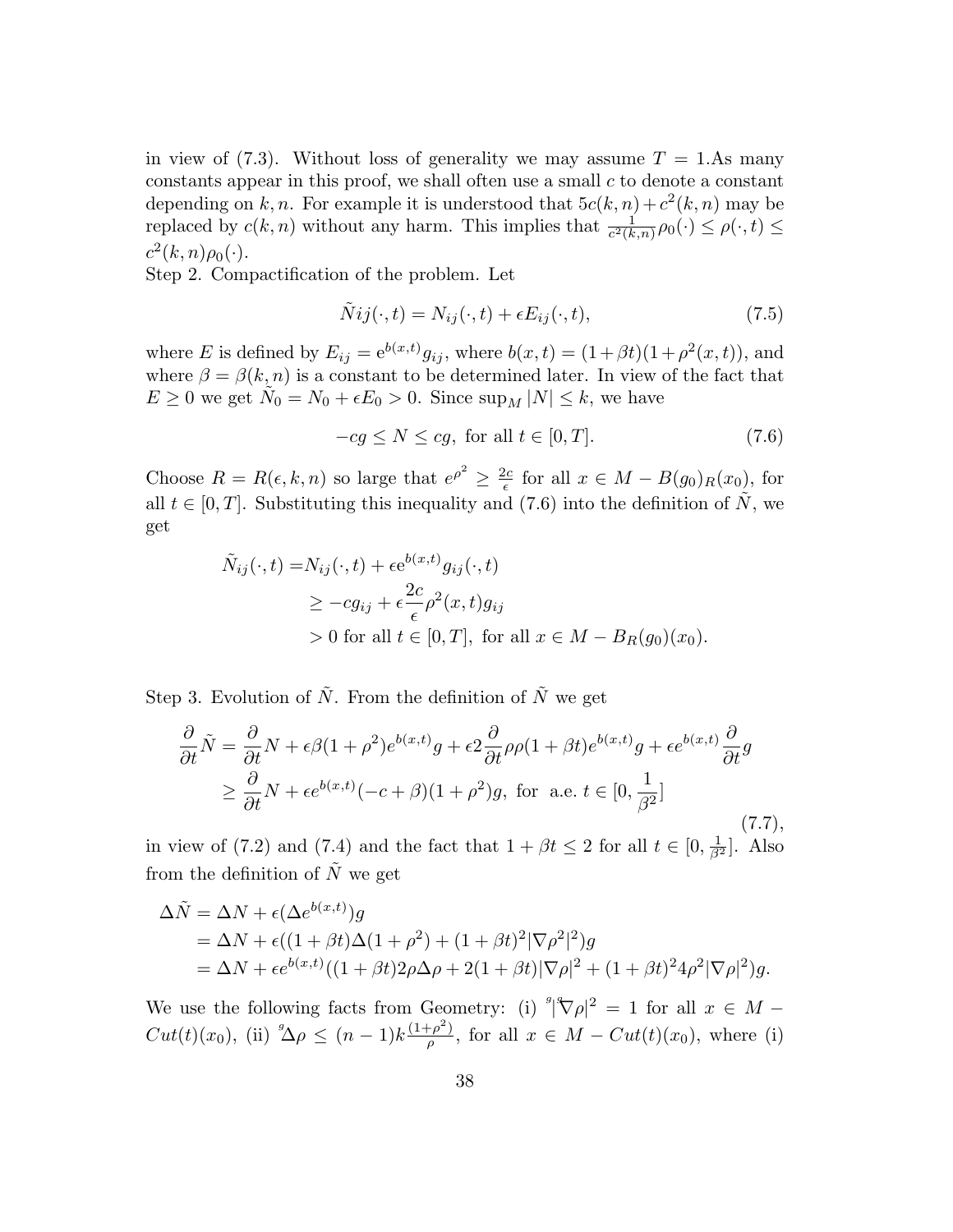is true for any smooth complete Riemannian manifold  $(M, q)$ , and (ii) is true under the extra assumption that Ricci(q)  $\geq -kq$ . Substituting (i) and (ii) into the calculation of the Laplacian of  $\tilde{N}$  we get

$$
\Delta \tilde{N} \le \Delta N + \epsilon c(k, n)(1 + \rho^2) e^{b(x, t)} g \text{ for all } x \in M - Cut(t)(x_0),
$$
  
for all  $t \in [0, \frac{1}{\beta^2}].$  (7.8)

Subtracting (7.8) from (7.7) we get

$$
(\frac{\partial}{\partial t}-\Delta)\tilde{N}\geq (\frac{\partial}{\partial t}-\Delta)N+\epsilon(1+\rho^2)e^{b(x,t)}(-2c+\beta)g.
$$

Choose  $\beta > 2c$ . Assume that at some first time  $t_0 > 0$ ,  $N(t_0) \not\gg 0$ . Then due to the compactification of the problem (see step 1), there exists some  $p_0 \in B_R(x_0)$ and a vector  $v_{p_0}$  such that  $N(t_0)(v_{p_0}, v_{p_0}) = 0$ . We see that if  $p_0 \notin M Cut(t)(x_0)$  then we may argue as in the proof of the compact maximum principle for tensors ([Ha 1], Theorem 9.1) to obtain a contradiction. If  $p_0 \in M Cut(t)(x_0)$  then we must use a trick of Calabi ([Ca]). Let  $\gamma : [0, s]$  be a geodesic with (respect to the metric  $g(t_0)$ ) going from  $x_0$  to  $p_0 \in Cut(t_0)(x_0)$ , and let  $q =$  $\gamma(r)$  for some very small  $r \in (0, s)$ . Then q is not a point in the cut locus of  $x_0$ with respect to the metric  $g(t)$  for every  $t \in [t_0 - \epsilon', t_0 + \epsilon']$  for  $\epsilon' > 0$  small. Then we define a new function  $\phi(x,t) = dist(g(t))(x_0,q) + dist(g(t))(q,x)$ . Notice that  $\phi(x,t) \geq \rho(x,t)$ , in view of the triangle inequality and hence, defining  $\tilde{\tilde{N}} = N + \epsilon e^{(1+\beta t)(1+\beta^2)}g$ , we get  $\tilde{\tilde{N}} \ge \tilde{N} > 0$  for all  $t \in [0, t_0)$ , and also  ${}^4 \tilde{N}(p_0, t_0)(v_{p_0}, v_{p_0}) = 0$  due to the definition of  ${}^4 \tilde{N}$ . Using the same argument we used for  $\tilde{N}$ , we also get

$$
\left(\frac{\partial}{\partial t} - \Delta\right)^q \tilde{N}(\cdot, t) > 0, \text{ for all } t \in [t_0 - \epsilon', t_0 + \epsilon'],
$$

in a small neighbourhood of  $p_0 \in M$  in view of the fact that  $\int^q \rho(x,t) - \rho(x,t) \leq 2r$ for t near  $t_0$ , and x in a small neighbourhood of  $p_0 \in M$ , and the fact that  $r \in (0, s)$  was chosen small. But the tensor  $\widetilde{N}(\cdot, \cdot)$  is smooth in space and time in a small neighbourhood of  $(x_0, t_0) \in M \times [0, T]$ , and so we may argue as in the proof of the compact maximum principle for tensors to obtain a contradiction. Hence  $\tilde{N}(\cdot,t) > 0$  for all  $t \in [0, \frac{1}{b^2}]$  $\frac{1}{b^2}$ , for all  $x \in M$ . Letting  $\epsilon \to 0$  gives us that  $N(\cdot,t) \geq 0$  for all  $t \in [0, \frac{1}{b^2}]$  $\frac{1}{b^2}$ , for all  $x \in M$ . Iterating this argument we obtain  $N(\cdot,t) \geq 0$  for all  $t \in [0,T]$ .

Step. 4 The general case. For the general case we argue as above to obtain

$$
\left(\frac{\partial}{\partial t} - \frac{g(t)}{\Delta}\right)\tilde{N}_{ij} \ge \epsilon(\beta - c(k, n))(1 + \rho^2)e^{b(x, t)}g_{ij} + \nabla_s N_{ij}(\cdot, t) \cdot W^s + f N_{ij} + F^k_i N_{jk} + \phi(N)_{ij},
$$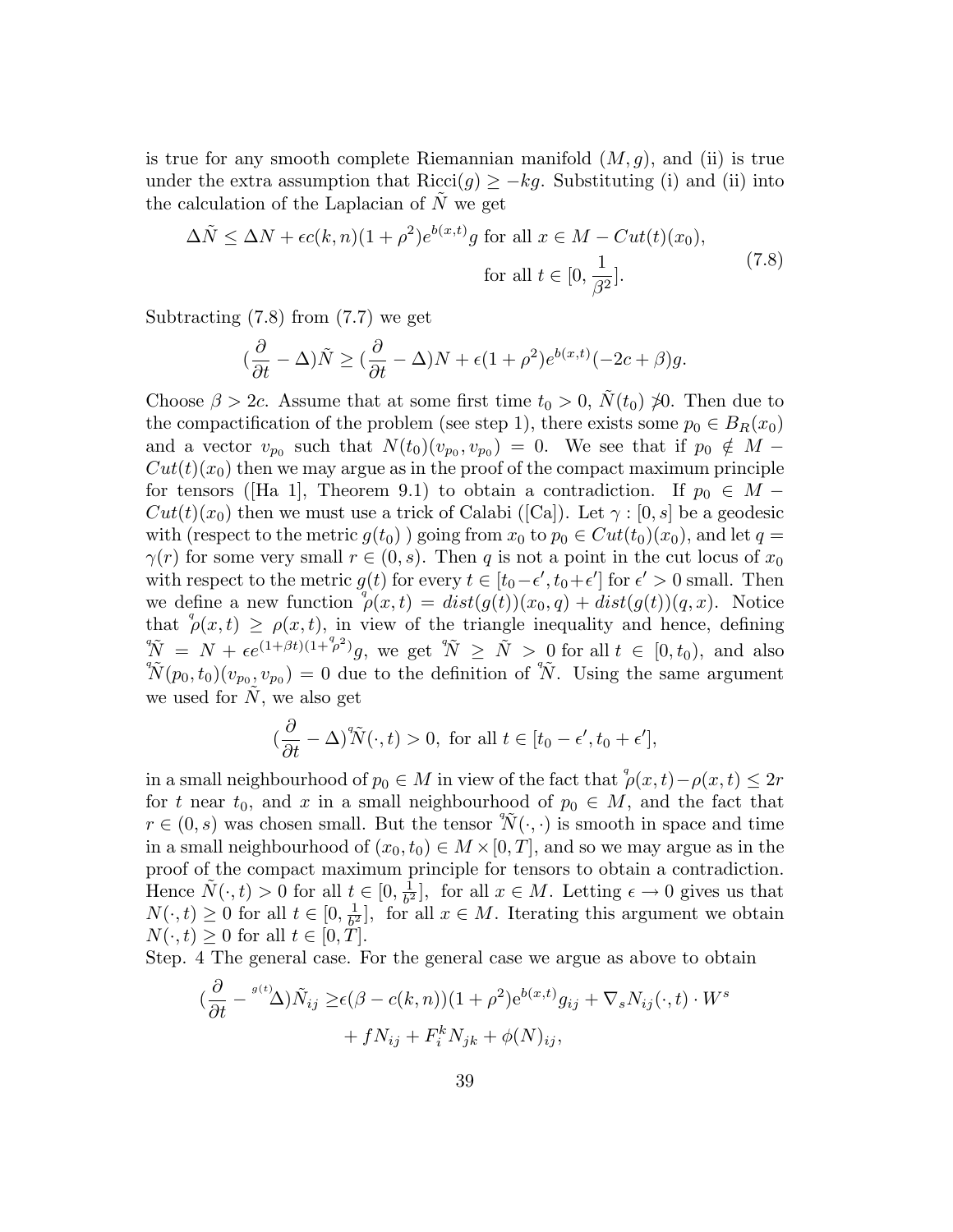which we then rewrite as

∂

$$
\left(\frac{\partial}{\partial t} - \frac{g(t)}{\Delta}\right)\tilde{N}_{ij} = \epsilon(\beta - c(k, n))(1 + \rho^2)e^{b(x, t)}g_{ij} + \nabla_k(N + \epsilon E)_{ij}W^k + f(N + \epsilon E)_{ij}
$$

$$
+ F_i^k(N + \epsilon E)_{jk} - g^{kl}(N_{ik} + \epsilon E_{ik})N_{jl} + a_i^{kl}a_j^{pq}N_{kp}N_{lq}
$$

$$
- \epsilon \nabla_k E_{ij}W^k - \epsilon f E_{ij} - \epsilon E_{ik}N_{jl}g^{kl} - \epsilon F_i^k E_{jk},
$$

$$
\geq \epsilon(\beta - c)(1 + \rho^2)e^{b(x, t)}g_{ij} + \nabla_k \tilde{N}_{ij}W^k + f \tilde{N}_{ij}
$$

$$
+ F_i^k \tilde{N}_{jk} + a_i^{kl}a_j^{pq}N_{kp}N_{lq}, \text{ for all } t \in [0, \frac{1}{\beta^2}], \tag{7.9}
$$

in view of (b) and the definition of  $\tilde{N}$  and E. Let  $v_{p_0}$  be an arbitrary non-zero vector of length one. Then in orthonormal co-ordinates at  $p_0$  for which g and N are diagonal, we have,

$$
(a_i^{kl} a_j^{pq} N_{kp} N_{lq})(v^i, v^j) = a^{kl}(v) a^{pq}(v) N_{kp} N_{lq} = (a^{kl}(v))^2 N_{kk} N_{ll}.
$$

For fixed k,l we see that either (case 1)  $(a(v)kl)^2 N_{kk}N_{ll} \ge 0$  or (wlog) (case 2)  $N_{kk}$  < 0,  $N_{ll} \ge 0$ . In case 2, we get

$$
(a^{kl}(v))^2 N_{kk} N_{ll} = (a^{kl}(v))^2 (N_{kk} + \epsilon E_{kk}) N_{ll} - \epsilon (a^{kl}(v))^2 E_{kk} N_{ll}
$$
  
=  $(a^{kl}(v))^2 \tilde{N}_{kk} N_{ll} - \epsilon (a^{kl}(v))^2 E_{kk} N_{ll}$   
 $\ge -\epsilon (a^{kl}(v))^2 E_{kk} N_{ll}$   
 $\ge -\epsilon c(k, n)(1 + \rho^2) e^{b(x, t)} g_{ij}$  for all  $t \in [0, t_0]$ ,

in view of (b) and the fact that  $\tilde{N} \geq 0$  for all  $t \in [0, t_0]$ . Taking the sum over all  $k$  and  $l$ , and substituting this inequality into  $(7.9)$  we get

$$
(\frac{\partial}{\partial t} - {^{g(t)}\Delta})\tilde{N}_{ij} \ge \epsilon(\beta - c)(1 + \rho^2)e^{b(x,t)}g_{ij} + \nabla_k \tilde{N}_{ij}W^k + f\tilde{N}_{ij} + F_i^k \tilde{N}_{jk},
$$

for all  $t \in [0, t_0]$ . The result follows using the argument at the end of step 3.  $\diamondsuit$ 

Corollary 7.2. Let  $(M^n, g)$  be a non-compact smooth Riemannian manifold, and  $N(t)$ ,  $t \in [0, T]$  be a family of smooth symmetric two tensors on M evolving according to the evolution equation (7.1) in the Theorem above. Assume that  $N_0$  satisfies  $N_0 \ge -\epsilon g_{0ij}$ . Assume that all the conditions of the theorem above are satisfied, (except for  $N_0 \geq 0$ ). Then

$$
N_{ij}(t) \ge -2\epsilon e^{(1+\beta t)}g_{ij}(t), \text{ for all } t \in [0, S(k, n)],\tag{7.10}
$$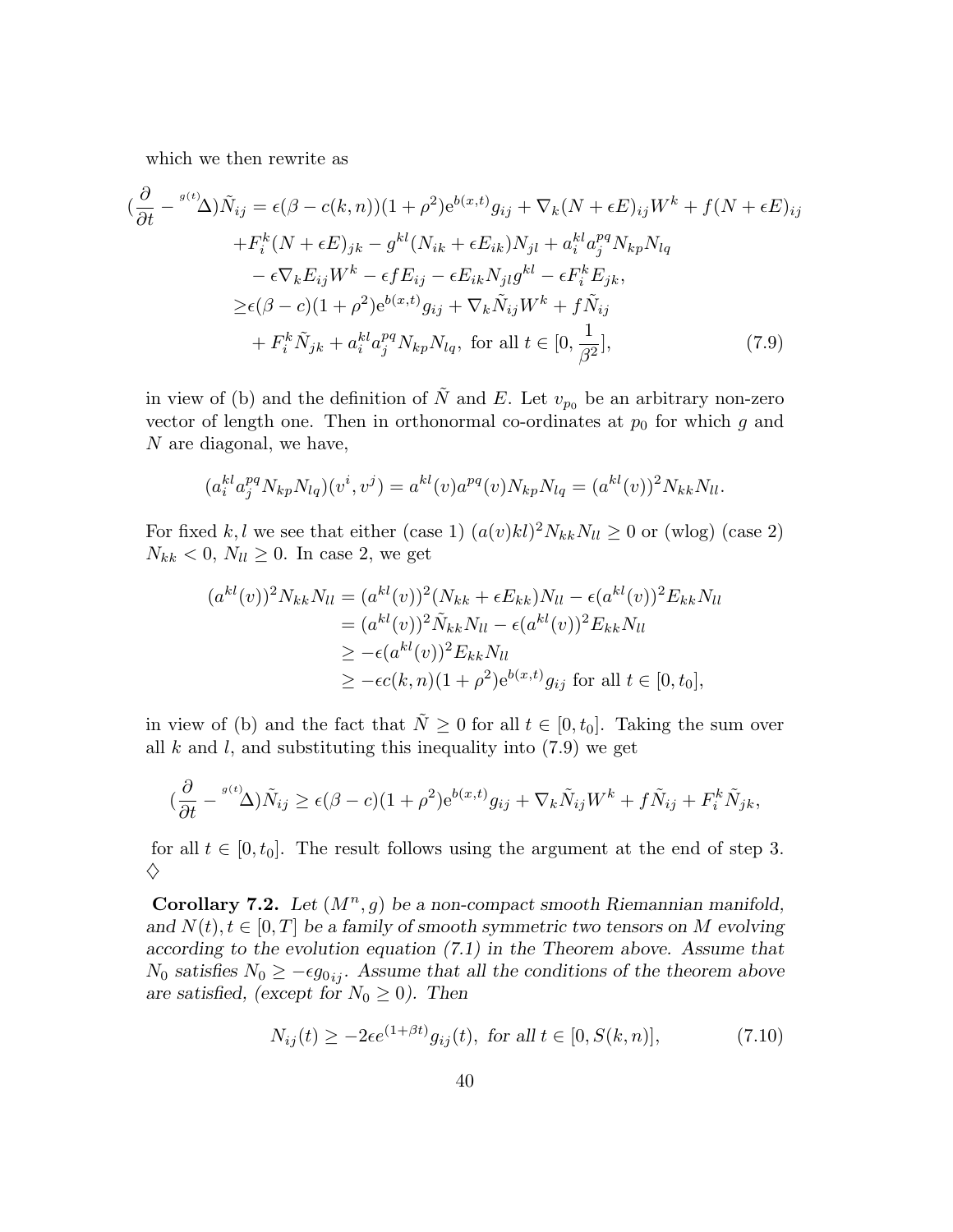where  $\beta = \beta(n,k)$  and  $S(k,n) > 0$ .

**Proof**: The argument is essentially contained in the proof above. Fix an arbitrary  $x_0 \in M$ , and define  $\tilde{N} = N + 2\epsilon E$  as above. Then  $\tilde{N}_0 > 0$  since  $N_0 + \epsilon g_{0ij} > 0$ . we argue as before to obtain  $\tilde{N} > 0$  for all  $t \in [0, T]$ . In particular at  $x = x_0$  where  $\rho(x) = 0$  we get (7.10). As  $x_0$  was arbitrary, the proof is finished.  $\diamondsuit$ 

**Theorem 7.3.** Let  $N(t), t \in [0, T]$  be as in thm. 7.1, with all the conditions of the theorem being satisfied. Assume that in place of condition (a) and  $(b)$ we have

$$
\sup_{M \times [0,T]} \text{Ricci}(g(t)) \ge -\frac{k}{\sqrt{t}},\tag{a'}
$$

$$
\sup_{M\times[0,T]}\frac{{}^g|a|}{\sqrt{t}}+{}^g|\frac{\partial}{\partial t}g|+{}^g|N|+|f|+|F|+|W|\leq\frac{k}{\sqrt{t}}.\tag{b'}
$$

$$
\sup_{M \times [0,T]} N \ge -k \tag{c'}
$$

Then the solution  $N(t)$ ,  $t \in [0, T]$  satisfies  $N(t) \geq 0$ .

**Proof**: The proof is the same as the proof of Theorem 7.1, with some small changes. Wherever in the proof we use  $(a)$  or  $(b)$  to estimate we must now use  $(a')$  and  $(b')$ . To compensate, we define a modified E,

$$
E_{ij} = e^{b(x,t)} g_{ij}
$$
, where  
 $b(x,t) = (1 + \beta \sqrt{t})(1 + \rho^2(x,t)),$ 

where  $\beta$  is as in the theorem above, and set  $\tilde{N} = N + \epsilon E$ . Then all the estimates carry through. Note that condition  $(c')$  guarantees that the first time where N is zero is well defined, and must occur (if it occurs) in some compact subset of  $M$  (not at spatial inifinity).

$$
\Diamond
$$

**Corollary 7.4.** Let  $N(t), t \in [0, T]$  be as in Corollary 7.2. Assume that in place of  $(a),(b)$  we have  $(a')(b')$  and  $(c')$ . Then

$$
N(t)_{ij} \ge -2\epsilon e^{(1+\beta\sqrt{t})}g(t)_{ij}, \text{ for all } t \in [0, S(k,n)],
$$

where  $\beta = \beta(n, k)$ , and  $S = S(k, n) > 0$ .

**Proof**: The corollary follows by making the modifications to the proof of corollary 7.2 mentioned in the proof of Theorem  $7.3.\diamondsuit$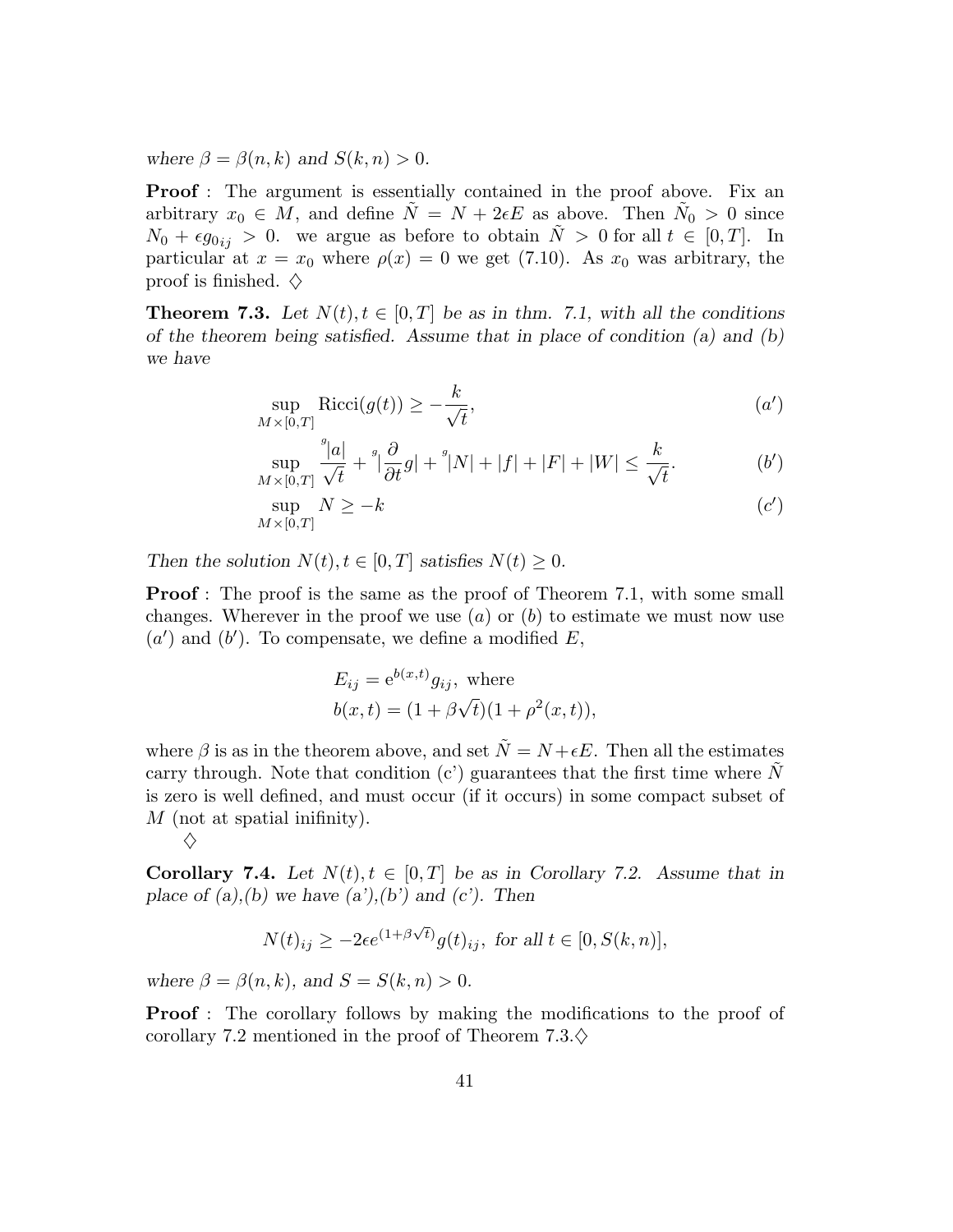**Corollary 7.5.** Let  $(M, g(t))$  be as in Theorem 7.1, and  $\mathcal{R}(t)$ :  $\Lambda^2(M) \otimes$  $\Lambda^2(M)\to{\bf R},$  satisfy

$$
\frac{\partial}{\partial t} \mathcal{R}(\cdot, t) = \frac{G(t)}{\Delta \mathcal{R}(\cdot, t)} + \langle \nabla \mathcal{R}(\cdot, t) \rangle, W \rangle + f \mathcal{R} + \phi(\mathcal{R}),
$$
  

$$
\mathcal{R}(\cdot, 0) = \mathcal{R}_0(\cdot),
$$

where  $f, W, \phi$  are as above, and  $\sup_M G | \mathcal{R} | \leq \frac{k}{\sqrt{2}}$  $\overline{t}_{\overline{t}}$ , and  $\mathcal{R} \geq -k$  for all  $(x, t) \in$  $M \times [0,T]$ , where  $G(t)$  is the operator defined as in (1.8). Then  $\mathcal{R}(\cdot,0)_{\alpha\beta} \geq$  $-\epsilon G_{0\alpha\beta}$ , implies that

$$
\mathcal{R}(\cdot,t)_{\alpha\beta} \ge -\epsilon e^{(1+\beta\sqrt{t})} G(t)_{\alpha\beta}, \text{ for all } t\in[0,S(n,k)],
$$

where  $\beta = c(n,k)$  and  $S = S(n,k) > 0$ .  $\diamondsuit$ 

**Proof**: The proof is as in Corollary 7.2 with some minor changes. In the proof we replace E by  $E = e^{b(x,t)} G(x,t)$ , where  $b(x,t)$  is as in Corollary 7.2. Note that as the metric  $G(t)$  is compatible with  $g(t)$ ,  $^{G(t)}\Delta \rho^2 = ^{g(t)}\Delta \rho^2$ , and so on.  $\diamondsuit$ 

#### Acknowledgements

The author would like to thank Gerhard Huisken, for his continuous interest in and support of this work, and Frank Duzaar and Ernst Kuwert for their useful comments and support. Thanks to Wilderich Tuschmann for introducing me to spaces of bounded curvature (in the sense of Aleksandrov). We would also like to thank the Humboldt Universitaet (DFG-Graduiertenkolleg "Geometrie und Nichtlineare Analysis") and the Albert-Ludwigs-Universitaet Freiburg, (DFG-Graduiertenkolleg "Nichtlineare Differentialgleichungen") for their hospitality and financial support.

#### Bibliography

[Al] Aleksandrov, A.D., Intrinsic Geometry of convex surfaces. Godekhizdat, Moscow-Leningrad, (Russian), Zbl. 38352, German Trans.: Academic-Verlag. Berlin 1955, Zbl. 65,151.

[Be] Berestovkij, V.N.,Introduction of a Riemannian structure in certain metric spaces. Sib. Mat.Zh. 16,651-662 (1975) .Engl. transl.: Sib. Math. J. 16, 499-507 (1976) Zbl. 325-53059.

[Bem] Bemelmans, Josef; Min-Oo; Ruh, Ernst A. Smoothing Riemannian metrics. Math. Z. 188 (1984), no. 1, 69–74.

[Ber 1] Berger, M. Sur quelques Variétés Riemanniennes suffisamment  $\textit{pincées}$ , Bull.Soc.Math. France, 88, 57-71 (1960)

[Ber 2] Berger, M. Sur les Variétés Riemanniennes pincées juste du dessous  $de \frac{1}{4}$  Ann.Inst. Fourier 33, 135-150, (1983) Zbl. 497.53044 (1983)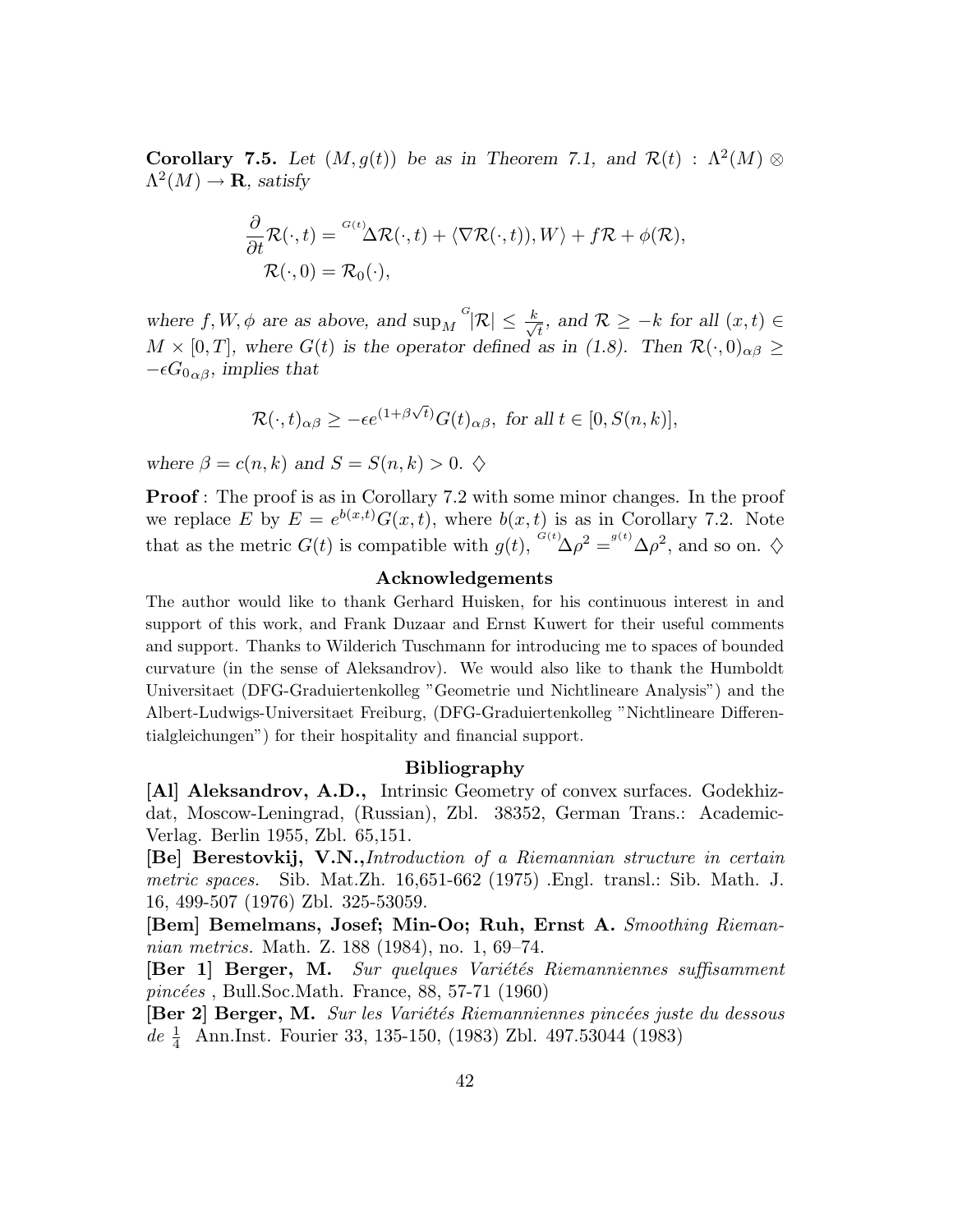[BN] Berestovskij, V.N., Nikolaev , I.G. II. Multidimensional generalized Riemannian Spaces, Encyclopedia of Mathematical Sciences, Vol. 70, Geometry IV, (1991) Springer.

[Ca ] Calabi, E., An extension of E.Hopf's maximum principle with an application to Riem. Geometry, Duke Math J. 25, (1958), 45 - 56.

[Ch] Cheeger, Jeff Finiteness theorems for Riemannian Manifolds , American J. Math. 92,61–74. (1970)

[De] DeTurck, D.,Deforming metrics in the direction of their Ricci tensors, J.Differential Geometry 18 (1983) ,no. 1, 157 – 162.

[deR] de Rham, G., Variétés différentiables: Formes courants, formes harmoniques. Herrmann, Paris, Zbl. 65,324

[DK] DeTurck, D., Kazdan, J.L.Some regularity theorems in Riemannian geometry, Ann.Sci.Ecole Norm. Sup. (4) 14 (1981), 249 - 260.

[EH] Ecker, K. ; Huisken, G.,Interior estimates for hypersurfaces moving by mean curvature , Research report for the Centre for mathematical analysis, Australian National University, CMA-R15-90, 20–25, 1990.

[ES] Eells, J. ; Sampson, J.H. Harmonic mappings of Riemannian manifolds, American J. Math. 86 (1964) 109 - 160.

[GT] Gilbarg, D., Trudinger, N., Elliptic Partial Differential Equations of Second Order ,Springer, (1970)

[Ha 1] Hamilton, R.S., Three manifolds with positive Ricci-curvature, J. Differential Geom. 17 (1982), no. 2, 255 – 307.

[Ha 2] Hamilton, R.S., Four manifolds with positive curvature operator, J. Differential Geom. 24 (1986), no. 2 , 153 – 1710.

[Ha 3] Hamilton, R.S., The formation of singularities in the Ricci flow, Collection: Surveys in differential geometry, Vol. II (Cambridge, MA, 1993),  $7 - 136$ ,

[Ha 4] Hamilton, R.S., Lecture Notes on Heat Equations in Geometry, Honolulu, Hawaii,(1989)

[Ha 5] Hamilton, R.S., Four-manifolds with Positive Isotropic Curvature, Communications in Analysis and Geometry Vol. 5, Number 1, 1-92, (1997)

**[Ha 6] Hamilton, R.S.,** The Harnack estimate for the Ricci flow, J.Differential Geom. 37 (1993) 225-243

[Hu 1] Huisken , G., Asymptotic behaviour for singularities of the mean curvature flow, J. Differential Geom. 31 (1990) , no. 1, 285 – 2910.

[Kl] Klingenberg, Wilhelm., Ueber Riemannsche Mannigfaltigkeiten mit positiver Kruemmung , Ann. Mat. Pura Appl. (4) 60 1962: p 49–59.

[LSU ] O.A Ladyzenskaja, V.A. Solonnikov and N.N. Uralceva, Linear and quasilinear equations of parabolic type, Transl. Amer. Math.So c. 23 (1968)